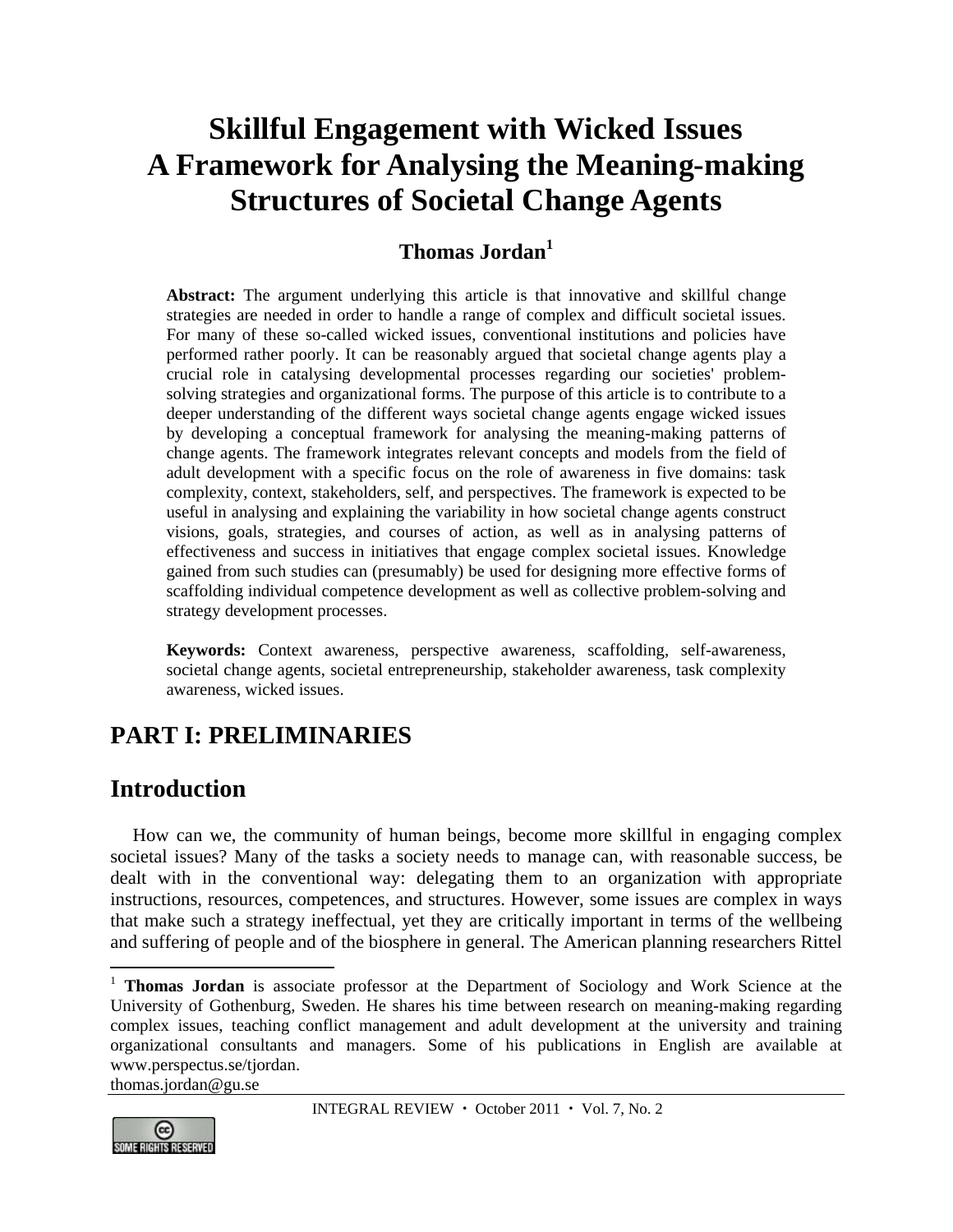and Webber (1973) called such issues "wicked problems" and made a preliminary analysis of why they have proved so resistant to resolution. Examples of wicked issues abound: long-term unemployment, marginalization of disadvantaged groups, climate change, crime, drug abuse, lifestyle-generated health issues, terrorism, armed conflicts, etc. Drawing on their conceptualization and those of others (see e.g., Chapman, Edwards, & Hampson, 2009), typical properties of "wicked issues" can be described in the following points:

- **Complex causality**. Social, economic, technical, environmental, psychological, cultural, legal, etc. factors are involved. Conditions interact in complex ways.
- **Many stakeholders**. The issues cannot be delegated to one actor. Cooperation among numerous different stakeholders is necessary for achieving significant results.
- **Deep-rooted disagreements** on (a) how to describe the issue and (b) what ought to be done.
- **Chronic**: The issues cannot be solved once and for all, they will continue to exist to some extent whatever we do. Therefore there are difficulties in agreeing on standards for successful outcomes.
- **Require systemic adaptation**: Because societal structures and processes are contributing to the emergence of the issues, isolated measures and quick fixes are ineffectual. Changes in how the societal systems operate are needed.

This brief summary shows reasons why these issues are truly complex. In order to handle such issues in constructive ways, we need capacities for perceiving, understanding, and managing complexity (Chapman et al., 2009; Inglis & Steele, 2005; Ross, 2006a). Capacities to manage complex societal issues do not necessarily reside in individuals. Skillfully designed methods and organizations and/or networks of people working together in constructive ways may allow us to create capacities that reside in collectives rather than in individuals with exceptional talents. However, in order to design methods, facilitate problem-solving processes, build organizations, and create and sustain networks that have these capacities, we need individuals who have considerable "awareness resources" at their disposal.

This article aims at contributing to a keener understanding of the role different aspects of *awareness* has for the effectiveness of people who want to make a significant positive change regarding wicked issues.<sup>2</sup> I will call such people *societal change agents*. The treatment of the topic here is adapted to the study of individuals, but many of the aspects covered will be relevant to groups and organizations as well.

Societal change agents are people who through their own initiative (rather than being told what to do by an employer) engage complex societal issues with an aspiration to contribute to systemic change on some scale level: in local communities, regions, countries, the global society. One type of societal change agents has recently attracted considerable attention: the *societal entrepreneur* (see for example Gawell, Johannisson, & Lundqvist, 2009). Societal entrepreneurs are here defined as people who (a) are committed to initiate *innovative* activities aiming at serving the good of the society (on some scale level: local communities, regions, countries, global society); (b) do it by organizing activities in new ways (rather than operating with existing

 $\overline{a}$ 

 $2<sup>2</sup>$  I gratefully acknowledge many helpful suggestions made by a number of perceptive reviewers.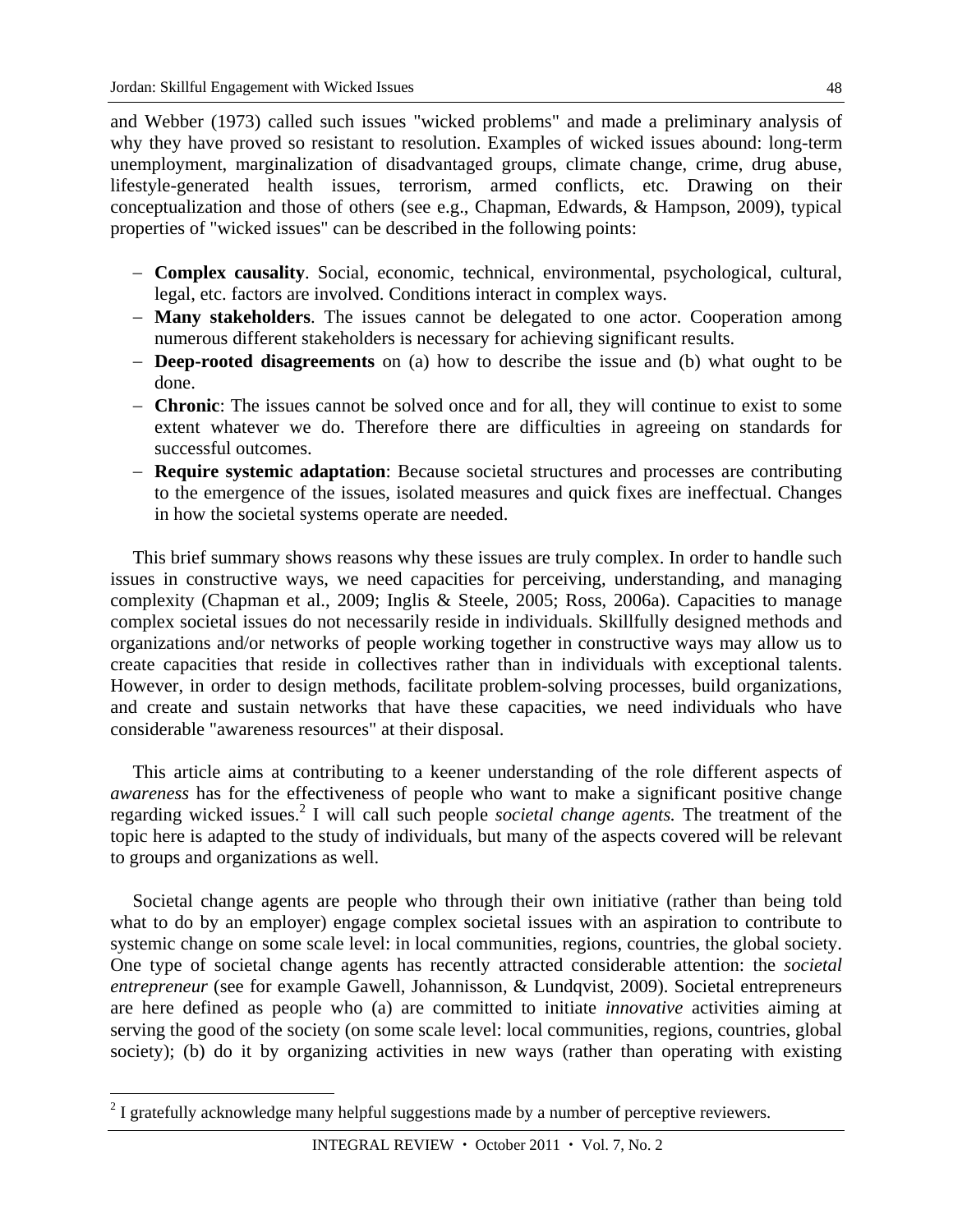organizations); and (c) seek changes that involve influencing how *other* actors and/or institutions operate (rather than just, like many *social* entrepreneurs, starting up a non-profit organization offering needed social services). Societal entrepreneurs are aiming to be agents of societal development, intent upon creating solutions to problems in the society or realize visions which serve societal needs. From a normative point of view, it can be argued that societal change agency is a critically important phenomenon, in particular in relation to "wicked issues." To the extent that the world at large as well as particular communities need to adapt and develop in order to serve the good of humanity, skillful agency of positive societal change is a topic that deserves careful study.

How can we better understand skillful change agency in relation to wicked issues? Is it possible to identify competences that significantly contribute to effectiveness in such societal change initiatives? Can we develop skillful ways to support the development of required skills? These are large questions that can be expected to sustain a field of research for a considerable time.

The specific purpose of this article is to develop an analytical framework for describing variations in the meaning-making patterns of societal change agents, in particular through considering the role of awareness.<sup>3,4</sup> One application of such a framework is analyses of the relationships between patterns of awareness on the one hand and constructions of visions, goals, and action strategies on the other hand. The phrase "meaning-making patterns" is used here in an open-ended, rather than strictly defined way, more or less synonymous with related concepts like consciousness structures, cognitive structures, action-logics, mindsets, frames of reference, perspectives, etc. All these words refer to the more durable, recognizable patterns in how a person (or a collective) constructs meaning. The reason I prefer "meaning-making patterns" to, for example, cognitive structures, is simply that this formulation so clearly points to the active construction of meaning going on in the mind.

## **What is to be Explained?**

 $\overline{a}$ 

The framework presented below is intended to be useful in unpacking and explaining three phenomena:

- a) The variability and complexity of the sets of visions and goals societal change agents strive to attain.
- b) The variability in the strategies and actions employed by societal change agents in order to achieve their objectives.
- c) The roles of various aspects of awareness in explaining successful outcomes in societal change initiatives regarding complex issues.

<sup>&</sup>lt;sup>3</sup> The article is part of a three-year research project on transformations of meaning-making among societal change agents. The overall aim of the research project is to develop insight into how the development of capacity for constructively handling ill-structured, complex societal issues can be supported. The author of this article is the project leader.

<sup>&</sup>lt;sup>4</sup> Barrett C. Brown (2011) explores a very similar thematic in his recent doctoral dissertation, but uses a quite different investigation strategy. His work became available when this article was almost finished and I choose not to explore the interesting implications of following different routes to develop knowledge about societal change agency from an adult development perspective here.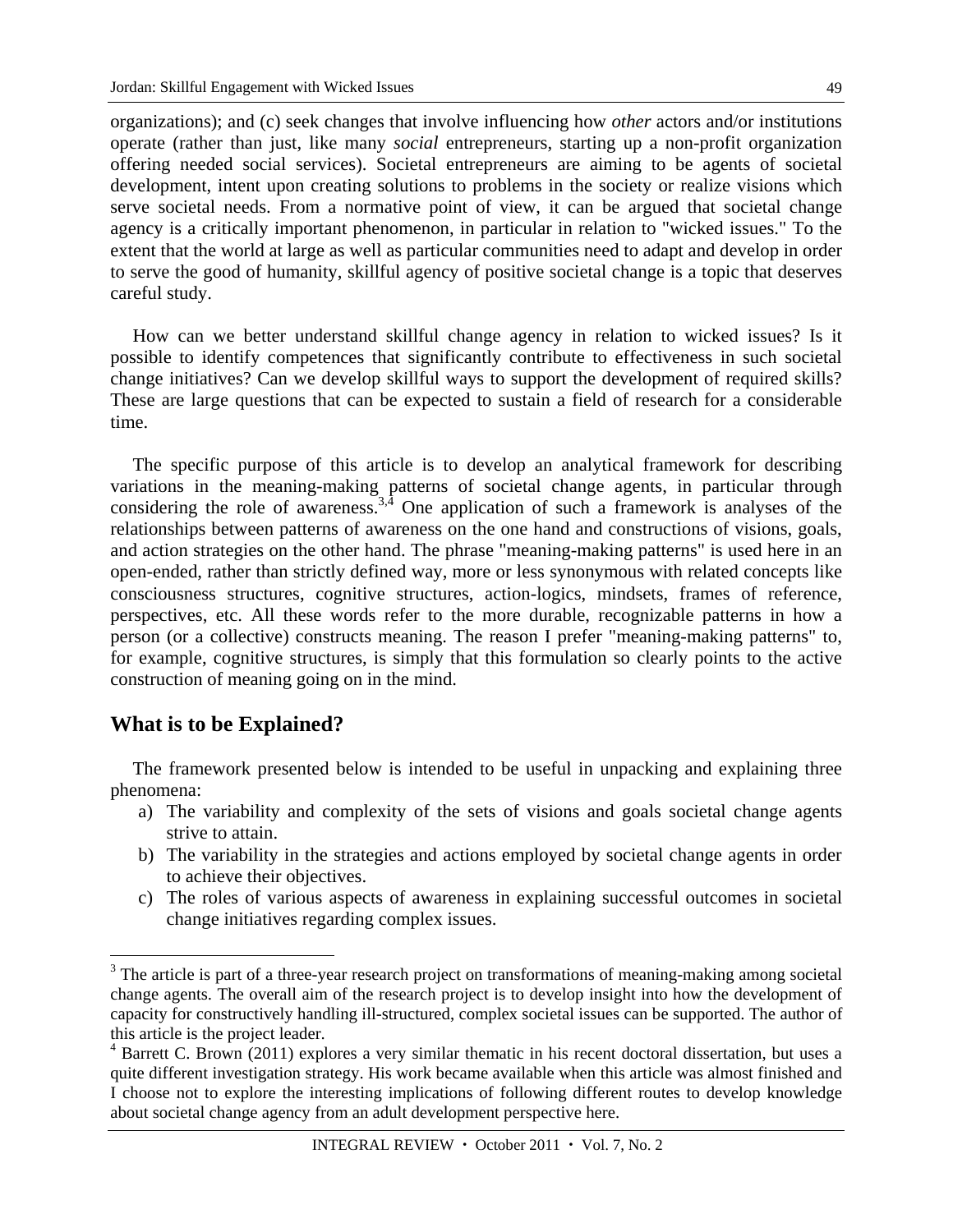$\overline{a}$ 

These three aspects of societal change agency are, of course, interdependent.

Figure 1 shows some alternative explanations to successful outcomes of societal change initiatives. In the figure, skillful action is depicted as one of six possible contributing factors to successful outcomes. Furthermore, skillful action is a phenomenon that may in itself have different contributing explanations. Here only three alternatives are named: acquired skills, properties of meaning-making systems, and inborn talent. Other perspectives are possible. Of course these different sources of causation can interact with each other as well, which is not depicted in the figure in order to avoid cluttering.<sup>5</sup>



**Figure 1. Some explanations of successful outcomes of societal change initiatives** 

I will focus only on one of the factors that can be expected to play a role in explaining successful societal change agency, namely the properties of individuals' meaning-making systems. I am, of course, well aware that successful change agency can have other explanations than exceptional skills on the part of key individuals, as shown in Figure 1.

<sup>&</sup>lt;sup>5</sup> One of the reviewers of the article manuscript cautioned against using unidirectional arrows since it presents a linear, oversimplified view of something that is actually very complex and nonlinear. I will trust the reader to recognize that several of the elements condition each other in far more complex ways than the model indicates.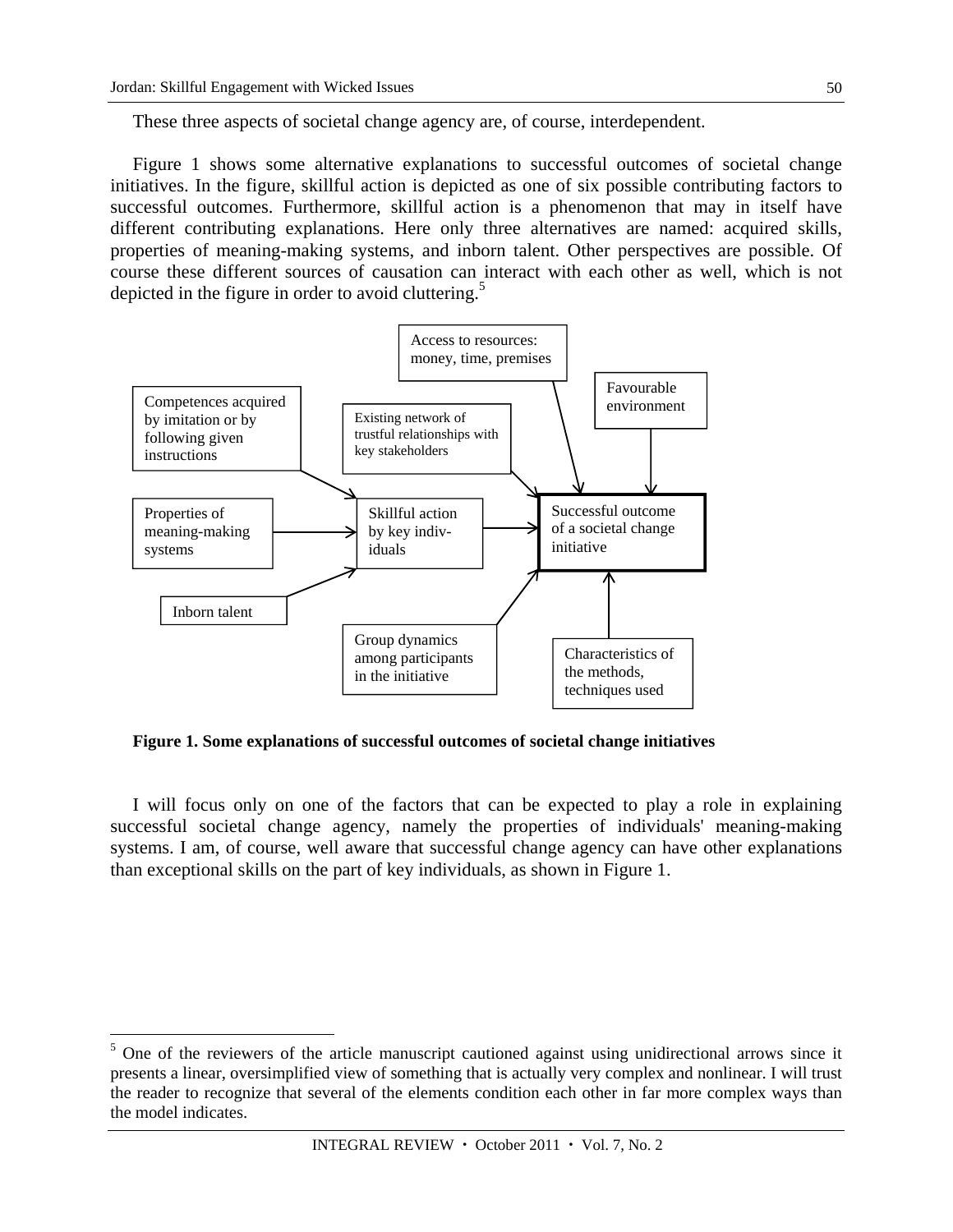# **Character of the Framework**

### **A Pragmatic Rather than Theoretical Framework**

Since the framework presented below may look like a general theoretical model of adult development, in particular since it refers heavily to a number of established models in the field, I think it is necessary to make a few comments on the intended character of the framework. The purpose of the framework is to facilitate the description and explanation of the different forms of societal change agency found in empirical data. We need a framework that is openended in terms of possibly discovering unexpected patterns of reasoning and acting. The framework is not intended to be a theoretical model that represents how people's consciousness is actually structured, but rather to be a pragmatically useful way of identifying relevant patterns in the cases we study. This favouring of practical usefulness rather than theoretical completeness and stringency has a number of consequences, as will become evident in the course of the exposition.

The task defined for this text is to integrate relevant concepts and models from adult development theory into a comprehensive analytical framework specifically adapted to the study of societal change agents. I want to provide an in-depth treatment of the topic, which means that the bulk of the article is a quite thorough exploration of selected elements of existing theoretical models and concepts. Having constructed such a comprehensive framework allows for detailed analyses of, for examples, interviews. However, it is also possible to make use of selected parts of the framework to make more focussed and less complex analyses of aspects of the thematic. Constructing an appropriate analytical framework is, in the context of our ongoing research, a phase of a process. Here, the focus will be the development of the analytical framework and no empirical analyses of examples will be offered at this stage.

### **Focus on Durable Patterns Rather than on the Ephemeral Nature of Attention**

A crucial assumption underlying the framework is that there are (relatively) durable patterns to how a person's awareness operates. This assumption is central to ego development frameworks in general, such as Jane Loevinger's (1976) and Robert Kegan's (1982, 1994). The assumption certainly allows for situational variations in levels and organization of awareness, due to, for example, situational stress or how interested the individual is in the particular issue at hand. But the assumption of durable patterns focusses on that which is recognizable as recurring forms, rather than that which is situationally dependent. In ego development theory, adult development is described in terms of distinctive qualitative shifts in the very structure of meaning-making, shifts that might be described in the form of developmental stages. Most individuals advance in ego development stages until early adulthood and then stabilize in one of the conventional ego stages (Loevinger, 1976; Cohn, 1998). A minority shifts into postconventional stages. In one representative sample of the adult American population, less than 7 % were assessed at the three stages beyond the first postconventional stage, the Individualist. (Cook-Greuter, 2004). There are few longitudinal studies of development throughout adulthood (Helson & Roberts, 1994; Morros, 2001), but the fact that few adults reach the latest ego stages indicate that most people have access to a limited range of meaning-making structures over extended periods of their lives.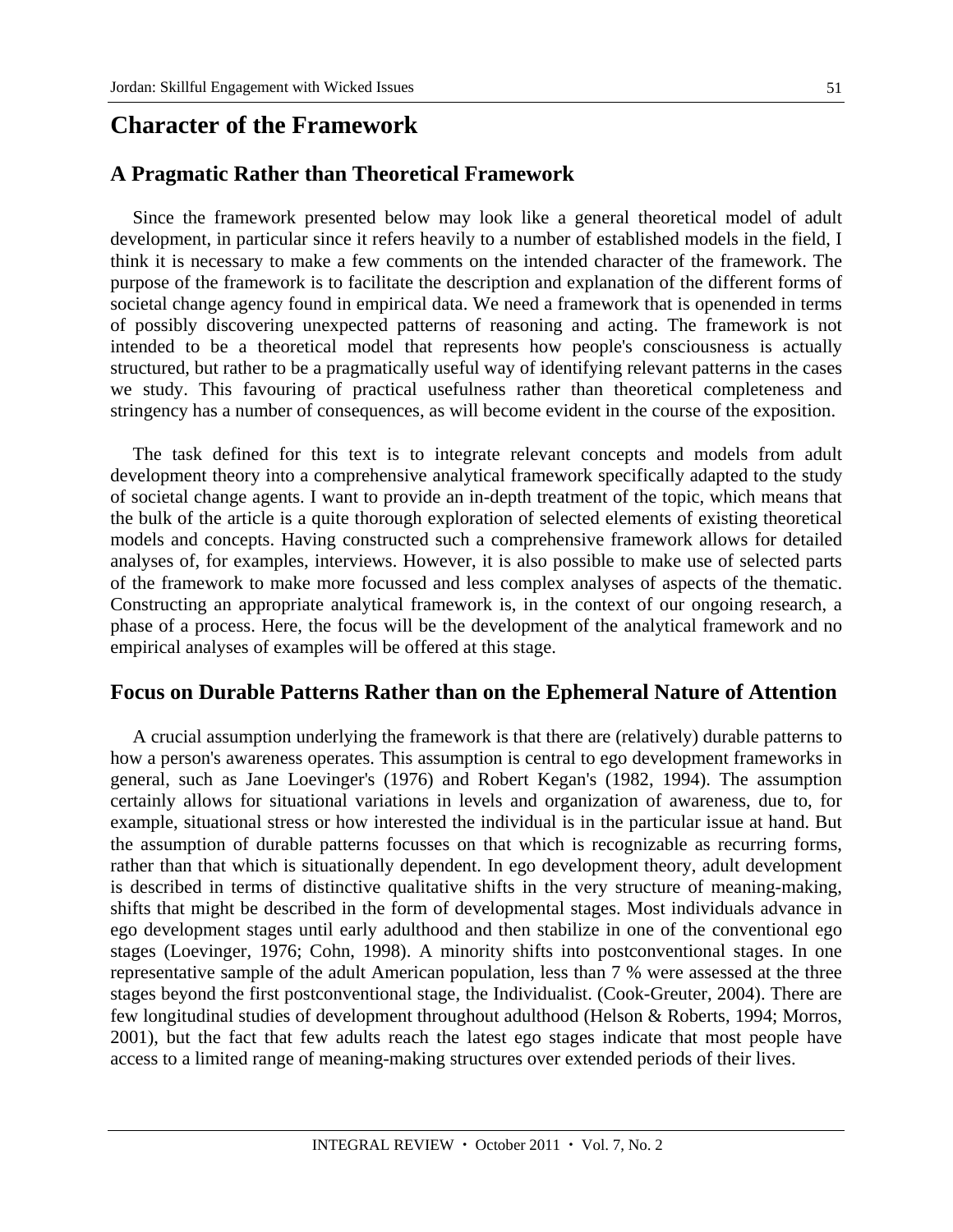# **How the Framework Evolved**

### **Theoretical Habitat**

 $\overline{a}$ 

I have invested considerable time and effort since the mid-1980's in reading, reflecting on, and processing literature on adult development and consciousness development. This endeavour includes surveying large volumes of academic theory-building and empirical research on adult development, but also literature stemming from several of the world's major wisdom traditions, such as Buddhist and Vedic discourse. One of my goals in this work has been to develop a conceptual framework useful for analysing those differences in structures of meaning-making that contribute to explaining what happens in social conflicts, societal phenomena (such as crime, poverty, or environmental problems), political processes, organizational development, and related areas. In earlier research, I have experimented with different varieties of analytical frameworks for studying the developmental variability in geopolitical reasoning (Jordan, 1998), and meaningmaking in workplace conflicts (Jordan & Lundin, 2002), defence and security politics (Jordan, 2001b; 2003) and organizational change initiatives (Jordan, 2006a). In one study (Jordan & Lundin, 2002), I developed a complex model for describing and analysing individual differences in patterns of awareness, called the conflict awareness mandala. The model is a graphic representation of a typology covering twenty different themes and four levels of depth, in all 80 variables. In hindsight, I find the model far too complicated to be useful for other purposes than a theoretical understanding of the nature of awareness. I was very satisfied when I discovered that Bill Joiner and Stephen Josephs (2007) had developed very similar ideas about how to structure a practical model of different forms of awareness, but had arrived at a far more pedagogical framework than I had. The framework presented below owes very much, in particular in terms of the pedagogical structure, to Joiner's and Josephs' model in their book *Leadership Agility* (Joiner & Josephs, 2007)*.* Joiner and Josephs have integrated models and insights from a wide spectrum of adult development literature into a framework designed to be useful for understanding and working with leadership development. The form of their framework is adapted to the kind of purpose and audience they wanted it to serve: professionals interested in coaching and organizational consulting rather than academic researchers. The outcome is a very pedagogical model, accessible to interested lay persons. One drawback of their writing strategy is that the packaging of the model obscures some significant theoretical contributions made in the book. In order to serve academic purposes well, Joiner's and Josephs's model needs some modifications. For this, and for a number of other reasons, the framework I present below differs from their model. The somewhat different approach I have taken in structuring an analytical framework has some costs in relation to Joiner's and Joseph's framework, but also, I think, some benefits. I will not detail the differences and explain the reasoning for them here, but rather focus on presenting and illustrating a specific adaptation.

Over time, I have borrowed concepts, models, and discourses from many different researchers and traditions and integrated them into my own evolving analytical framework. This article is a travel report of a certain part of this journey, where the learning I have been through so far is applied to the specific task of studying societal change agency.

<sup>6</sup> See also the interview with Thomas Jordan made by Russ Volckmann (2005) in *Integral Review* http://integral-review.org/documents/Good,%20Clever,%20and%20Wise%201,%202005.pdf .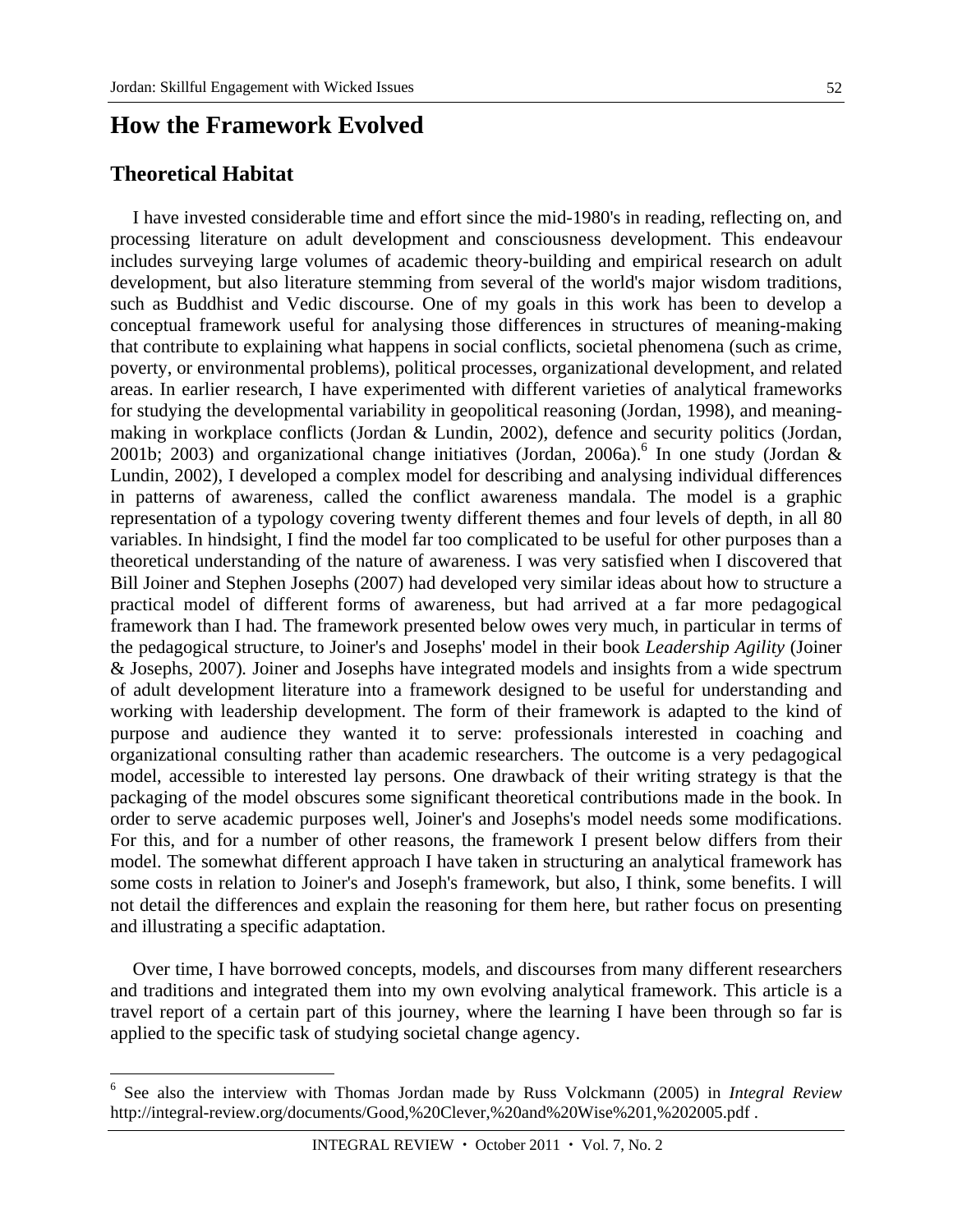## **Empirical Grounding**

As hinted at above, the framework has a evolved over quite a long time, not only through theoretical studies but also in "dialogue" with empirical data. In four different research projects between 1999 and 2006, I and colleagues interviewed more than 130 persons with the aim of studying various aspects of their meaning-making on workplace conflicts (Jordan & Lundin, 2002), security policies (Jordan, 2001b, 2003) and organizational change agency (Jordan, 2006a). Different vintages of analytical frameworks drawing on adult development theory were used to analyze the data. After 2006 I and colleagues have carried out a number of comprehensive case studies of individuals and teams who have developed intriguing strategies for working with change related to wicked issues. Cases we studied involved crime prevention work in Gothenburg (Jordan, 2006b), integration of immigrant youth in a Gothenburg suburb (Andersson & Jordan, 2007), honour-related violence (Emanuelsson, 2011), development of a comprehensive strategy for dealing with the controversial issue of graffiti (Sander & Jordan, 2009), development of strategies for enabling suburban youth to make radio and TV programmes in Public Service channels (Sander & Jordan, 2011) and other issues. There is consequently a considerable amount

of empirical data that has served as a sounding board for the gradual development of an analytical framework adapted to the specific needs of understanding societal change agency. However, in its present form, the framework has yet to be thoroughly field-tested.

# **Overview of the Framework**

The framework outlined here is constructed by combining three ideas:

- 1. The idea that the meaning-making system of a societal change agent can be described meaningfully in terms of three aspects: *awareness, identifications,* and *action competences.*
- 2. The idea that a societal change agent can turn his or her attention, to varying degrees, in four basic directions, towards *the task, the context, the stakeholders,* and *the self.* When the turning of attention in one of these directions becomes a habit, we can speak of a particular form of awareness.
- 3. The idea that a societal change agent might to varying degrees "go *meta*," i.e., make his or her own and other people's *perspectives* into objects of awareness.

Conceptual frameworks are, almost always, reductionistic. They need to be, because we can keep track of only a limited number of mental representations at once. The artificial sorting of a messy reality using simplified concepts is useful, but is also always problematic in various ways. This caveat is particularly relevant when dealing with very complex and variable phenomena, such as the meaning-making systems of individuals. The distinction between awareness, identifications, and action competences made here *is* artificial in the sense that processes that are actually intimately interwoven are separated into categories. These categories are not here defined in ways that keep them neatly, logically separate from each other. I do believe, however, that the distinctions are meaningful and practical to work with, if used mindfully of the shortcomings of conceptual simplifications.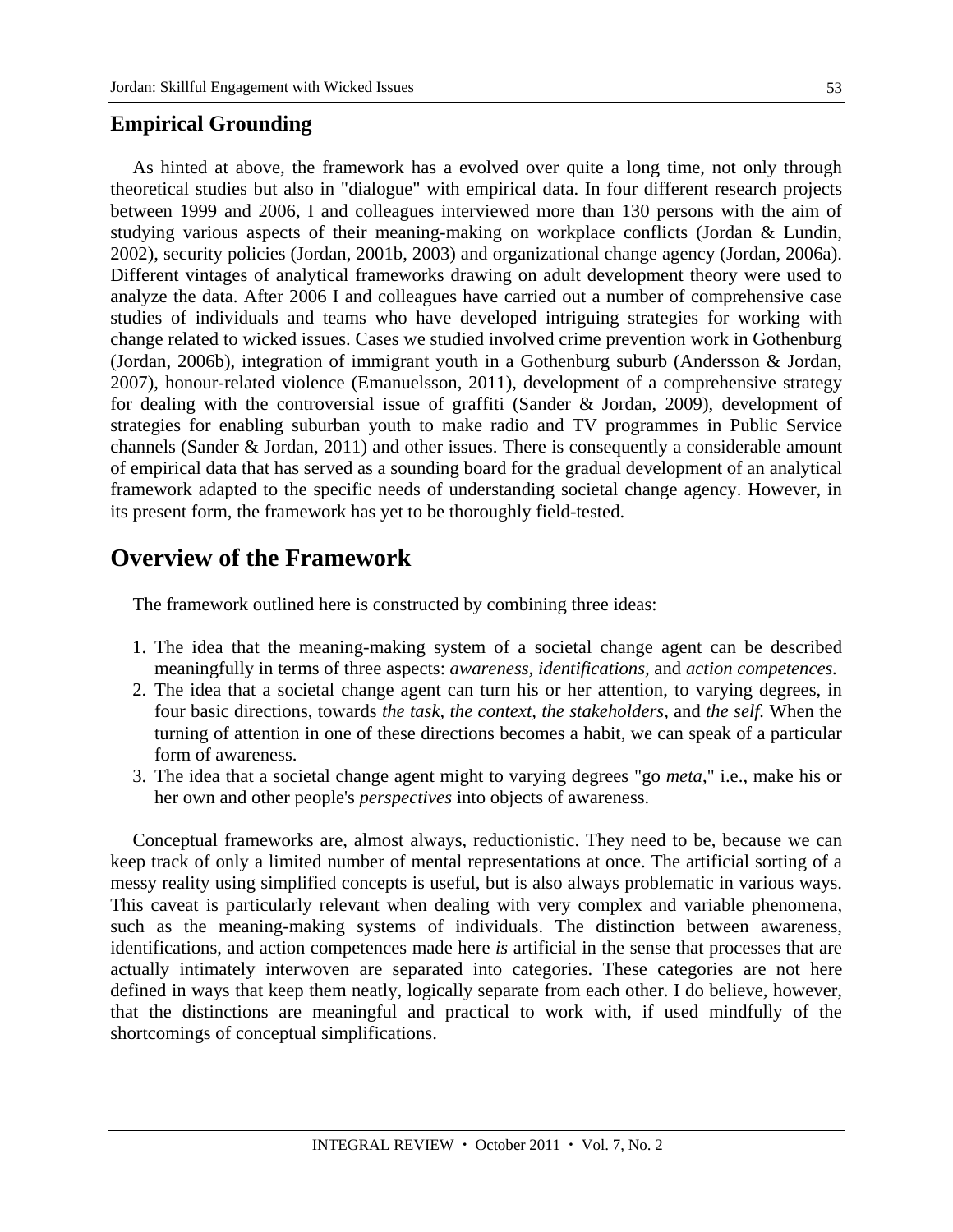### **Awareness, Identifications, and Action Competences**

#### **Awareness**

I will explain the meaning given to the category *awareness* in this framework by using a couple of closely related words. Awareness is here mostly used in the sense of awareness *of,* i.e., directing attention towards something and consciously *noticing* characteristics of the object of attention. However, the purpose of the conceptual framework discussed here is to serve for describing *durable patterns* of meaning-making, rather than single instances of perception in a certain moment. What is of interest is therefore what we might describe as *habits* in the individual's employment of his or her awareness. A slightly different angle is to think of the individual in terms of him or her having *expectations* about what might be worth looking for. A more academic way of expressing these expectations is to talk about *ontological assumptions* or *preunderstanding* (German: Vorverständnis). Examples of different types of ontological assumptions will be offered in later sections. Of course, most people look at the world through lenses of ontological assumptions without being aware of having such lenses. Becoming aware of and articulating ontological assumptions is a quite sophisticated cognitive task.

There is an intended connotation in the use of "awareness" as a key concept. A lack of awareness is not necessarily a result of a lack of *capacity* for processing information. Sometimes, weak awareness is simply a result of not having noticed or realized that turning attention towards a particular aspect can be useful. For example, an individual involved in a difficult conflict may be asked: "Why do you think she got so angry when you made your suggestion?" The asking of the question directs the individual's attention towards possible explanations of the reaction of the other person. The individual may simply have failed to reflect on this before, but when turning attention towards the question, it may be easy to come up with a plausible explanation. When individuals with weak awareness actually turn their attention towards a particular object, they may have no difficulties in apprehending what is to be apprehended, nor to process the information and make conclusions. Lack of capacity is a different matter. It signifies an inability to process information in a certain way (e.g., keeping track of many different aspects at once; actually understanding a causal principle and using it to deduce possible consequences; or seeing multiple causal connections which together form a system). Even if someone else points out the relevant circumstances and explains the causal connection, the mental processing capacity is not sufficient for accomplishing the task, at least not without a lot of support (scaffolding).

A lot of the research on development of social and psychological cognition (e.g., Gremmler-Fuhr, 2006; Jordan & Lundin, 2002; Krebs & van Hesteren, 1994; Selman, 1980) analyzes shifts in how, for example, persons and relationships are constructed. This is interesting and relevant, but I have often found that the crucial issue is not how something is constructed when the individual actually talks about it, but rather the failure to at all consider the matter. This nonreflection can be total, i.e., a complete disregard of something that might be highly relevant, or it can be partial, i.e., vague and unelaborated (Jordan & Lundin, 2002). This approach to the study of meaning-making means that noticing the absences of certain types of awareness can be central to understanding the character of a person's way of making sense of, say, a societal issue. The failure of an individual to notice that there are complex reasons for a particular problem can actually be a powerful explanation of the opinions and actions of that person.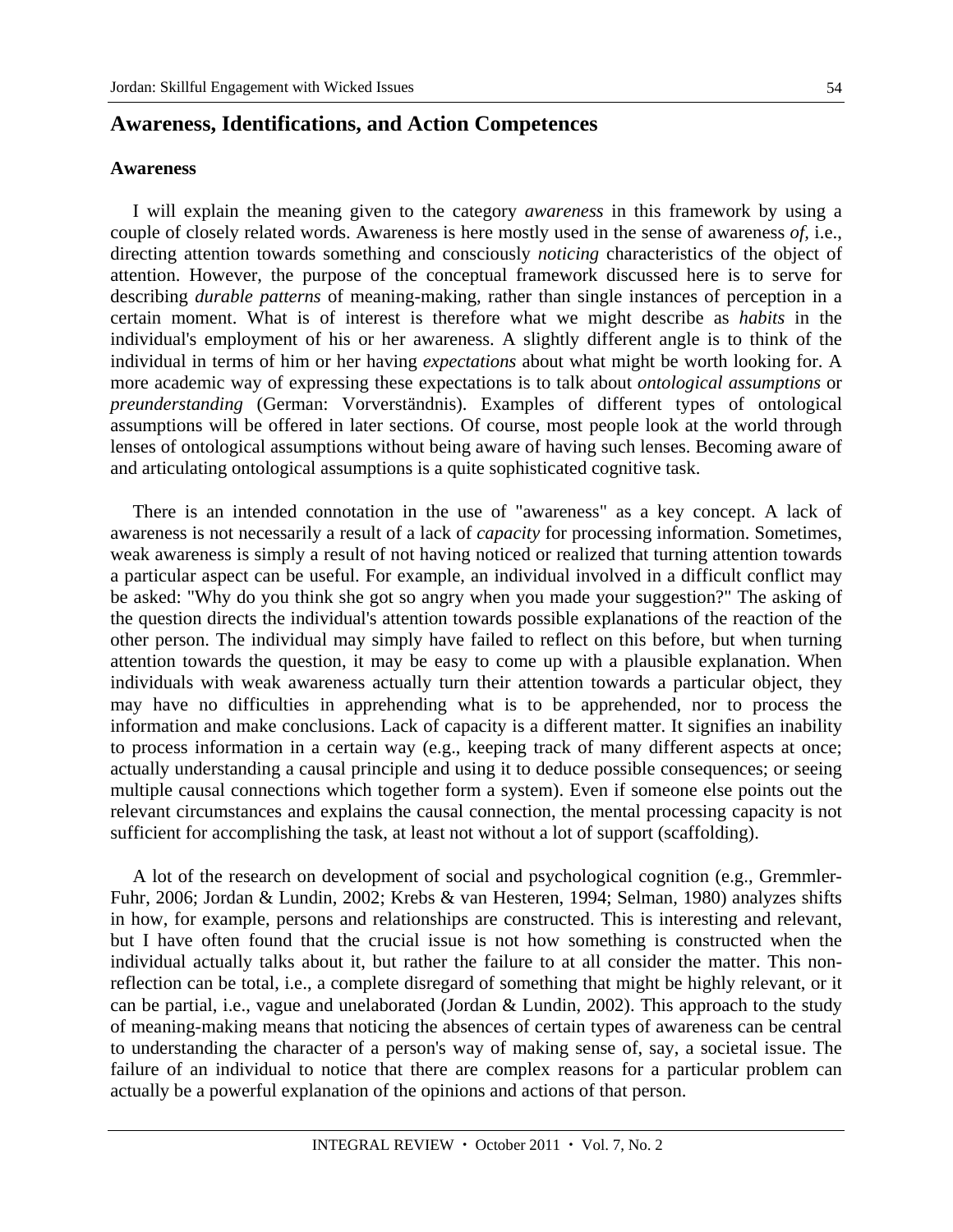#### **Five Domains of Awareness in Social Settings**

Figure 2 gives an overview of the five domains of awareness used in this framework for identifying salient properties of meaning-making structures among societal entrepreneurs. The simplest explanation of the model is to see awareness as a result of turning one's attention in different directions in order to allow more or less differentiated gestalts to form in one's field of vision. The formation of these gestalts makes mental work possible. One can deepen the perception of the object of attention, noticing finer details, differences, and similarities. One can start to reflect on possible causes of the present state of things, as well as hypothetically explore alternative future consequences. One can also start exploring possibilities for action: how to work with the present situation in productive ways.

When attention focuses on a certain *task*, the properties of this task become the object of attention. A task can be a work task, a specific problem or dilemma one is presented with, a vision one wants to realize, etc. I call this *task complexity awareness* because a key aspect of dealing with a task is to unpack the complexity relevant to the understanding of and dealing with the task.

In the opposite direction, attention can be directed towards the wider *context* of the task. This context has properties and these properties may condition the possibilities of managing the task successfully. People have different degrees of *context awareness,* i.e., they are more or less prone to turn attention toward the conditions of the wider environment of the present task.

In most cases related to societal change agents' interests, task completion cannot be reached by autonomous action, but there are usually different *stakeholders* the change agents need to interact with for various reasons. Stakeholders may, for example, control resources needed for achieving one's objectives, they may react and act in various ways that influence task completion, or they may have power to block certain things from happening. *Stakeholder awareness* is the result of turning one's attention toward relevant stakeholders in order to understand who they are, what their interests are, and how best to relate to them.

The fourth direction of the model is the *self*. *Self-awareness* means turning attention towards the processes going on inside oneself, in order to notice what kinds of thoughts, feelings, and desires are tumbling through one's own self.

In addition to the four attention directions of the base model, a fifth awareness category has been added, *perspective awareness.* This category seems necessary in order to name a very significant aspect of meaning-making: taking the *patterns* of meaning-making of oneself and others as objects of attention.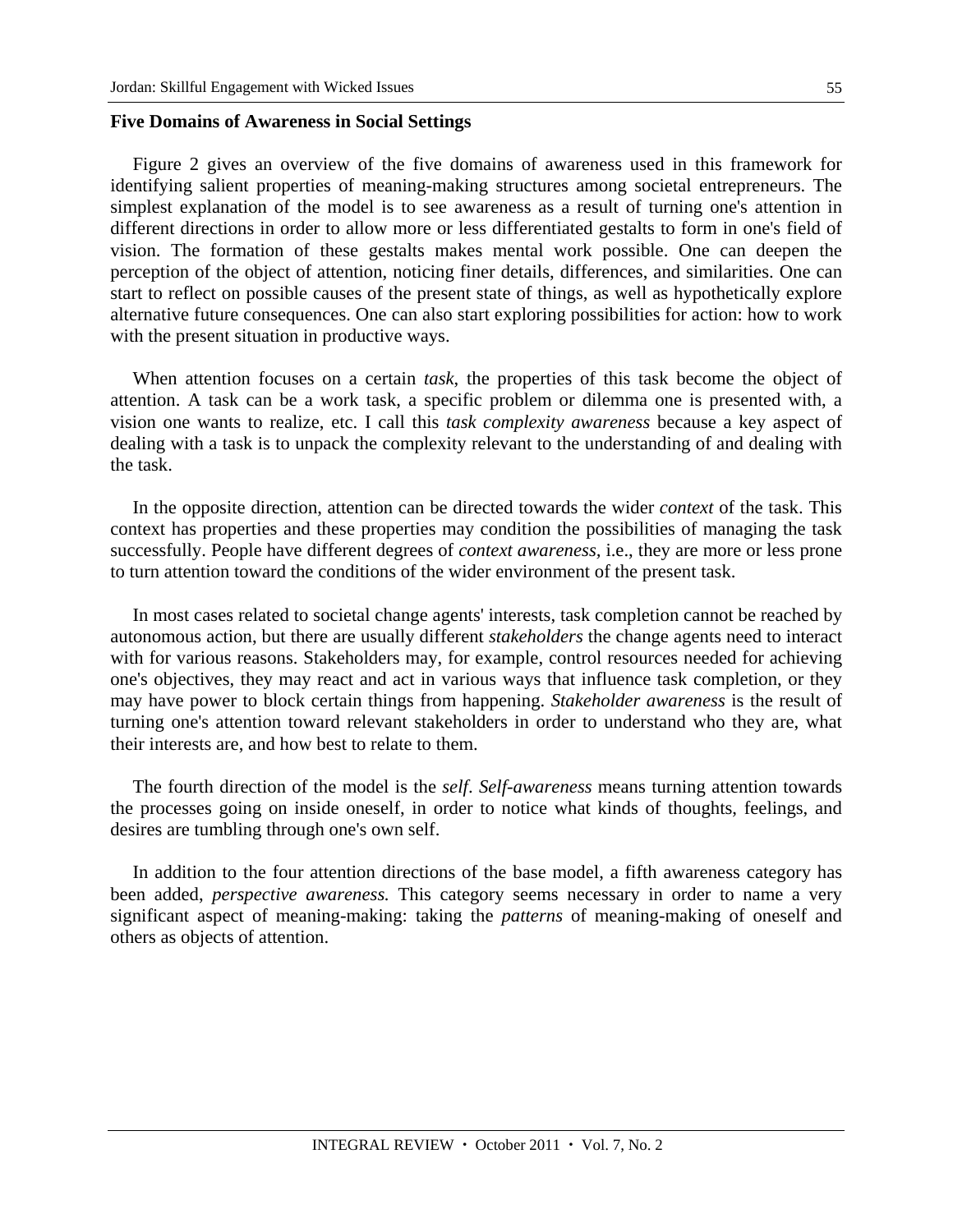

**Figure 2. Five types of awareness**  Adapted from Joiner & Josephs, 2007 and Jordan & Lundin, 2002.

### **Identifications**

 $\overline{a}$ 

While *awareness* focuses what a person notices and fails to notice, *identifications* focusses what a person feels committed to: what feels important (desires, goals, visions, values, etc.) and what is felt to be "I" and "We."<sup>7</sup> This includes what, in Robert Kegan's (1982, 1994) languaging, is *subject* to a person and therefore forms the core of the identity. The category *awareness* is used for asking questions about what a person is aware of, which does not necessarily tell us anything about a person's motivation, such as visions, engagement, commitments, etc. There are strong interrelationships between awareness and identifications, since the gestalts formed in awareness can be highly significant for how goals, visions and commitments are constructed. This theme will be further explored in later sections.

<sup>7</sup> Joiner and Josephs (2007) build their framework around the conceptual pair of *awareness* and *intent.* In the present framework, what Joiner and Josephs refer to as *intent* is included in the category *identifications,* but the latter category also comprises constructions of self.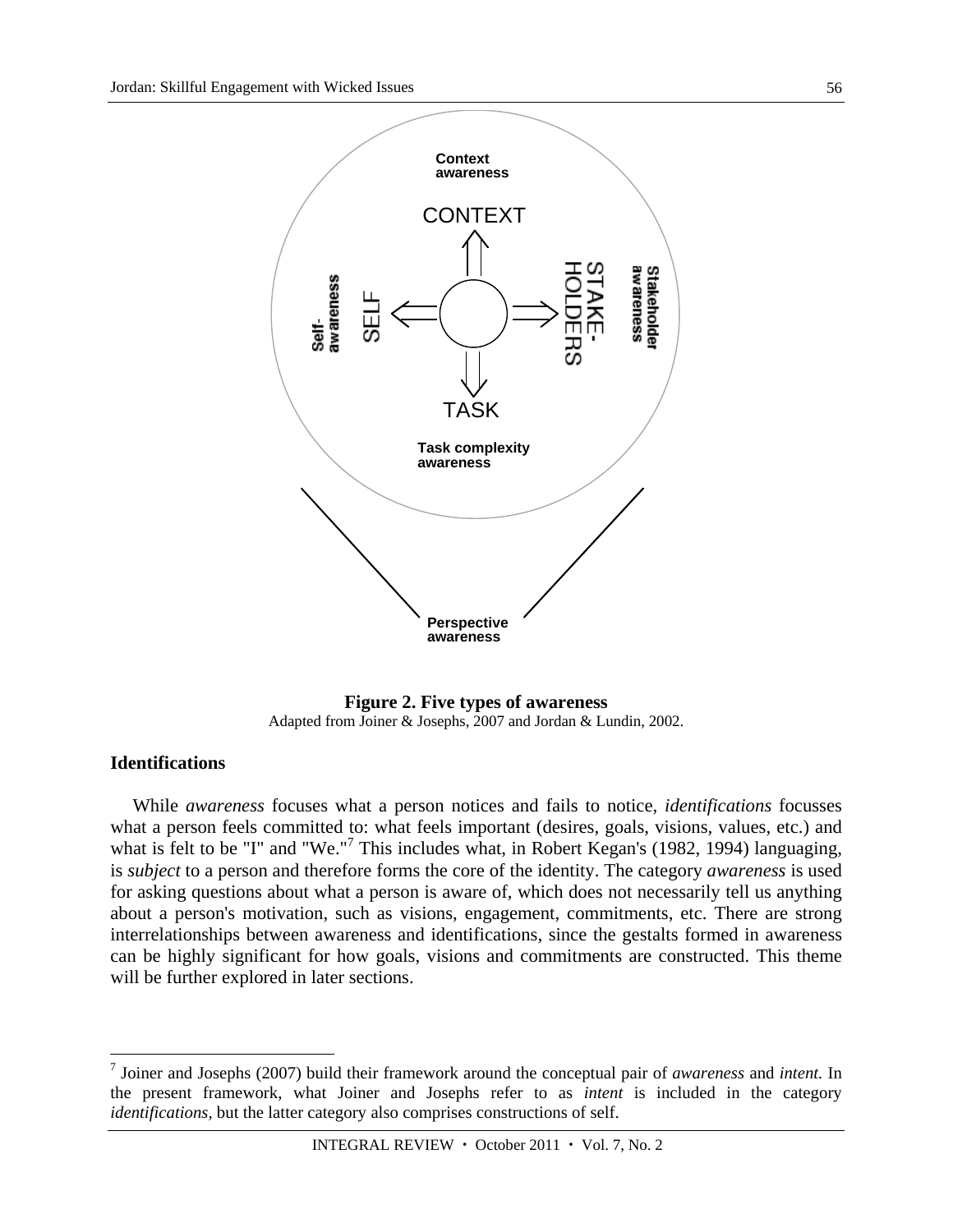#### **Action Competences**

*Action competences* focuses attention on the competences a person can actually make use of when working with tasks, solving problems, and trying to realize visions. Action competences can be processes going on within one's mind, e.g., skills in developing creative solutions to tricky problems or techniques for managing one's own emotional reactions. Other action competences really involve outward behaviour, e.g., communicative skills in creating trustful relationships with other people.

#### **Five Domains of Awareness, Identifications and Action Competences**

Table 1 gives a schematical overview of the framework generated by combining the five domains of awareness with the distinction between awareness, identifications and action competences.

|                     | <b>Awareness</b>             | <b>Identifications</b>                                                                                | <b>Action competences</b>                                                      |
|---------------------|------------------------------|-------------------------------------------------------------------------------------------------------|--------------------------------------------------------------------------------|
| Task                | Task complexity<br>awareness | Construction of and<br>commitment to worthy tasks                                                     | Competence in managing<br>task complexity                                      |
| <b>Context</b>      | Context<br>awareness         | Scope of caring                                                                                       | Competence in locating the<br>"room of manoeuvre"                              |
| <b>Stakeholders</b> | Stakeholder<br>awareness     | Goals relating to stakeholders                                                                        | Social action competences:<br>building relationships,<br>influencing people    |
| <b>Self</b>         | Self-awareness               | Ego needs, self-transformation<br>goals                                                               | Strategies for managing<br>interior processes and<br>structures                |
| <b>Perspectives</b> | Perspective<br>awareness     | Embeddedness in-<br>disembedding from<br>perspectives; Goals relating to<br>transforming perspectives | Skills in using contrasting<br>perspectives for insight and<br>problem-solving |

#### **Table 1. Schematical overview of the analytical framework**

In Part II of the article, each of these five types of awareness will be presented in a comprehensive way, also referring to relevant models, theories, and concepts developed by researchers in the adult development field. After the completion of this discourse-building, Part III will deal with the more practical work of putting the framework to use in analyses.

## **Choices in the Design of an Analytical Framework**

When studying very complex phenomena, in this case meaning-making in the context of societal change agency, choices must be made, for example between designing a framework for a high level of theoretical stringency or for versatility in encompassing a wide variety of different aspects. It is seldom possible to optimize an analytical framework towards all desirable qualities. The framework outlined here sacrifices theoretical stringency for flexibility and openendedness. I believe that the choice to operate with five different awareness categories is useful for identifying significant patterns of meaning-making in real-life contexts. The division of awareness into five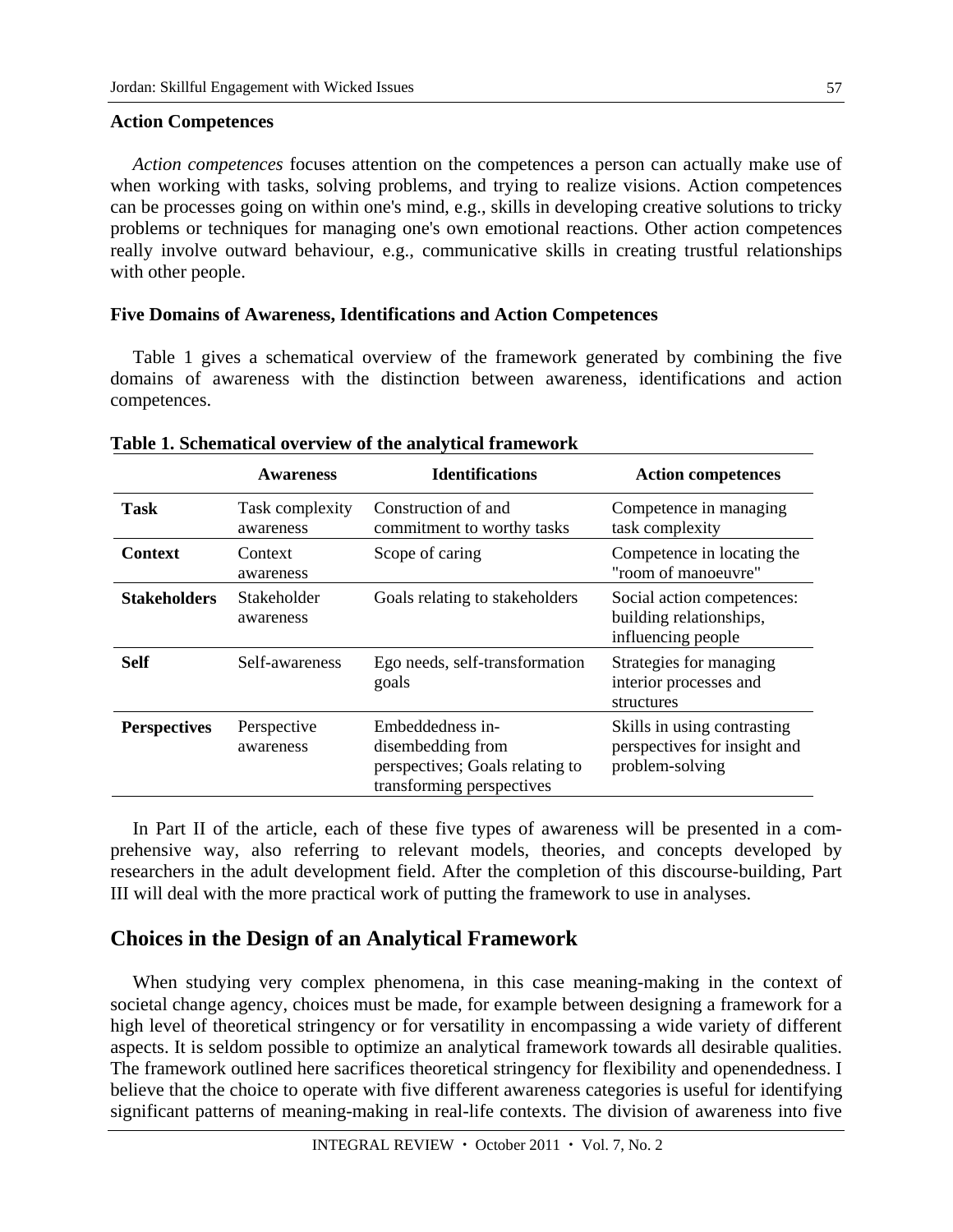different categories *is,* however, artificial. For example, the aspects described in the category *task complexity awareness* are integral parts of aspects of the other categories as well. Some would argue that stakeholders are a salient part of the context. However, when studying the particulars of people's meaning-making, it makes good sense to treat awareness of significant other persons separately from awareness of the conditions of the wider environment. Furthermore, perspective awareness is, it could be argued, a particular case of systemic complexity awareness applied to awareness of self and of stakeholders. Consequently, the framework is designed to serve the function of facilitating the identification of different aspects of meaning-making among societal change agents, rather than offering a consistent theory of how awareness is structured.

### **Multidimensional Frameworks**

Readers familiar with the "integral studies" field, or with adult development research in general, know that many of us grapple with how to deal with the topic of "lines of development." Is it sensible to conceptualize adult development in terms of several distinct, if somehow also interdependent, lines of development? Or is the self, as is sometimes assumed in ego development theory, a "structured whole," a system that develops and transforms *as* a system in recognizable stages. Or does it make more sense to try to find the common underlying variable (e.g., levels of complexity) that can explain patterns of development in different domains?

Ken Wilber has been a pioneer in pointing to the existence of multiple "lines of development" and in starting to consider how these different dimensions of consciousness development are interrelated (e.g., Wilber, 1995, 1997, 1999, 2006).<sup>8</sup> However, Wilber's contribution has mainly been to point out the general patterns and issues in consciousness development. Fashioning the details of an analytical framework out of his often penetrating insights has been left to others. People inspired by Wilber's way of conceptualizing different dimensions of development have started to develop frameworks outlining the "lines of development" they consider relevant to their own field of inquiry or practice. Most such efforts concern the field of psychotherapy (e.g., Esbjörn-Hargens, 2010; Forman, 2010; Ingersoll & Zeitler, 2010; Marquis, 2008) and are conceived in terms of choosing lines of development and then defining stages in each line. One of the most ambitious efforts along these lines (although with a weak or no relation to Wilber's framework) is the *Manual for Faith Development Research* (Fowler, Streib, & Keller, 2004). This manual describes seven different aspects of development with coding criteria for six developmental stages for each aspect.<sup>9</sup> The framework is, of course, designed to allow a differentiated analysis of meaning-making in the realm of (religious) faith. Many of the aspects are, sometimes with some adaptation, relevant also to other areas of meaning-making.

The approach taken in this article is, however, different. Rather than operating with quasiindependent lines of development, the framework is constructed from the notion of varying degrees of awareness, put to work with different objects of attention. Rather than defining stages, this framework is openended, in order to be flexible in relation to the actual patterns presented by the cases we study.

 $\overline{a}$ 

<sup>8</sup> See also Jordan, 2000.

<sup>&</sup>lt;sup>9</sup> The seven aspects are: Form of logic, Social perspective taking, Form of moral judgment, Bounds of social awareness, Locus of authority, Form of world coherence, and Symbolic function.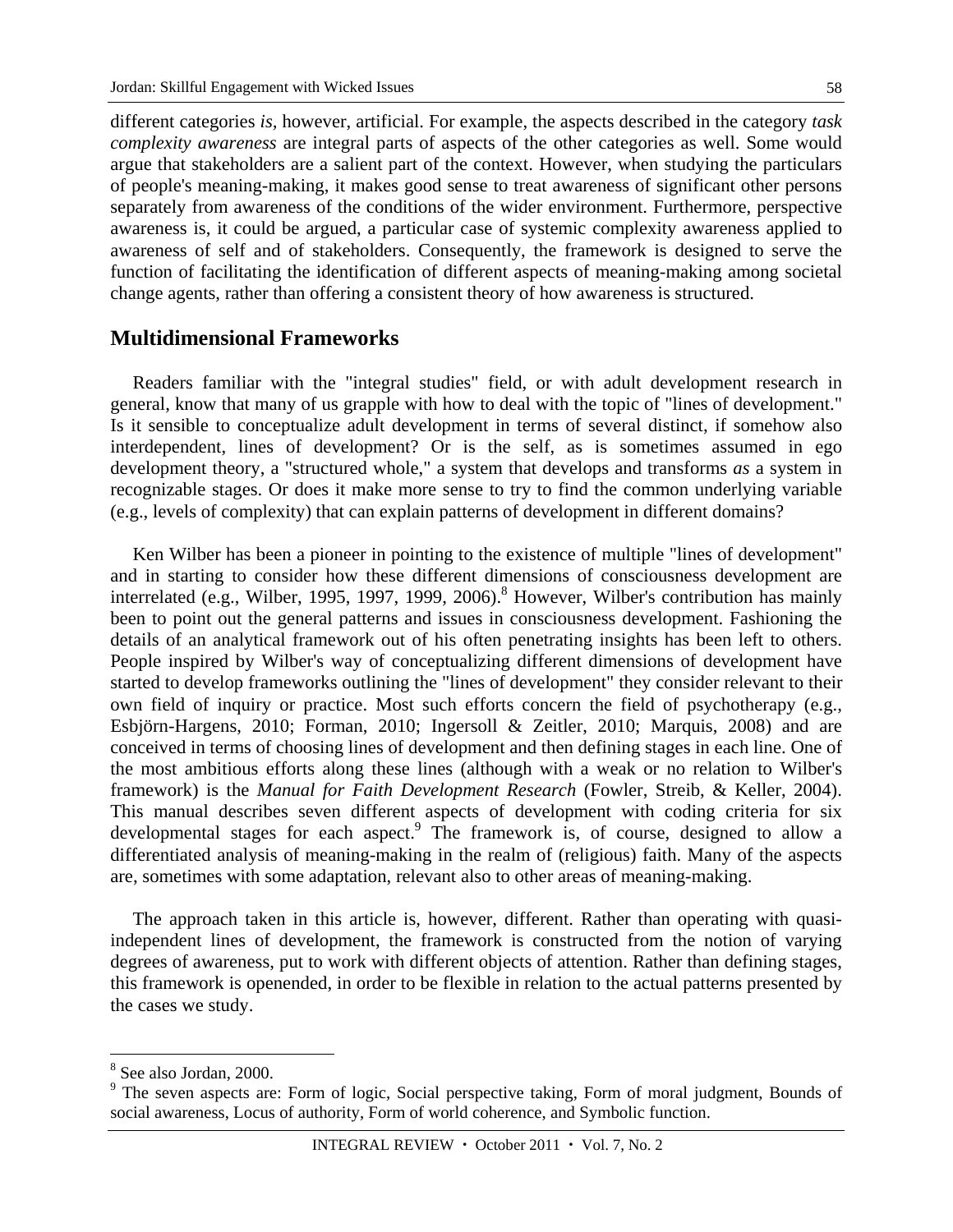Readers interested in different ways to handle the multidimensionality of adult development might want to study the work of Otto Laske (2006, 2009). Laske has made a very ambitious effort to integrate theoretical constructs of, among others, Kegan, Jaques, Basseches, and King & Kitchener into a comprehensive multidimensional framework. His specific application is developmental coaching, but the theoretical project is probably the most ambitious effort thus far to differentiate and integrate cognitive, socio-emotional, and epistemological dimensions of adult development into a sophisticated theoretical framework. In our context, however, Laske's theoretical framework and methods are too complicated and time-consuming to be practicable.

# **PART II: FIVE DOMAINS OF AWARENESS**

# **Introductory Notes**

In the following sections, the discourse defining each of the five types of awareness is elaborated using the same basic pattern. First, an explanation of the meaning given to the respective type of awareness is offered. Secondly, a discourse for relevant distinctions is developed, drawing on a number of models and frameworks from the adult development field. The distinctions offered in these subsections constitute patterns to look for in, for example, interviews made with societal change agents. Thirdly, some observations on how variations in the forms of awareness in each of the domains relate to possible patterns of identifications are offered. Lastly, some comments are made on how each domain of awareness also forms the basis of useful action competences in the field of societal change agency.<sup>10</sup>

The first section, on task complexity awareness, is considerably more comprehensive than the following four. The reason for this is that awareness of complexity is a fundamental aspect of awareness in all domains and is therefore given extra care.<sup>11</sup> So while theoretical models describing various aspects of meaning-making relating to complexity are presented in the section on task complexity awareness, the other sections build on these models as well.

# **Task Complexity Awareness**

 $\overline{a}$ 

*Task complexity awareness* describes to what extent a person notices, expects, and can handle the complexity of a task. I discern three aspects of complexity awareness.

1. The noticing of and interest in *compoundedness* and *variability*. This aspect concerns the extent to which a person actively notices a spectrum of varying conditions, circumstances and characteristics that might possibly be of significance for the interpretation of the situation when taking on a task. The gestalts constructed of a task, a situation, or an event can be more or less elaborated in terms of compoundedness, nuances, and attention to

 $10$  A lot of plain assertions are made in the following. This form is used for convenience and fluency and should not be read as truth claims, but rather as plausible assumptions (often based, however, on a considerable body of knowledge).

 $11$  But, as I hope will be apparent in the following, there are also aspects of the various types of awareness that cannot be accounted for in a satisfying way by assimilating them into a pure model of hierarchical complexity. See for example the section on self-awareness below.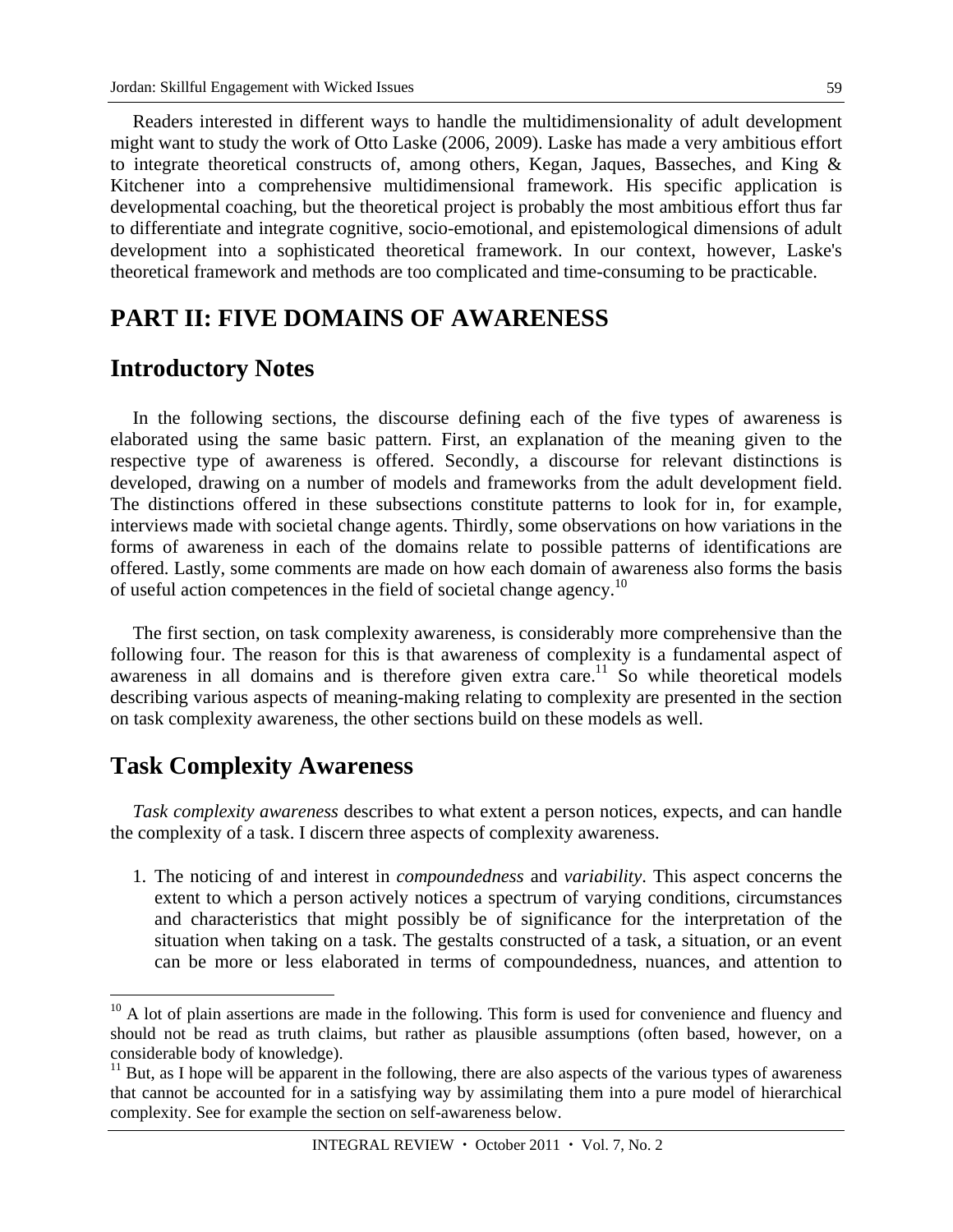potentially significant details.

- 2. The noticing of and interest in underlying *causal connections* at various levels of complexity. This aspect concerns to what extent different elements are seen as connected to each other through causal relationships that might offer meaningful explanations of events and allow reasoning about possible future consequences of present conditions. Causation of social and psychological phenomena can often be conceived of as nested in layers of increasing complexity, of which an individual may be more or less aware.
- 3. The noticing of and construction of mental representations of *abstract properties*. This aspect concerns the acquisition of a conceptual repertoire for reasoning in terms of qualities that are far removed from concrete, tangible actions and objects. Concepts at high levels of abstraction can, for example, be words for qualities that are common to many differentlooking occurrences (e.g., "authenticity"), or be formulations that describe properties of complex systems (e.g., "a vicious circle of depopulation").

When taking on a task, a person may have more or less complexity awareness at his or her disposal. Complexity awareness can also be more or less consolidated. The first step of complexity awareness is the *noticing* of different aspects of complexity. Sometimes there are circumstances that, so to speak, call for attention by being obnoxious hindrances or obviously relevant explanations. A person might become aware of some of the complexity of the issue when prompted in this way, but still be relatively oblivious of the uses of actively exploring complexity without being prompted. A further step in the consolidation of complexity awareness is therefore having the *expectation* that things may be complex, i.e., being aware of the possibility that there might be significant circumstances, causal relationships, potential consequences, and systemic characteristics that might explain occurrences and that might be useful to consider when deciding on a course of action. Above, I also referred to such expectations as *ontological assumptions* or *preunderstanding*, i.e., general, mostly unreflected, assumptions about the nature of reality. An ontological assumption about the ever-present complexity of most issues means that an individual without prompting expects and looks for significant circumstances and underlying causes.

The expectation of complexity and the habit of reflecting on complexity usually leads to the accumulation of a *repertoire of concepts, ideas, thought forms* (Basseches's "schemata," see below) *and generic questions* about what to expect and look for, such as a set of ideas about what circumstances to look for, what explanations might be relevant, what properties of systems might play a role. Having a vocabulary of meaningful words for naming properties of complex relations can be seen as an important support for complexity awareness.

A keen complexity awareness can lead to the development of actual *action competences* in dealing with complexity. Action competences include being able to construct and operate with mental representations of complex interrelationships between a number of conditions, causes, and system properties, so that more effective strategies, courses of action, and solutions can be developed by taking the complexity of the issue into account.

As has been alluded to before, the *absence* of complexity awareness is as significant as the presence of the same. If a person does not notice complexity, this will have profound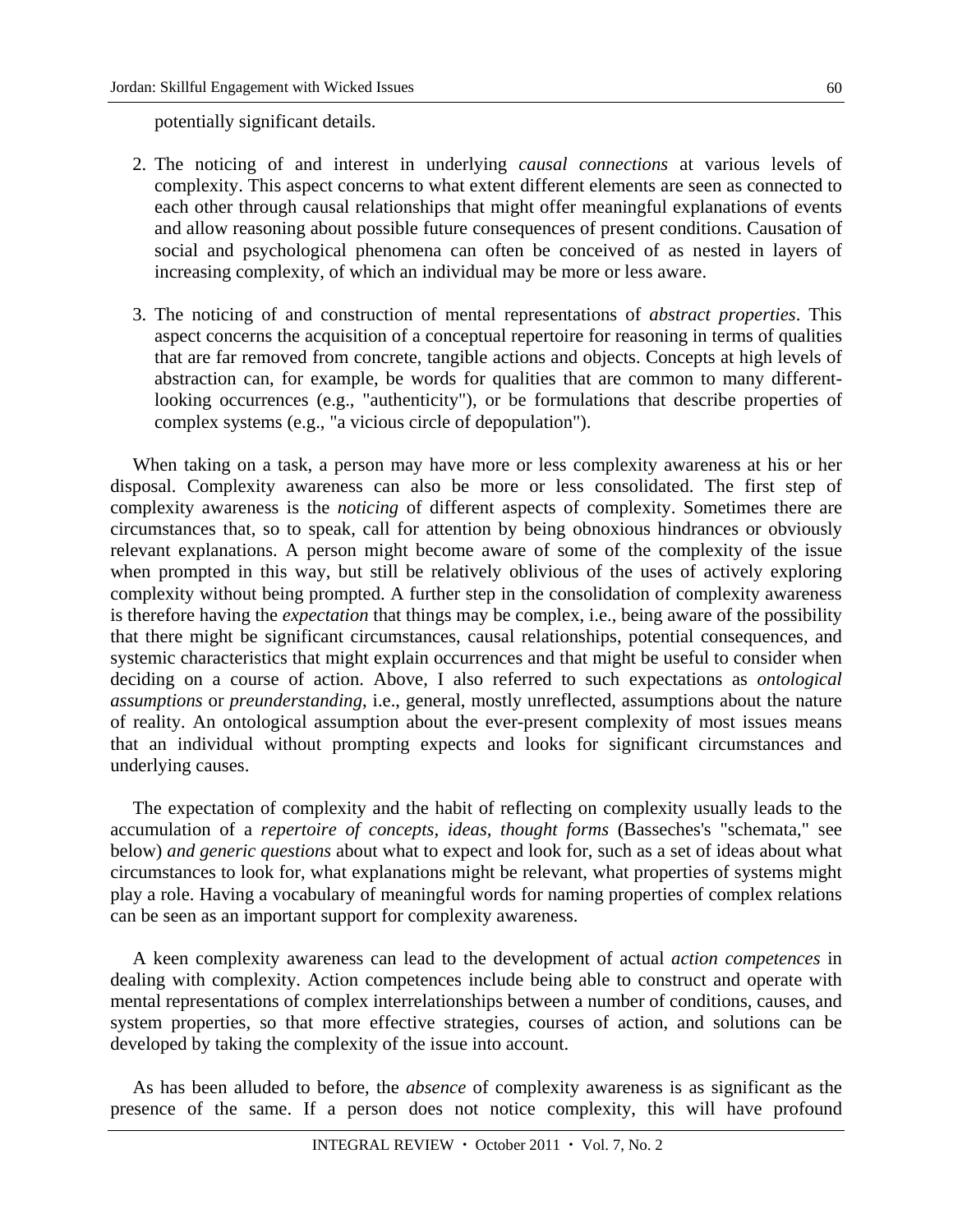consequences for how he or she makes sense of the issue at hand and consequently also for how he or she handles it.

### **Potentially Helpful Conceptualizations in the Adult Development Literature**

The issue of complexity in mental processing has attracted a lot of attention among researchers in the adult development field.<sup>12</sup> The models and concepts of hierarchical complexity developed by researchers in the adult development field (e.g., Kurt Fischer and Michael Commons) cannot be properly understood without a good grasp of the entire discourse the models and concepts refer to. I will here only point to some conceptualizations that may be useful for recognizing patterns in the meaning-making of societal change agents. For a fuller understanding of hierarchical complexity theory, the reader is referred to the core texts (see footnote).<sup>13</sup>

Researchers writing about hierarchical complexity have tried to find appropriate names for various properties of reasoning structures and abstraction levels. Often, several different names have been used to cover the same phenomenon.<sup>14</sup> It is hard to find (and agree on) names that are descriptive of the properties one wants to have a name for, without them having misleading connotations. Each author has his or her reasons for preferring some names to others. I will add to the confusion by picking the names from different models that I find most appropriate.

#### **Models of Hierarchical Complexity**

 $\overline{a}$ 

There is a considerable literature on two closely related theoretical models for describing hierarchical complexity. One is Kurt Fischer's skill theory (Fischer, 1980; Fischer & Bidell, 2006), which has been developed further in various ways by Theo Dawson and her colleagues (the Lectical Assessment System, LAS, e.g., Dawson & Gabrielian, 2003; Dawson & Wilson, 2004).15 The other model is the Model of Hierarchical Complexity (MHC), developed by Michael Commons and his colleagues (see e.g., Commons, 2008; Commons & Richards, 1984, 2002; and

 $12$  The first aspect of complexity awareness mentioned above, concerning compoundedness and variability, is an important theme in Jane Loevinger's descriptions of the stages of ego development (e.g., the ego development scoring manual, Hy & Loevinger, 1996). However, Loevinger did not go far beyond inductively derived stage descriptions in theorizing about increasing complexity as an important aspect of ego development.

<sup>13</sup> Fischer, 1980; Fischer & Bidell, 2006; Dawson-Tunik et al. 2005; Commons, 2008; Commons & Richards, 1984, 2002; Commons et al., 1998. Elliott Jaques offers an alternative framework, less stringently defined, but with striking similarities to Fischer's and Common's model (Jaques, 1998; Jaques & Cason, 1994).

 $14$  Not seldom the same author uses different names for the same phenomenon in different texts. Elliott Jaques, for example, used *declarative* and *assertive* to describe the same form of mental processing, and Theo Dawson has experimented with a variety of names for both structures of reasoning and orders of abstraction, finally deciding on just using numbers.

<sup>&</sup>lt;sup>15</sup> Many of Kurt Fischer's articles, book chapters and other texts are available (as of August 2010) at this website:

http://www.gse.harvard.edu/faculty\_research/profiles/profile.shtml?vperson\_id=335

Texts by Theo Dawson and her colleagues are available (as of August 2010) at this website (see under "About us"): http://devtestservice.org/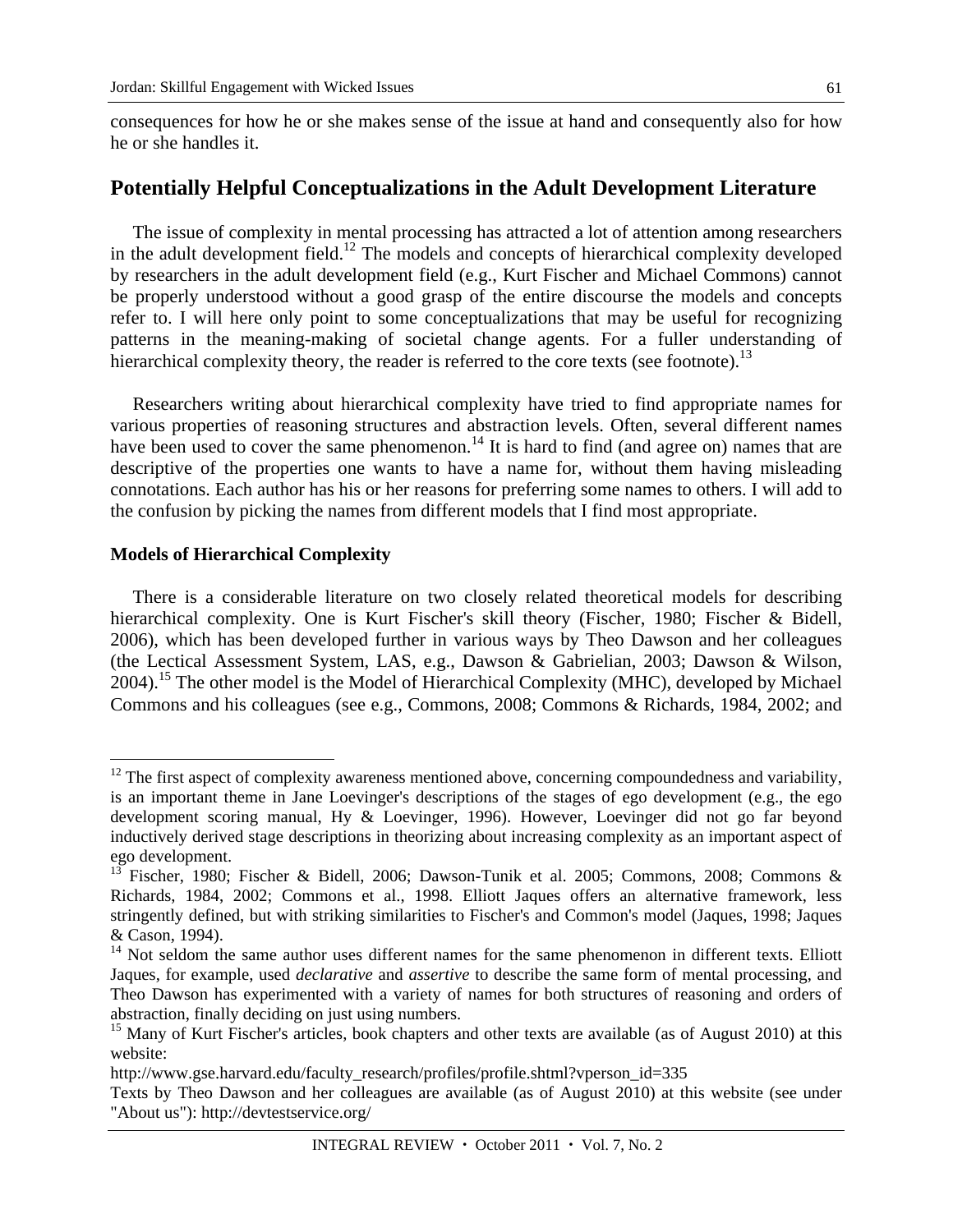Commons, Trudeau, Stein, Richards, & Kraus, 1998).<sup>16</sup> Both models describe a hierarchy of increasing complexity.

These models have the advantage of being stringently defined, which make them valuable in research endeavours that aim for high degrees of stringency in measurement and analysis. However, using these frameworks requires a thorough understanding of a quite complex theoretical discourse and considerable training to acquire reliable scoring skills. The actual scoring of interview transcripts is also a time-consuming procedure. Scoring yields stage scores. These can be useful for comparative purposes, for measuring change over time, and for additional insights in interpreting qualitative data. The advantages of stage scoring consequently come at considerable costs in terms of the time that has to be invested in training, scoring, and interpretation of the results. However, I believe that the distinctions made in the hierarchical complexity frameworks can be useful also in less meticulous, more qualitatively oriented analyses of discourse. In the following two sections, I will present two sets of conceptualizations that I deem potentially useful for recognizing structural properties of the meaning-making of societal change agents. The first is Elliott Jaques's description of four forms of mental processing, the other is the five MHC stages relevant to the vast majority of adult forms of reasoning. Both models are hierarchical, i.e., the forms/stages that come later build upon successful completion of the previous form/stage.

#### **Four Forms of Reasoning about Tasks**

 $\overline{a}$ 

Kurt Fischer and Elliott Jaques both noticed that there are some basic forms of thinking that can be recognized in a wide variety of contexts. They developed quite, but not entirely, similar conceptualizations for describing those forms. Fischer's discourse is more stringently grounded in clear definitions (Fischer, 1980; Fischer & Bidell, 2006), while Jaques's typology is probably more accessible to those who are not intimately familiar with Piagetian discourse. Jaques describes four basic "forms of mental processing" that can be recognized when an individual talks about how to handle a particular task. $^{17}$ 

**Declarative Processing:** a person argues his or her position by bringing forward a number of separate reasons for it. The reasons are separate in the sense that each is brought forward individually, on its own, and no connection is made with any of the other reasons; for example, "Here's one reason for my idea, here's another, I could give you others as well." This method of processing has a disjunctive, declarative quality.

**Cumulative Processing:** a person argues his or her position by bringing together a number of different ideas, none of which is sufficient to make the case, but taken together, they do; for example, a detective might argue, "If you take this first point (clue), and put it together with these three other items we have observed, then it becomes clear that such-and-such has occurred." This method of processing has a pulled-together, conjunctive quality.

<sup>&</sup>lt;sup>16</sup> Articles, papers, dissertations and other texts by Michael Commons and his colleagues are available at: http://www.dareassociation.org/

<sup>&</sup>lt;sup>17</sup> Jaques and Fischer both constructed models where a sequence of basic *forms* of mental processing repeated itself on several orders of increasing abstraction, thereby defining a relatively large number of stages.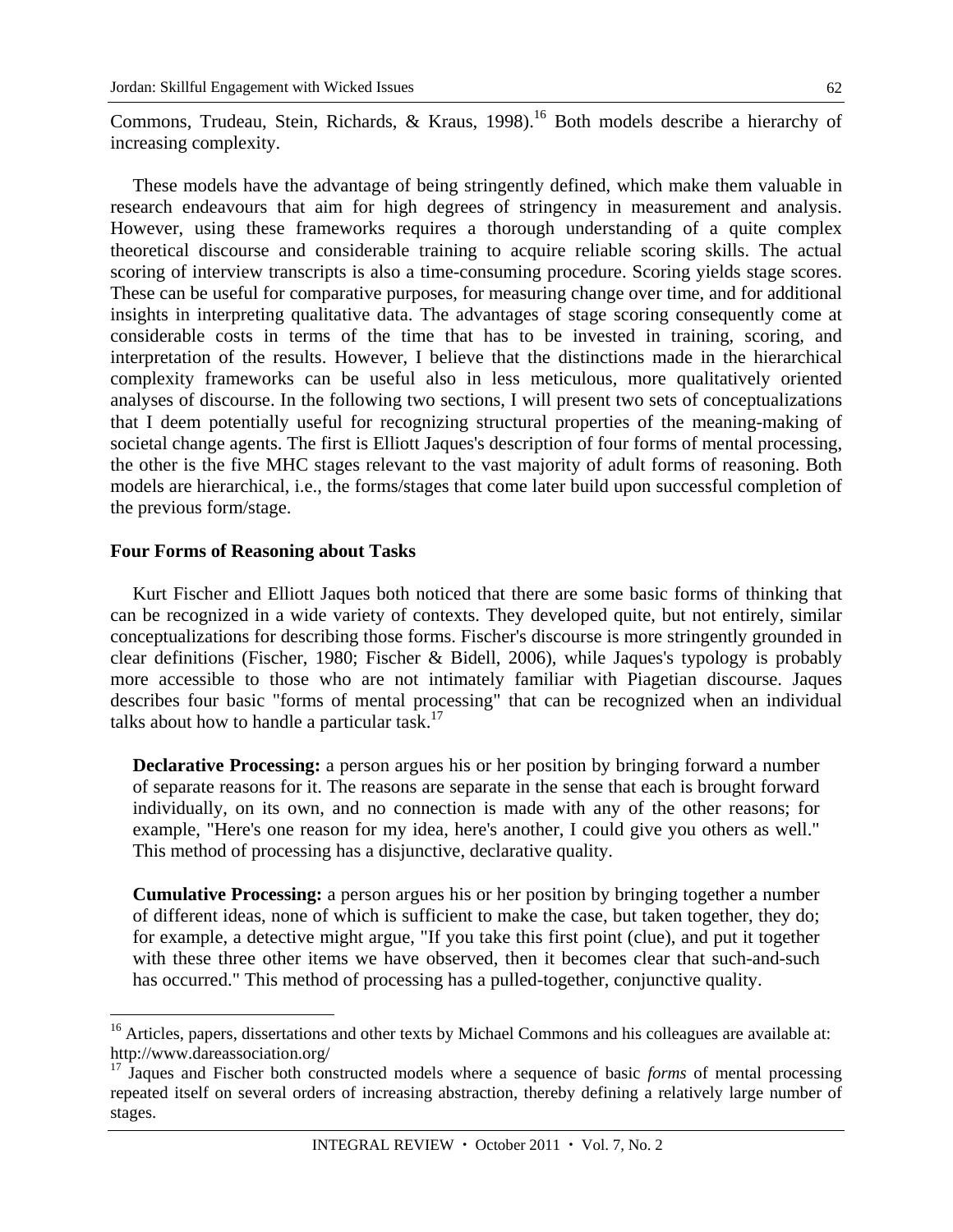**Serial Processing:** a person argues his or her position by constructing a line of thought made up of a sequence of reasons, each one of which leads on to the next, thus creating a chain of linked reasons; for example, "I would do A because it would lead to B, and B will lead on to C, and C would lead on to where we want to get." This method of processing has a conditional quality in the sense that each reason in the series sets the conditions that lead to the next reason.

**Parallel Processing:** a person argues his or her position by examining a number of other possible positions as well, each arrived at by means of serial processing. The several lines of thought are held in parallel and can be linked to each other. It becomes possible to take useful points from less favored positions to bolster up a favored one. This method of processing has a double conditional quality, in the sense that the various scenarios are not only linked with each other, but they can condition each other as well. (Jaques, 1998, p. 22)

*Declarative* forms of reasoning mean that the speaker makes assertions and states opinions, but does not justify assertions by offering explanations of the underlying causal principles. If asked for justifications, the individual often responds by adding new assertions, rather than pointing to how things fit together. In *cumulative* processing, the individual notices that there are different circumstances that need to be taken into consideration to make a good judgment. There is consequently an independent processing of a number of situation-specific factors that leads to a conclusion about how to handle an issue. In *serial* processing, attention is turned towards causal relationships. An understanding of the principles of (linear) causation involved invites hypothetical reasoning: deducing possible consequences of alternative courses of action as a method for choosing an appropriate problem-solving strategy. In the light of other theoretical frameworks, Jaques's conception of *parallel* processing seems a bit idiosyncratic. Fischer, Dawson and Commons speak of *multivariate* or *systems* reasoning as the natural next level of complexity after serial/linear reasoning. The essential quality of more complex forms of reasoning is that several interacting elements are kept in mind simultaneously, not only in unidirectional series of cause-and-effect relationships, but as having mutually conditioning complex relationships to each other.

For our purposes, it is relevant to look for the structure of reasoning when societal change agents are grappling with ill-structured issues. I will, however, make a mixed selection regarding the terminology. *Declarative* reasoning means that ideas are asserted without a consideration of underlying causative processes. People reasoning in a declarative way may provide what they consider to be explanations, but these explanations are only assertions about fixed properties, not explanations of causal principles. The notion of *cumulative* reasoning could assist us in noticing when respondents make elaborated comments about a variety of specific circumstances that need to be weighed in when handling issues, but do not in a deeper way consider causal processes. Characteristic of *linear* reasoning is when people as centers of their strategy-making have ideas about significant cause-and-effect chains, but keep their focus on single unidirectional chains. A person who considers multiple relations that are seen to hang together in systematic ways uses *systemic* reasoning (see also the explanation of the *metasystematical* stage in next section).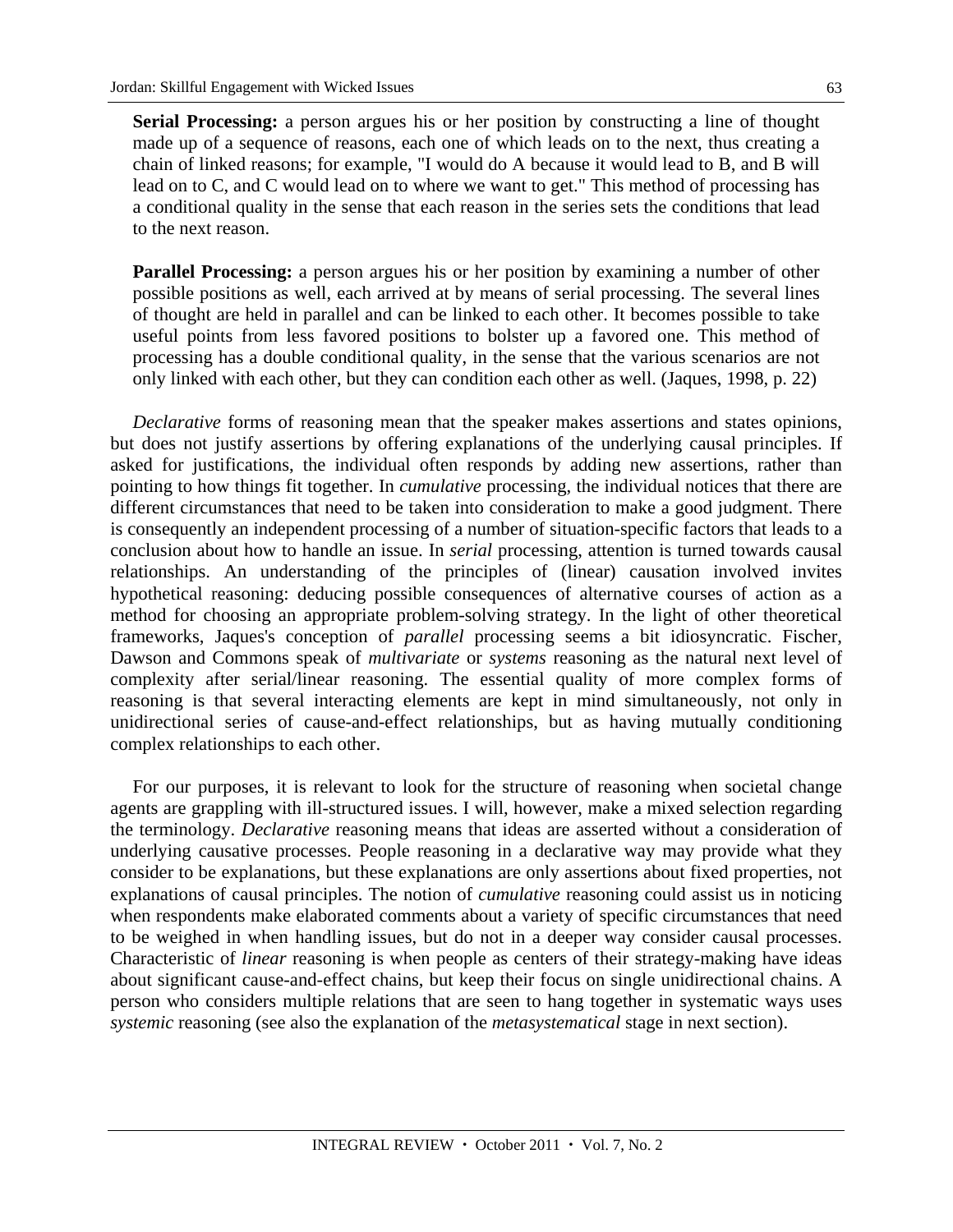#### **The Model of Hierarchical Complexity**

The Model of Hierarchical Complexity (MHC) is a mathematics-based general theory of levels of task complexity.18 It accounts for a series of levels of increasing complexity of tasks (and in particular stages of task performance). Each new level is defined in terms of coordination of tasks of the preceding level. An important characteristic of the model is that it is content-free. Hereby, the model allows a stringent classification of a single aspect: the level of complexity of a task. This property of the model makes it possible to make measurements of, for example, the complexity level of a person's effort to solve a problem through reasoning. The model can also be used for comparing different models that describe stages of development in a particular field (e.g., moral reasoning, reflective judgement, ego development). For our purposes, the MHC can be useful as an approach to discerning the complexity of reasoning about a particular problem or vision that engages a societal change agent. The MHC comprises 15 stages, but only five of them are relevant in relation to the patterns of thinking about tasks one generally encounters among adults.

The following is a brief presentation of the relevant MHC stages as they can be recognized in discourse about social issues.<sup>19</sup>

#### *Concrete (Stage 8)*

At the concrete stage, thinking and talk is narratives about concrete, specific things, people, acts, events and places. The concrete stage is, when found in adults' thinking and talk, perhaps best understood in terms of what is absent. Experience is not processed into generalizations, where the concrete events would be seen as specific instances of classes of things, people, acts, etc. (abstract stage). Nor would more complex mental representations be used, such as conceptualizations of abstract causal relations (formal stage). Thus, talk is dominated by narratives about the specific (often what is concretely experienced in daily life). For example, a group of people who are concerned about problems in their neighbourhood and start talking about them can go on talking for a very long time about one specific incident after another. At the concrete stage, they do not summarize the different specific incidents into thematic categories. However, at the next, abstract stage, they could formulate their concerns in general terms, like for example: "–We ought to do something about misbehaving youth in our neighbourhood."

#### *Abstract (Stage 9)*

 $\overline{a}$ 

Thinking at the abstract stage is characterized by the use of categories that are abstracted from specific things, people, acts and events. The construction of abstractions makes it possible to talk about concrete things, people, acts, and events *in general,* i.e., to form categories and generalize about them. Abstractions are categories for something that can vary, i.e., take on different forms and properties within the broader characteristics described by the category (Fischer, 1980, p.

 $18$  I gratefully acknowledge constructive comments and suggestions by Sara N. Ross on this section. I haven't always followed her advice, though, so any misrepresentation remaining is my own sole responsibility.

 $19$  The stage descriptions here are compiled and adapted from a number of different articles and documents about MHC, including unpublished course material generously shared by Sara N. Ross.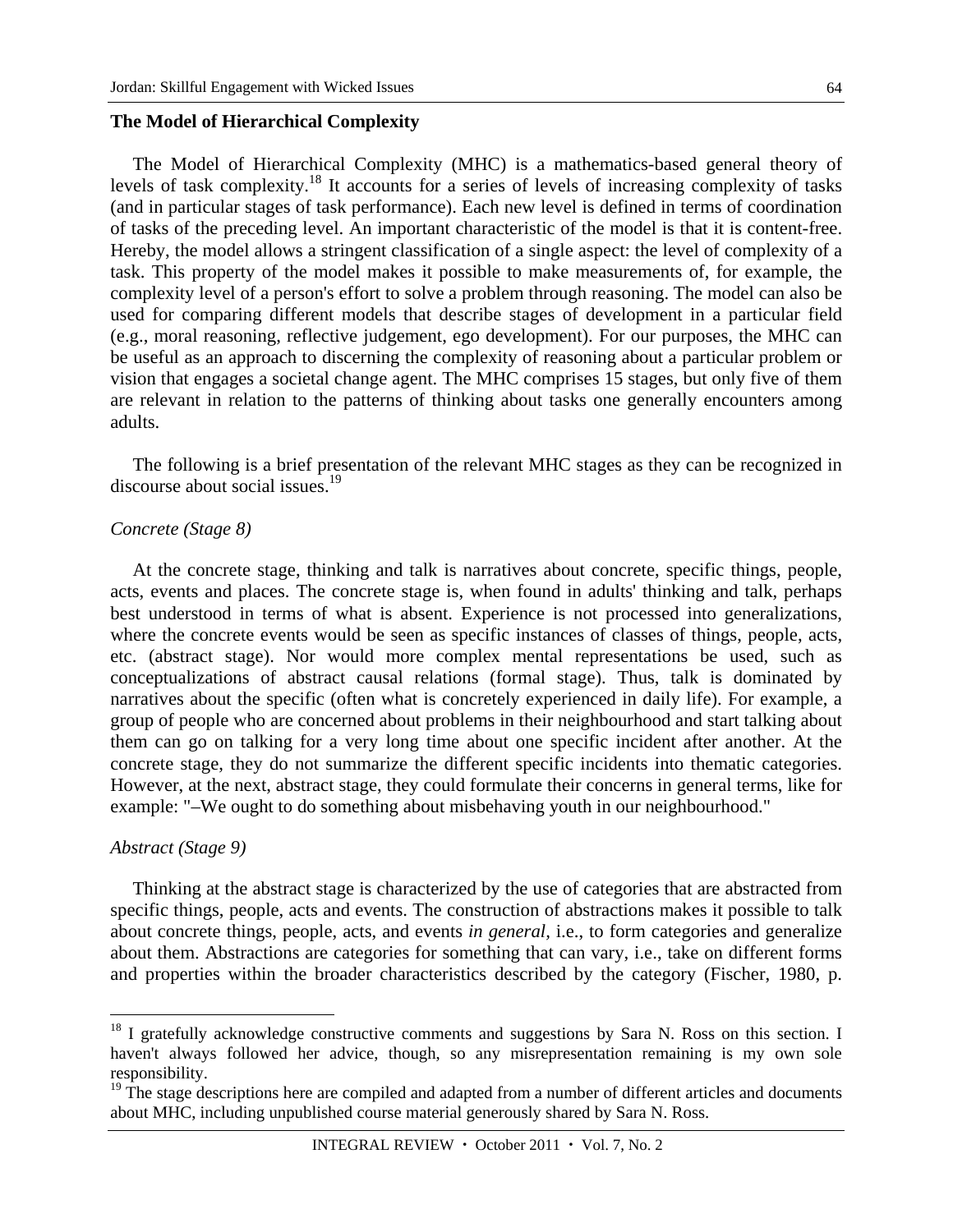481ff). Since cognition confined to the abstract stage and below does not make use of generalized conceptions of cause-and-effect relationships, conversation about problems at this stage is dominated by plain assertions and value judgments (opinions). There is no effort to justify propositions by offering arguments about underlying causes and principles. If explanations are provided, they are simply other assertions. Referring to Jaques' terminology, the abstract stage makes use of declarative mental processing: there is no real coordination of conditions, circumstances or causal relationships – each assertion, opinion and belief stands for itself.

#### *Formal (Stage 10)*

Reasoning at the formal stage makes use of mental representations of generalized *relations* between or among abstract categories, i.e., conceptions about how different abstractions are causally or otherwise connected to each other. In Jaques' terminology, the formal stage is characterised by serial mental processing of abstractions. A common way of describing the essence of formal reasoning is that "if-then" statements are formulated by putting two or more abstractions into logical relationship. The mental representations of abstracted relations allow for hypothetical reasoning. A person using formal reasoning can, in his or her mind, make experiments. Assuming a certain action, consequences can be deduced by referring to an idea about the causal relations involved. When issues are processed at the formal stage, people ask for evidence and explanations and critically scrutinize whether a statement is consistent with other accepted facts or logical arguments.

The limitation of formal reasoning is the linear character of the arguments. Attention is focused on one variable that stands in some type of linear relationship to one or more other variables. The relationship is thought of as unidirectional: one thing causes another. One can look for causes of events, or consider possible consequences of a certain condition. However, in formal reasoning there is an absence of conceptions of co-dependent causation involving multiple variables.

#### *Systematic (Stage 11)*

 $\overline{a}$ 

In reasoning at the systematic stage, multiple formal conceptions are coordinated into mental representations of complex relationships, forming systems.20 In a system, elements can condition each other in complex ways that are not reducible to linear causal relationships. In formal stage reasoning, only one unidirectional causal relationship at a time is considered, whereas in systematic reasoning a system of multiple formal relationships is considered simultaneously. Characteristic of systematic reasoning are such factors as consideration of the function of a single element in a larger system, feedback loops and interacting conditions and causal factors. People who use systematic stage reasoning about an issue usually need more comprehensive statements in order to do justice to their conception of what they perceive as relevant conditions, causes and consequences.

Jaques' *parallel* mental processing describes one form of systematic reasoning about abstractions. However, I believe that Fischer's terms *multivariate*or *systems* reasoning better capture the spectrum of forms of systematic reasoning.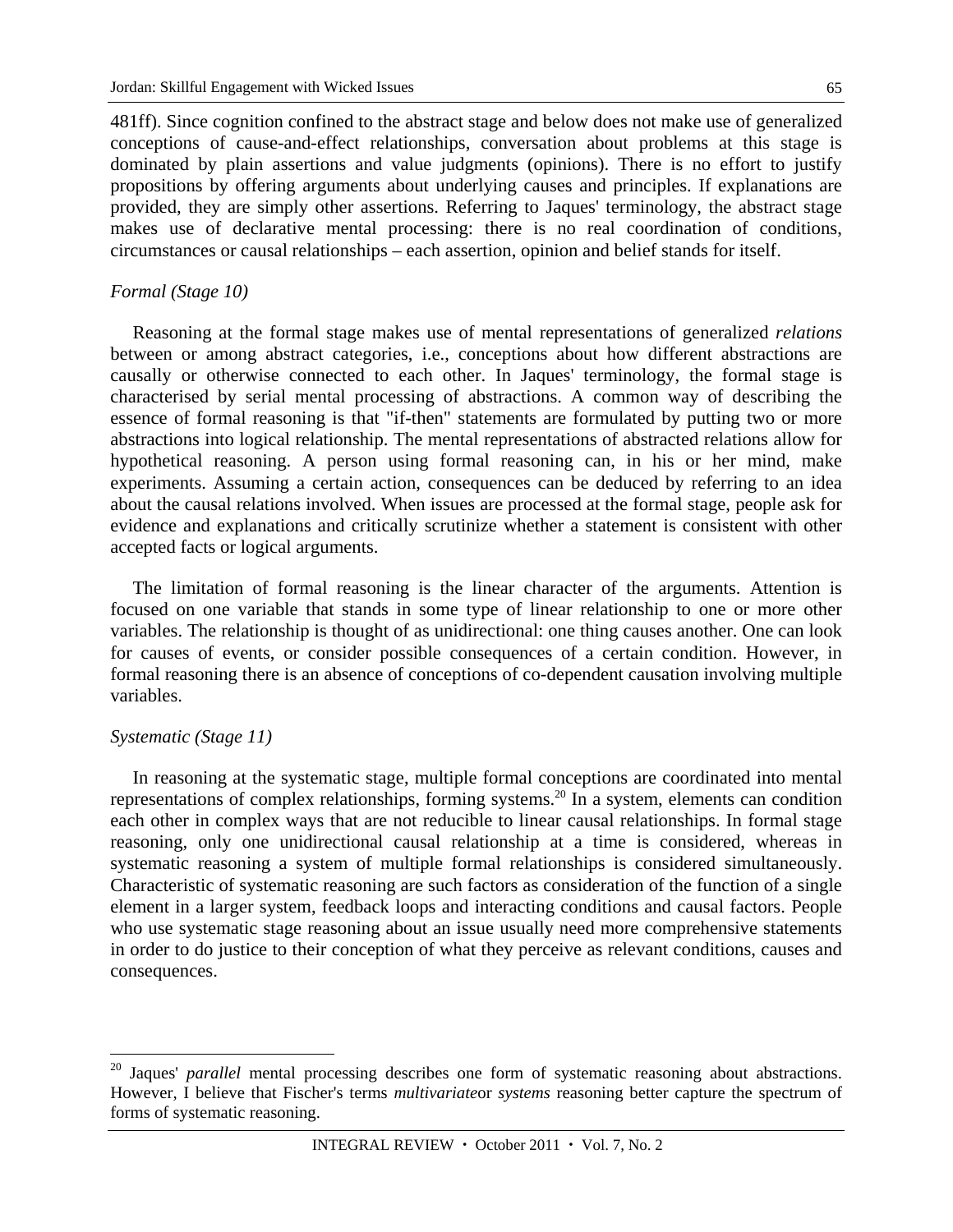#### *Metasystematic (Stage 12)*

 $\overline{a}$ 

At the metasystematic stage, mental representations of whole systems *as* systems are constructed, allowing the subject to describe systems as integral wholes, compare systems to other systems and reflect on how different systems are related to each other. Taking systems as wholes as objects of attention allows for understanding of the properties of systems, i.e., properties that are not reducible to the properties of relations between the elements of the system but exist or arise as a consequence of the structure and the interaction patterns of the system as a whole. A common outcome of metasystematic thinking is that systems, strategies and complex processes are named with designations that describe their key properties. Another is that metasystematic thinkers often look for high-level principles that are valid across different systems. Examples of this would be "transcendent" values that are valid beyond the concrete beliefs in different religions or ideologies, or principles that describe similarities and differences between different types of complex social systems.

Metasystematic reasoning can lead to the construction of "metasystems," i.e., conceptualizations that coordinate two or more systems. One important form of metasystematic reasoning is when a person reflects on the properties of *perspectives* as complex systems of ideas. This enables the further metasystematic consideration of how the contrast and tension between different interpretive lenses can be used for gaining further insight into complex issues. Metasystematic reasoning in relation to perspectives is further discussed in the section on perspective awareness below.

The distinctions made in the MHC as summarized above may be useful for recognizing patterns of reasoning among societal change agents.<sup>21</sup> As is pointed out repeatedly in this article, it is usually instructive not only to look for the structure of what is actually said by respondents, but also to look for what is absent in their discourse about their work. In particular, it can be elucidating to look for the following forms of reasoning:

- 1. Formulations of principles of cause-and-effect relationships that are actively used to interpret an issue and to develop ideas about appropriate courses of actions to prevent or solve a complex problem or achieve an end that requires that a whole chain of cause-andeffect relations is set in motion.
- 2. Formulations of systemic properties, i.e., descriptions of the properties of various types of social systems (including organizational structures) and the consequences of these properties, as well as how such conceptualizations may influence the formulation of goals, visions and values.
- 3. Formulations of values at high levels of abstraction, what could be called "existential concerns," i.e., values and concerns that are of a more or less universal human character. Typical formulations include "ensure that human dignity is respected," "create conditions for creative processes," "make it possible for people to have rich lives," "reduce suffering," and "enable developmental transformation of people."

 $21$  See also the "Scale of Public Interactions," developed by Sara N. Ross and Jan Inglis (Inglis, 2007). The scale draws on MHC and describes five types of group communication about societal concerns.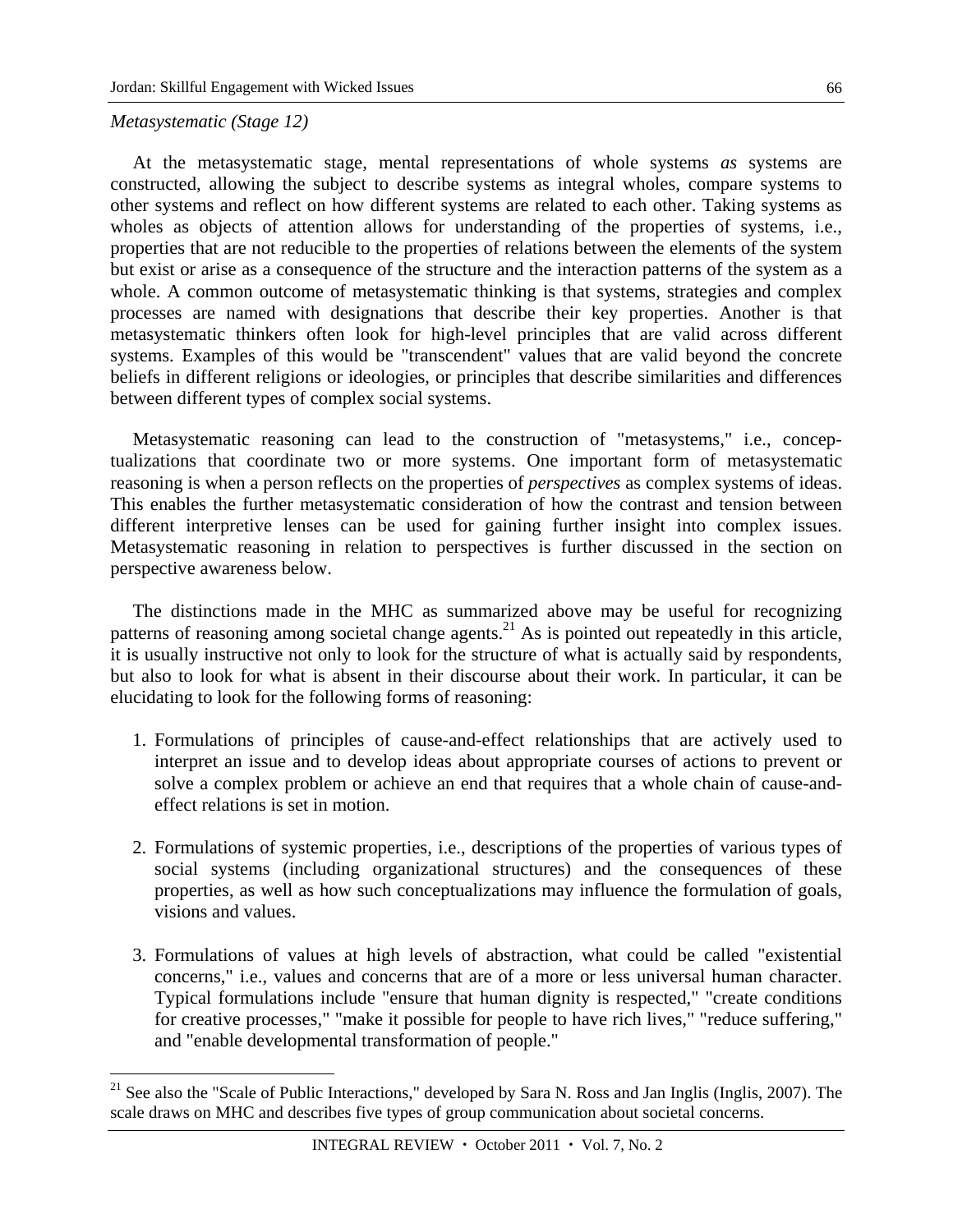If these three forms of more abstract reasoning are conspicuously *absent*, this certainly has consequences for goals and strategies in societal change agency.

#### **Dialectical Reasoning**

 $\overline{a}$ 

Different conceptual frameworks for describing and analysing more complex forms of meaning-making emphasize different features. The MHC and LAS focus the development of skills in cognitively keeping track of coordinations on increasingly complex levels. This means that they describe a *control* aspect of levels of cognitive complexity. The later stages in the MHC are characterized by a capacity to construct mental representations that keep track of and actively coordinate very complex interrelationships: systems of relations; systems of systems, and systems of systems of systems. Michael Basseches (1984), in his seminal work on dialectical thinking, made a dedicated effort to describe how more sophisticated forms of reasoning reflect a dialectical view of reality.<sup>22</sup> He found 24 dialectical schemata, "movements of thought," characteristic of a dialectical outlook. Basseches's framework, in contrast to the MHC, focuses the recognition of *limits to control* that he finds is characteristic of more sophisticated forms of meaning-making. A summary of the typical traits of a dialectical worldview is offered in the manual for coding dialectical thinking that is a part of Michael Bopp's doctoral dissertation:

A dialectical world-outlook can be understood as a view of the nature of existence and/or knowledge which emphasizes their instability, their wholeness, and their composition by internal relationships. In ontological terms, instability pertains to the view that existence is not seen as composed of fixed, unchanging elements (monads), but rather as consisting of ongoing processes of becoming in which old forms give way to new, emergent forms. Likewise, from an epistemological point of view, knowledge is not seen as the accumulation of fixed, unchanging facts or ideas, but rather as active processes of conceptually organizing and reorganizing phenomena.

Ontological wholeness is asserted in a tendency toward viewing existence as a unitary whole in the process of differentiating itself. This contrasts with the view that separates existence into monadic elements which are taken to exist as individuals, independently of each other. Epistemological wholeness is asserted in a tendency toward focusing on the structure and functioning of knowledge (or the conceptual system) as a whole, rather than dividing knowledge into facts or ideas which are viewed as mutually independent.

The idea of composition by internal relationships ties together the focus on change over time with the focus on wholeness or organization. Composition by internal relationships refers to a "dialectical" process by which a whole changes or evolves over time through the changing relationships of its parts. These relationships are seen as "internal relations," meaning that the relations of the parts within the whole make the parts what they are […]. Within the dialectical world-outlook, this process of composition by internal relationships can be taken to describe the development of either existence or knowledge. (Bopp & Basseches, 1984, pp. 453-454, emphasis in original)

Recently, Otto Laske (2009) has taken up Basseches framework and used it as one of several components in his multidimensional framework. Laske also developed a comprehensive and very useful scoring manual for dialectical thinking, based on Basseches work (see last part of Laske, 2009).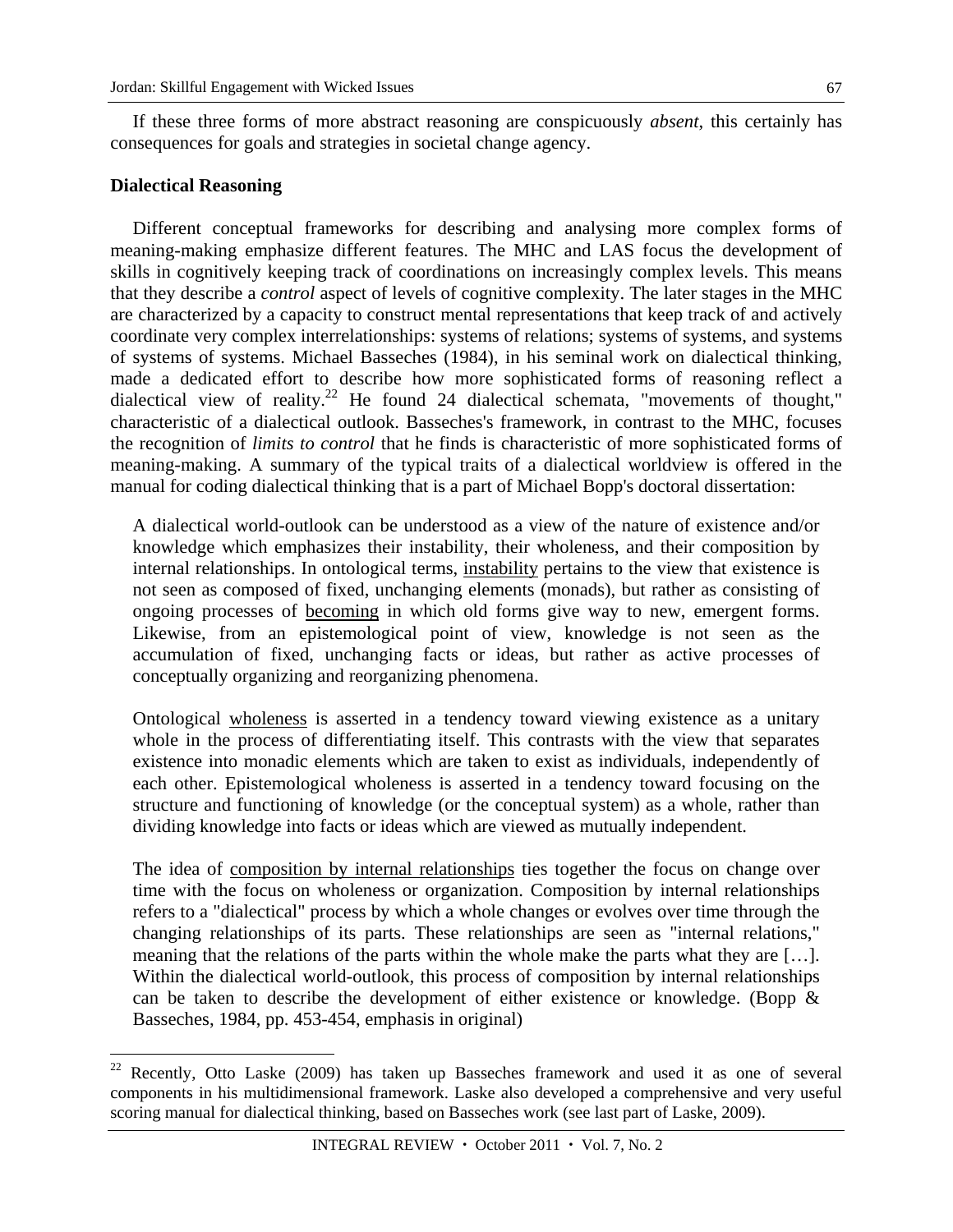Bopp and Basseches thus point to three distinctive, but intimately related, features of dialectical reasoning. I prefer a somewhat different terminology for the same qualities. Expressed in other terms, higher levels of complexity awareness typically result in a set of ontological assumptions regarding three aspects of reality.

*Processes*: Things change. Everything has a past, a present and a future, i.e., is embedded in processes of change. In a dialectical worldview, there is an *expectation* that there are different long- and short-term change processes going on that might have to be considered in order to make good judgments about how to deal with a specific concern or task.

*Systems*: Issues are embedded in larger contexts that have systemic properties. A systemic awareness means that the *relationship* between the specific issue and the system it is embedded in is a distinct gestalt in awareness. The properties, structures, and change patterns of the larger context may have significant consequences for understanding and managing specific tasks.

*Relationships*: Relationships have their own properties, which cannot be reduced to properties of the parties/elements. Sometimes relationships are constitutive of a phenomenon, i.e., a thing is what it is only through its relationship to something else. The properties of relationships can be described. These properties can be causes, i.e., they can be significant explanations to what happens and what doesn't happen. The properties of relationships can change over time, not least as a result of intentional efforts to transform the properties of relationships by one or several of the parties.

To these three basic components of a dialectical worldview, I would like to add a fourth.

*Perspectives:* How one makes sense of an issue is inextricably dependent on the properties of the perspective(s) the sense-making is embedded in. Insight into the nature of one's own and others' perspectives is therefore an integral concern in any endeavour. This fourth component of dialectical thinking is clearly articulated in Basseches framework, but is there treated as part of the system/context dimension. I think it deserves being emphasized as a very significant part of dialectical thinking on its own. I will return to this topic in more detail in the section on perspective awareness below.

Before the shift into a dialectical worldview, people tend to see issues in more or less separate ways. Issues are dealt with without considering how they are embedded in a larger (dynamic) context, how they stand in relationship to other issues and levels, and how they have a different meaning when viewed with the lenses of different perspectives. The range of causal relationships considered is usually limited.

With strongly developed complexity awareness, grounded in a dialectical worldview, people generally develop a repertoire of concepts and more complex formulas for naming and describing characteristics of (a) processes of change (e.g., gentrification, individuation, conflict escalation, phases of group development); (b) properties of systems and structures (e.g., machine bureaucracy, learning organization, culture of honour); (c) properties of relationships (e.g., trustful, dynamic, patron-client relationship); and (d) properties of perspectives (e.g., idiographic vs. nomothetic sciences, dialectical worldview, dualistic mindset, postconventional morality).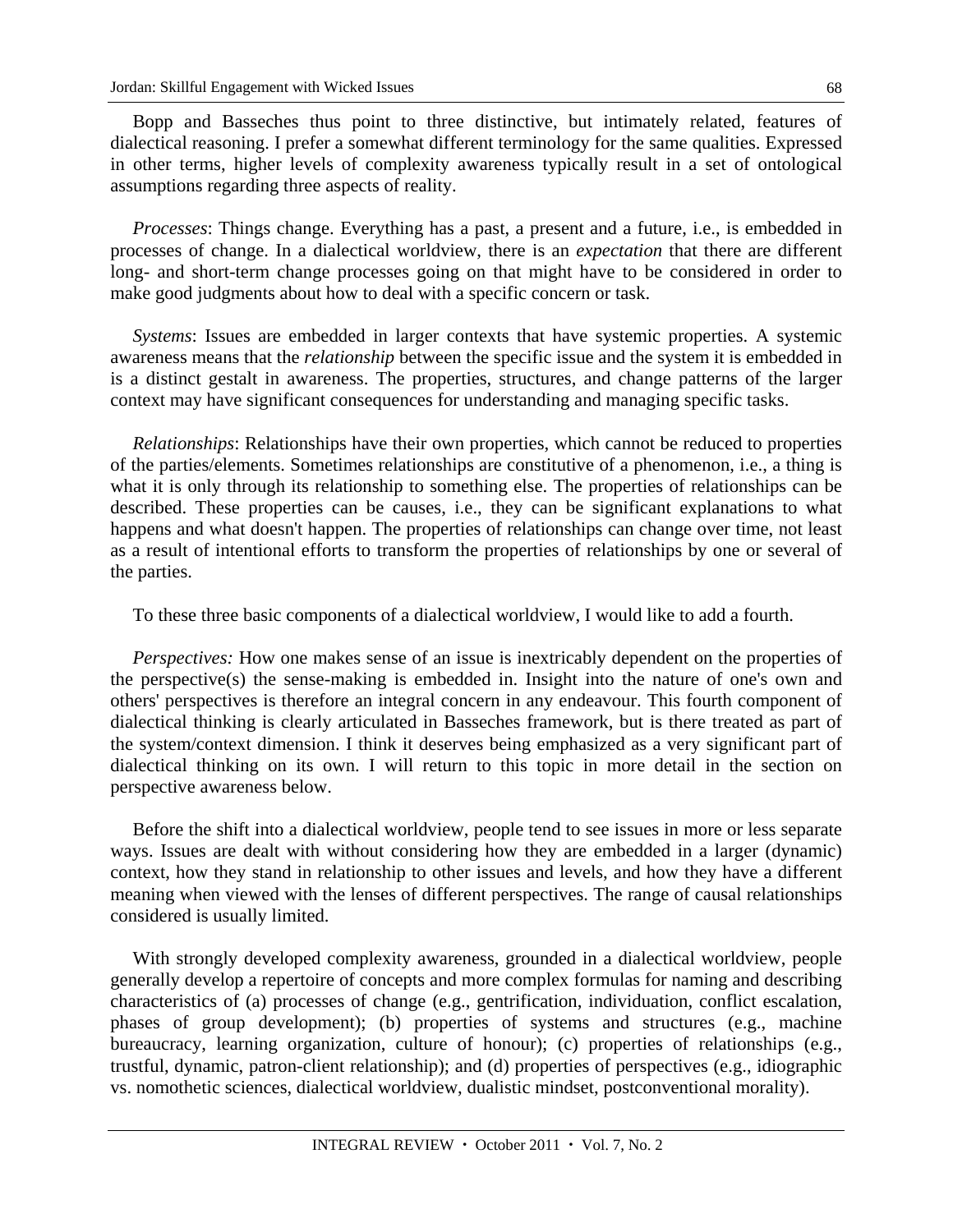### **Task Complexity Awareness as a Basis for Identifications**

The level of complexity awareness in relation to tasks is central to what a person feels is important to attend to. Figure 3 illustrates this in a simplified way. The figure points to the possible differences in the complexity level of constructions of tasks. For one person, the task to deal with is a very concrete problem or vision. Attention is focussed on how to eliminate a problem or on how to realize an idea about something that could be. The strategy this person pursues may be seen by another person as attending to symptoms, while the significant causes that create a problem are left unattended. The second person would want to do something about the underlying causal processes that generate the troubling problem, or to initiate causal processes that lead to the realization of a desired outcome.

| If attention is directed only towards                                                      |
|--------------------------------------------------------------------------------------------|
| the concrete, visible problem,                                                             |
| it is likely that measures taken will deal with the immediate visible problem.             |
| If attention is directed towards                                                           |
| the underlying causes creating the problem,                                                |
| it is likely that measures taken will also deal with the underlying causes of the problem. |
| If attention is directed towards                                                           |
| the properties of the system in which the problem arises,                                  |
| it is likely that measures taken will also aim at influencing systemic properties.         |
| If attention is directed towards                                                           |
| the different perspectives that might contribute to understand the complexity of the       |
| problem,                                                                                   |
| it is likely that measures taken will also aim at influencing the stakeholders' ways of    |
| interpreting the problem.                                                                  |
| Figure 3. Relations between awareness of complexity and type of problem-solving strategy   |
| Adapted from Jordan & Andersson (2010)                                                     |

Bill Joiner and Stephen Josephs (see Table 2) offer a different perspective on how identifications, in the sense of what is felt to be important, transform character in the course of adult development.

Joiner's and Josephs's formulations give an example of how aspirations are coloured and transformed by more complex, dialectical, and abstract conceptions. From a focus on achieving concrete results, the individual's attention is shifted towards engaging in fluid processes in a way that serves existential values (*cf.* Basseches's description of dialectical thinking).

**Table 2. Constructions of what is desirable in five stages of development** 

| <b>Stage</b> | <b>Intent</b>                                                                                                                                                  |
|--------------|----------------------------------------------------------------------------------------------------------------------------------------------------------------|
| Expert       | To improve and accomplish things                                                                                                                               |
| Achiever     | To achieve desired outcomes in a way consistent with self-chosen values                                                                                        |
| Catalyst     | To create contexts and facilitate processes that are experienced as meaningful<br>and satisfying and that enable the sustained achievement of desired outcomes |
| Co-Creator   | To tap into an evolving sense of life purpose and actualize it in your<br>everyday life through deep collaboration with others                                 |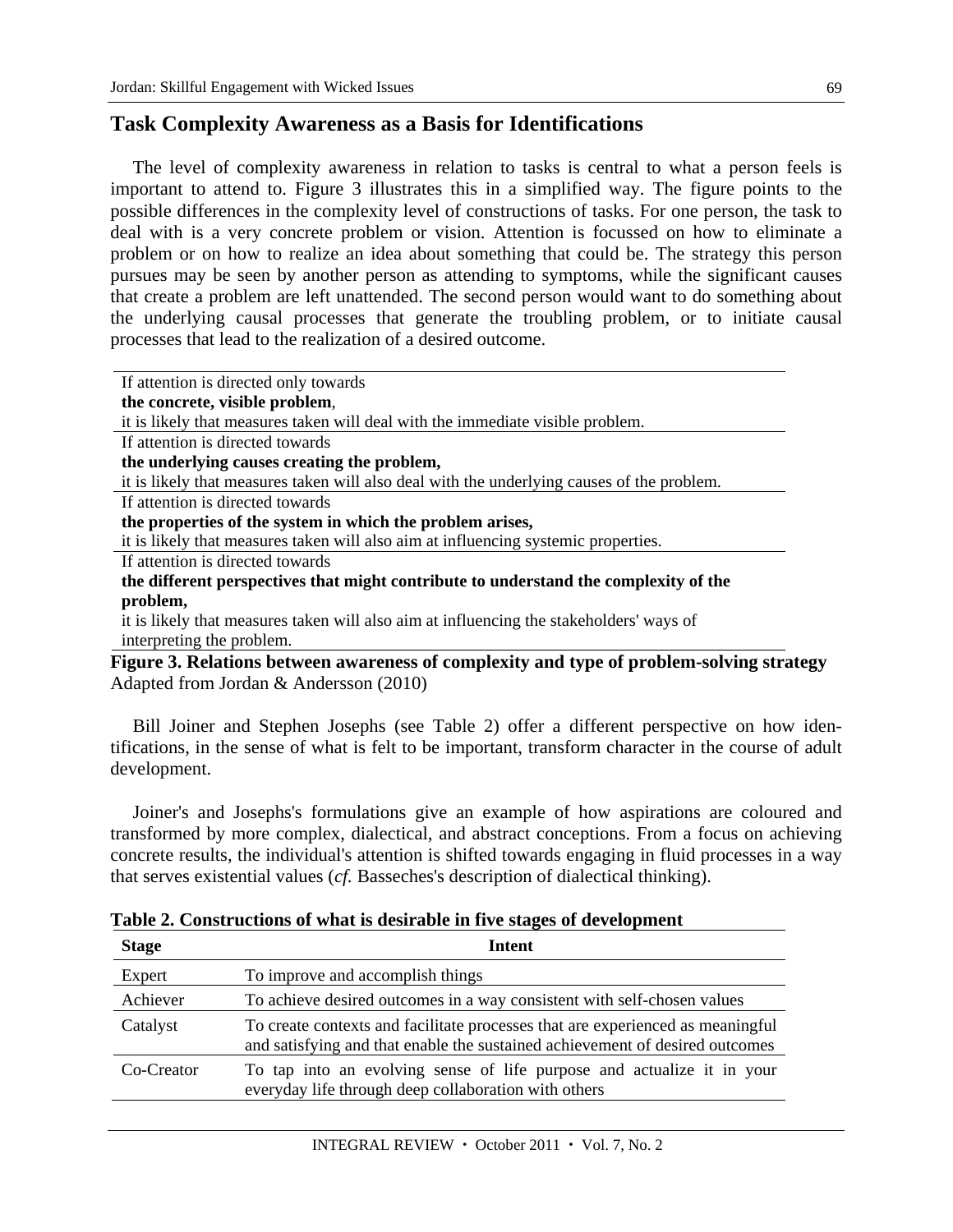| <b>Stage</b>                                    | Intent                                                                                        |
|-------------------------------------------------|-----------------------------------------------------------------------------------------------|
| Synergist                                       | To engage with life in all its fullness and to be of benefit to others as well as<br>yourself |
| Note: From Joiner & Josephs, 2007, pp. 213-214. |                                                                                               |

### **Action Competences Related to Complexity Awareness**

When studying the meaning-making of societal change agents, it is important not only to look for signs of awareness of complexity, but to try to find out to what extent the individual demonstrates competence in *working* with complexity in creative and independent ways. Bill Torbert's concept *action inquiry* is highly relevant for describing action competences relating to complexity (Torbert & Associates, 2004). Action inquiry means actively inquirying into the complexity of issues, continually learning more, reevaluating one's own assumptions, and experimenting with different strategies in order to deal skillfully with significant tasks.

## **Context Awareness**

 $\overline{a}$ 

*Context awareness* relates to the *scope* of awareness in terms of how much of the wider context a person actively notices and considers. Each task, each initiative is embedded in layers of context, such as a work group, an organizational unit, organizational structures and cultures, a society with certain characteristics, a global system. Noticing the properties and processes of change in the broader environment might be of crucial importance for carrying out one's own tasks. Changing conditions in the wider context might influence the possibilities, opportunities, and impediments for the specific tasks one is engaged in. What oneself and one's colleagues do might have consequences for the larger system and might therefore elicit reactions and changed conditions. Context awareness entails a capacity to shift focus between micro and macro levels and relate them to each other. $^{23}$ 

The simplest forms of context awareness are to notice properties of the wider context that are of apparent significance to one's own doings. For example, a societal change agent could notice that since an election is coming up, it might be wise to postpone lobbying for a proposal until after the election as everyone's attention is focussed on the election process. A more consolidated context awareness means that there is a generalized expectation that all issues are embedded in larger contexts and that it is important to keep an eye on what is going on in this larger context, because such conditions and patterns of change may need to be taken into consideration when managing one's own tasks. One of Michael Basseches's dialectical schemata is a good description of context awareness consolidated into the ontological assumptions of a person. The schema is called *Location of an element or phenomenon within the whole(s) of which it is a part*. Basseches writes:

Schema 9 (which also can be described as the "schema for contextualization") may be applied to any objects of thought (e.g., concrete things, events, classes of things and events, ideas, theories, etc.). The schema involves placing these phenomena in the contexts of

 $^{23}$  Ken Wilber's (1995) discourse on holons is one way of pointing to the ever-present embeddedness of everything in larger wholes.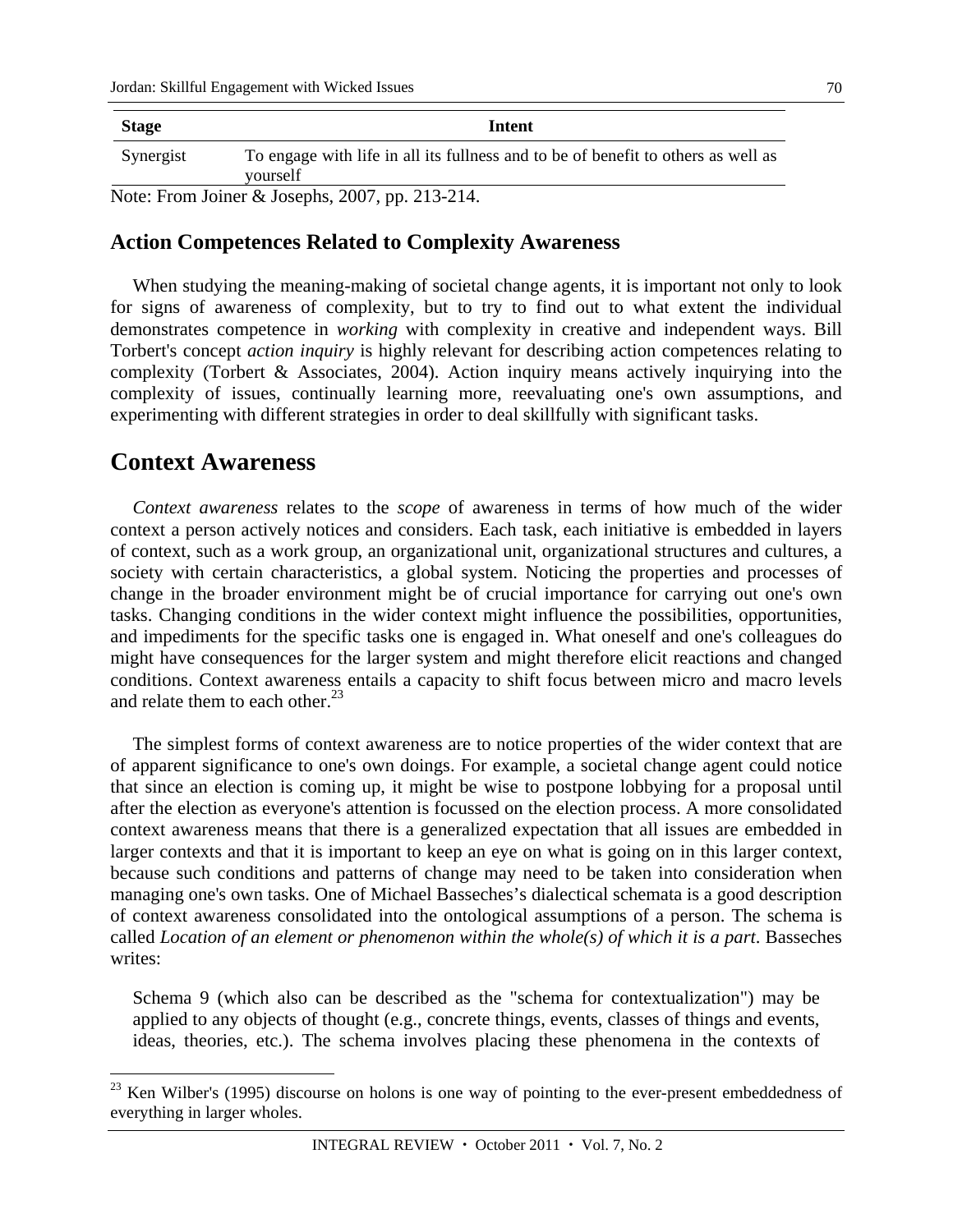larger wholes, which may be referred to as *systems, structures, contexts, processes, sets of connections, wholes, forms,* etc.

Schema 9 is a reflection of the assumption that individual elements are organized, or can be organized into larger wholes. Its application can be seen as turning the thinker's attention to these larger wholes....

Schema 9 describes a process of contextualization, and can be related to any verbal expression which indicates that the subject is viewing something within the context of a larger whole. (Basseches, 1984, pp. 107-108, emphasis in the original)

Consequently, a person with a strongly developed context awareness regularly turns attention towards the wider context's patterns of change and structural conditions. The formulation of goals and strategies is continually adapted to what seems possible, what has a good fit with trends in the environment, and what needs to be done in order to skillfully handle the way the context sets conditions for the successful attainment of goals. For the person with a strong context awareness, the wider context is a distinct gestalt in the field of vision. There is an awareness of the complexity of the processes going on and the conditions set by the structural properties of the system(s) one is embedded in. This gestalt is continually updated and perhaps sometimes reevaluated.

A person with a weak context awareness does not actively look for the properties and trends of the wider context. The context is simply not given consideration. Consequently, this person has only vague conceptions of what the structural conditions and change trends of the context could imply for his or her own concerns. Goals and strategies are formulated without being informed by and adapted to the specific conditions of the context. A person with a weak context awareness may be attracted to the formulation of a utopian vision of how things ought to be ordered *because* he or she is unaware of the intricacies of existing inert structures, unpredictable processes, and complex relationships. The person with a strong context awareness is generally more sceptical about being too specific in the formulation of desired outcomes, since there is a deep-rooted awareness of the complexity of the situation. There are too many processes and conditions one cannot control, therefore goals and strategies have to be continually adapted as events unfold.

### **Context Awareness as a Basis for Identifications**

"Context" can be conceived as a nested hierarchy of increasing scope, where what is considered to be task and what is context is always relative to each other. For a person who is strongly focussed on her own immediate work tasks, the team she belongs to is, for her, the immediate context that she might be more or less aware of. For a person who sees as her task to manage a team, the rest of the organization can be considered to be the context, while for the leader of the organization, its efficient operation may be seen as the primary task, and the relevant context is the (changing) environment the organization operates in.

Increasing context awareness often means a reconstruction of tasks, so that what was before considered to be context in relation to a task with a more narrow scope, becomes a focus of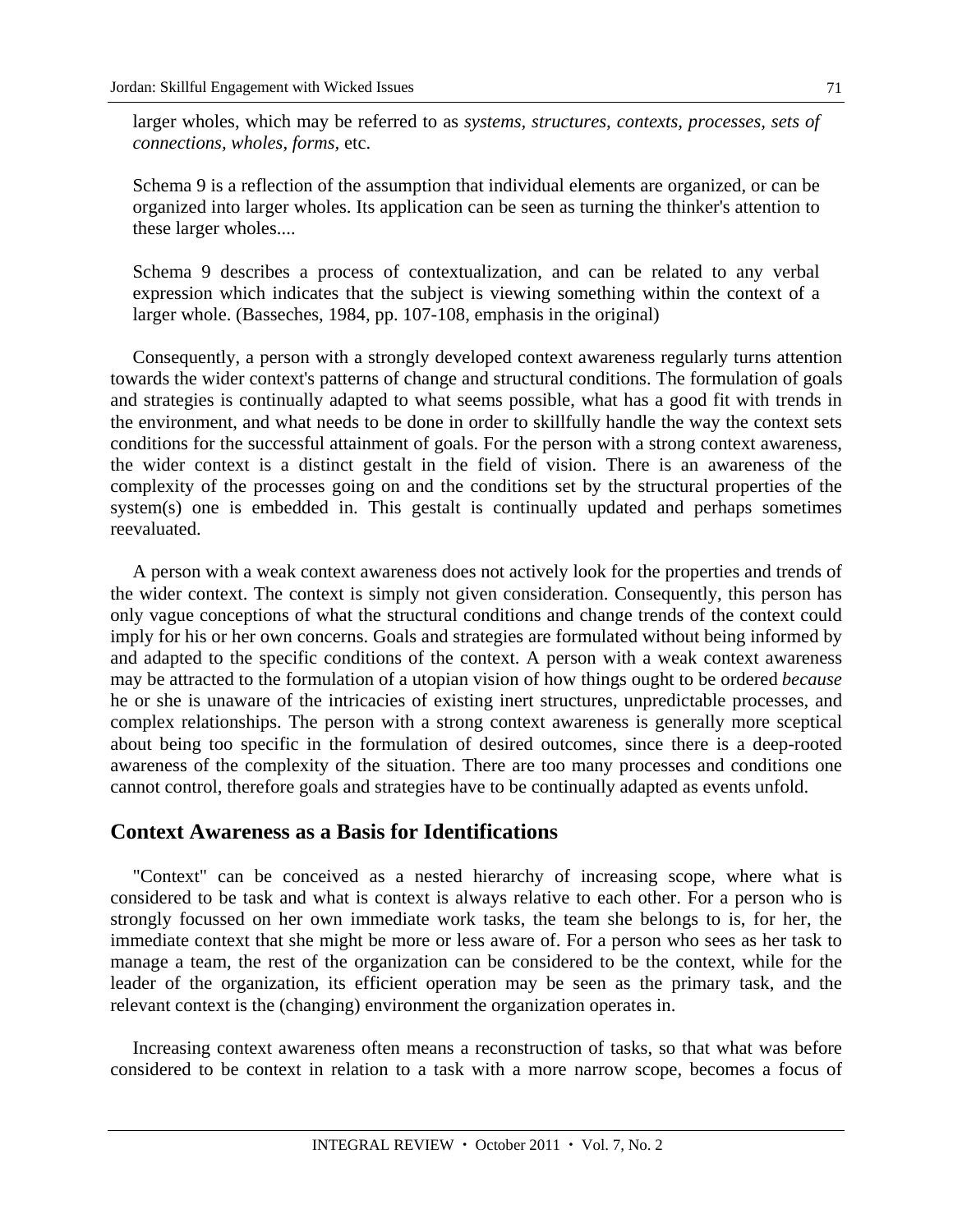attention in its own right and goals relating to influencing the way the larger context operates gain in importance.

In terms of analysing societal change agency, a distinct, elaborated and systemic gestalt of societal conditions, structures, and patterns of long-term change often leads to the formulation of concerns derived from an image of what is going on in the society. It is not enough to successfully solve an intriguing problem or build a successful operation. One also needs to feel that what one engages in stands in the service of the evolving needs of the society.<sup>24</sup>

### **Action Competences Related to Context Awareness**

A strong context awareness imprints itself on action competences by skillful adaptations of strategies to the conditions and patterns of change in the wider context. One example of such action competences is a continual scanning of what is going on in the environment in order to catch upcoming opportunities presented by new, often unforeseen, developments. Another example is the continual adaptation of strategies to restrictions and opportunities presented by the context. The term "room of manoeuvre" points to an awareness of the need to look for openings determined by conditions in the context.

# **Stakeholder Awareness**

 $\overline{a}$ 

*Stakeholder awareness* concerns the extent to which an individual notices the presence and roles of people, organizations, associations, groups, or other types of actors that might in various ways have a role to play in the initiative the societal change agent engages in. There are three major aspects of stakeholder awareness, as it is conceptualized here: (a) awareness of the existence of relevant stakeholders; (b) constructing more or less differentiated images of the properties of stakeholders, and (c) awareness of properties of *relationships* between oneself and different stakeholders, as well as relationships among different stakeholders.

Persons with a strong stakeholder awareness have something like an "always on" function scanning the environment for significant stakeholders to keep track on. This scanning produces an internal "map" of different types of actors, including images of their respective properties. This map can then be "consulted" in later situations, when various issues come up, in order to identify, for example, people who might contribute ideas or resources, actors who might have objections that ought to be considered, or someone who ought to be informed in advance about a particular course of action. People with a strong stakeholder awareness are attentive to information that might allow them to understand how different stakeholders think, feel, and act. The resulting interpretations are used for adapting one's own style of communi-cation, conversational strategies and actions to fit the particulars of each stakeholder. A strong stakeholder awareness usually means that goals relating to building good relations with specific stakeholders are prominent parts of the societal change agent's strategy.

 $24$  The transformation of the scope of concerns in the course of ego development is beautifully described in Joiner & Josephs, 2007.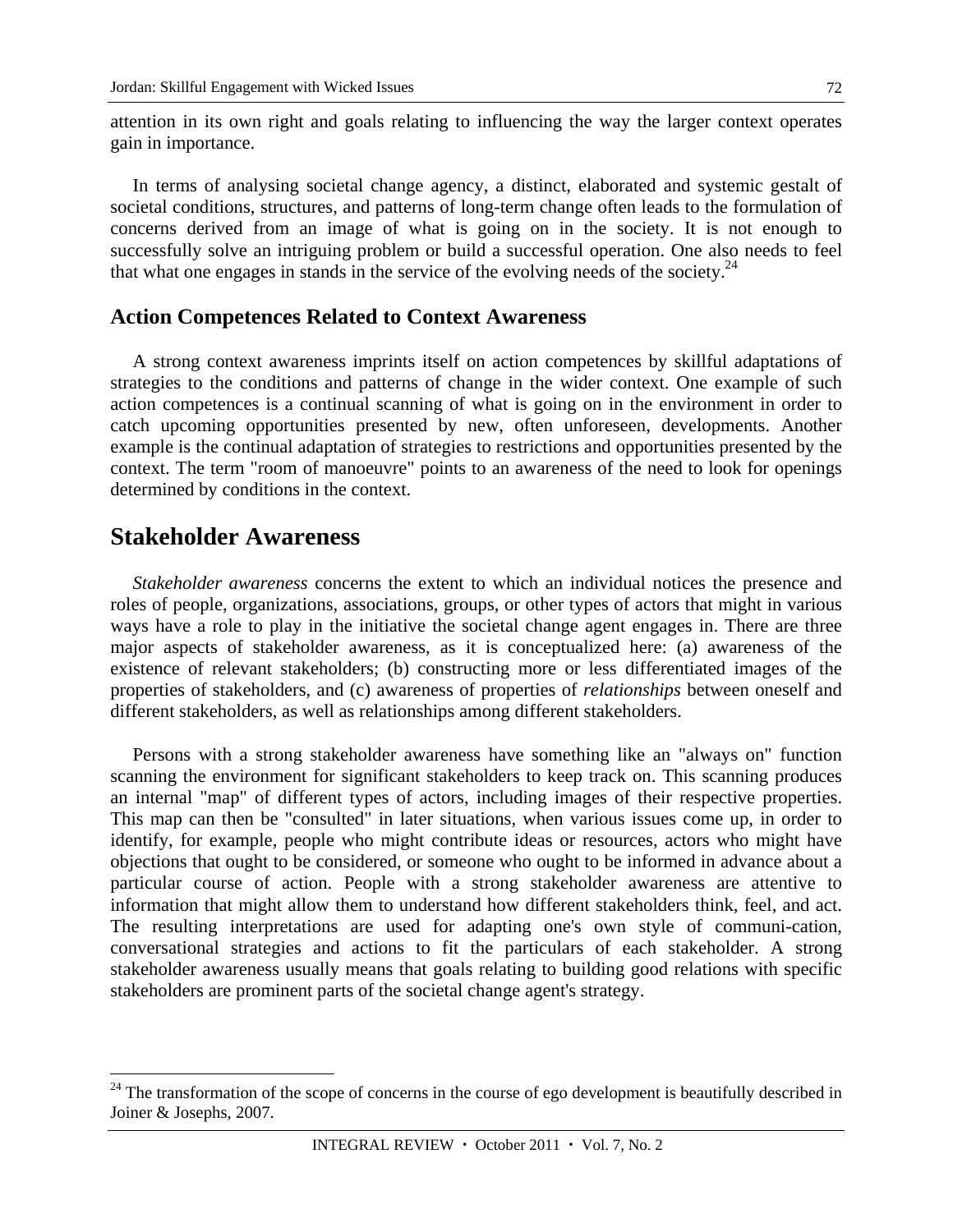$\overline{a}$ 

Persons with a weak stakeholder awareness simply don't have an internal "map" of stakeholders and the "scanning" for significant stakeholders doesn't get going spontaneously. Images of stakeholders, if at all formed, are undifferentiated and unreflected. People with weak stakeholder awareness act without much prior consideration of stakeholders that might contribute to or stand in the way of initiatives.

It should be noted that an individual can have a strong and differentiated awareness in relation to some groups of people who are at the center of one's conception of significant issues, but devote much less attention to other stakeholders. A person might, for example, want to do something about the situation of unemployed youth in the neighbourhood, who are at risk of developing a criminal lifestyle. This person can have a very differentiated understanding of how young people think and feel about themselves and their situation and may have developed a strong sense of commitment and care in relation to this particular group. But it is also possible that this capacity for role-taking is not put to work in relation to many other actors that might be important to understand and relate constructively with, such as the police, local politicians, administrators in the municipality, shop-owners, etc. In such a case, the awareness demonstrated in relation to the youth is rather a consequence of complexity awareness in relation to the chosen task, rather than stakeholder awareness proper.

### **Models in the Adult Development Literature that May be Useful**

Jordan analysed the structural forms of images of the counterpart in a large number of narratives about workplace conflicts and concluded that the ways the respondents described others could be assigned to three basic categories (Jordan & Lundin, 2002). In the research report, the three categories are called *fixed traits, linear psychological causality,* and *complex psychological causality.*<sup>25</sup> Briefly explained, the category *fixed traits* comprises those descriptions of other people that are limited to the enumeration of characterizing adjectives and descriptions of typical behaviour. No efforts are made to understand *why* people behave in certain ways. The category *linear psychological causality* covered the counterpart images that included some ideas about why the other person acted in a particular way, or had a certain attitude. The images of the counterpart classified in the category *complex psychological causality* described the other person in systemic terms, where behavior and attitude was interpreted as an integral consequence of interrelated factors like personality structure, personal biography, life situation, educational background, enculturation, etc. In the terminology in the section on complexity awareness, I would call the first category a declarative image of the other, the second category a linear image, and the third category a systemic image.

Table 3 shows another example of how descriptions of people can be more or less complex in the meaning-making system of an individual. The table describes how increasing stakeholder awareness can lead to qualitatively different, and more complex, constructions of people. From our point of view, this kind of conceptualization is useful in pointing to the *character* of the changes in the complexity of mental representations related to increasing stakeholder awareness.

 $25$  These categories correspond closely to the abstract, formal and systematic levels in the Model of Hierarchical Complexity.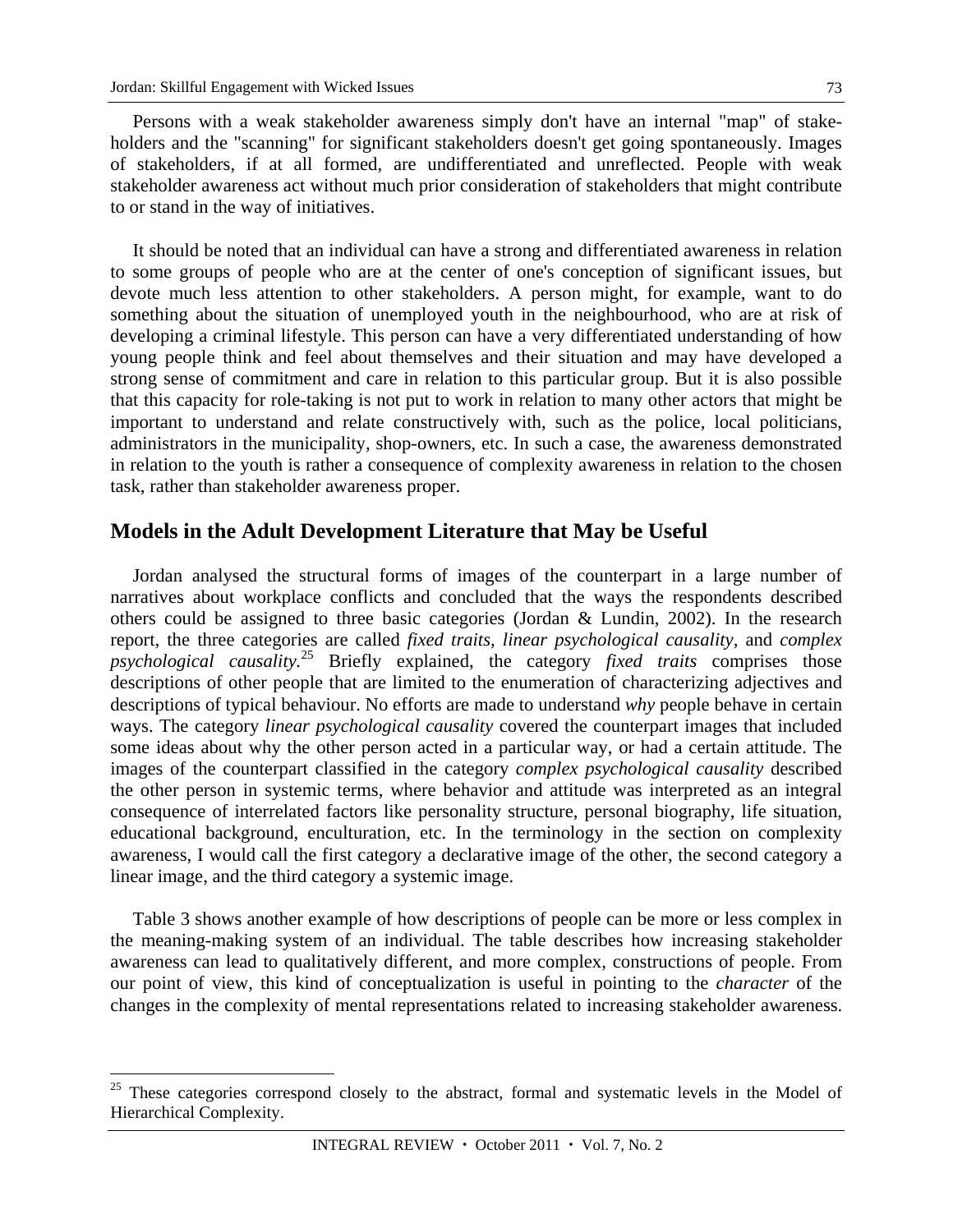$\overline{a}$ 

<sup>26</sup> Actually categorizing those mental representations into a finite number of stages is, for our purposes, not necessary.

| <b>Moral stage</b> | <b>Description of people</b>                                                                            |  |
|--------------------|---------------------------------------------------------------------------------------------------------|--|
| Stage 1            | People conceived of as particular persons who do particular things.                                     |  |
| Stage 2            | People classified into groups according to actions they perform.                                        |  |
| Stage 2/3          | People understood in terms of a few inner states that are closely tied to<br>behavior.                  |  |
| Stage 3            | understood in terms of fixed personality characteristics,<br>People<br>sentiments, roles, or motives.   |  |
| Stage 4            | People seen as complex systems of qualities that vary with circumstances.                               |  |
| Stage 5            | People seen as complex systems of qualities and processes in interaction<br>with other complex systems. |  |

**Table 3. A model of development of how people are described** 

Note: Extracted from Table 1 in Dawson and Gabrielian, 2003, pp. 166-167.

### **Stakeholder Awareness as a Basis for Identifications**

A strong stakeholder awareness imprints itself on goal construction by the realization that understanding stakeholders, establishing productive relationships to them, and influencing their views are crucial enabling goals. In order to achieve significant progress regarding visions and problem solutions, it is often necessary to invest a lot of time and creativity in managing the relationships with a network of stakeholders. Stakeholders have different meaning-making systems, including narratives, attitudes, conceptions of causal relations, and levels of awareness. They have their respective knowledge constellations with some areas where they have expert knowledge and other areas where they are ignorant. They also have their own patterns of behaviours that may be more or less conducive to the ends of the societal change agent. All this can be apprehended, interpreted, and influenced.

Strong stakeholder awareness, in particular understanding of the background causes of stakeholders' views and actions, generally reduces the tendency to get stuck in antagonistic conceptions and opens up for empathy even towards stakeholders who oppose own initiatives.

 $26$  There are other theoretical frameworks in the adult development literature that are at least partly relevant to the stakeholder awareness domain. Robert Selman (1980) did some pathbreaking research on the development of how children and adolescents construct relationships. Some of this work is relevant for identifying adults' reasoning about relationships, but more work is needed in order to have a good conceptualization of developmental differences in typical adult meaning-making. Martina Gremmler-Fuhr's doctoral dissertation (Gremmler-Fuhr, 2006) offers a comprehensive typology of different kinds of properties of relationships and discusses these in a developmental perspective. Considerable work would be needed to adapt the typology to the purposes of this study, though. Outside the adult development literature, the discourse around emotional intelligence offers useful concepts, but generally disregard the developmental preconditions and patterns.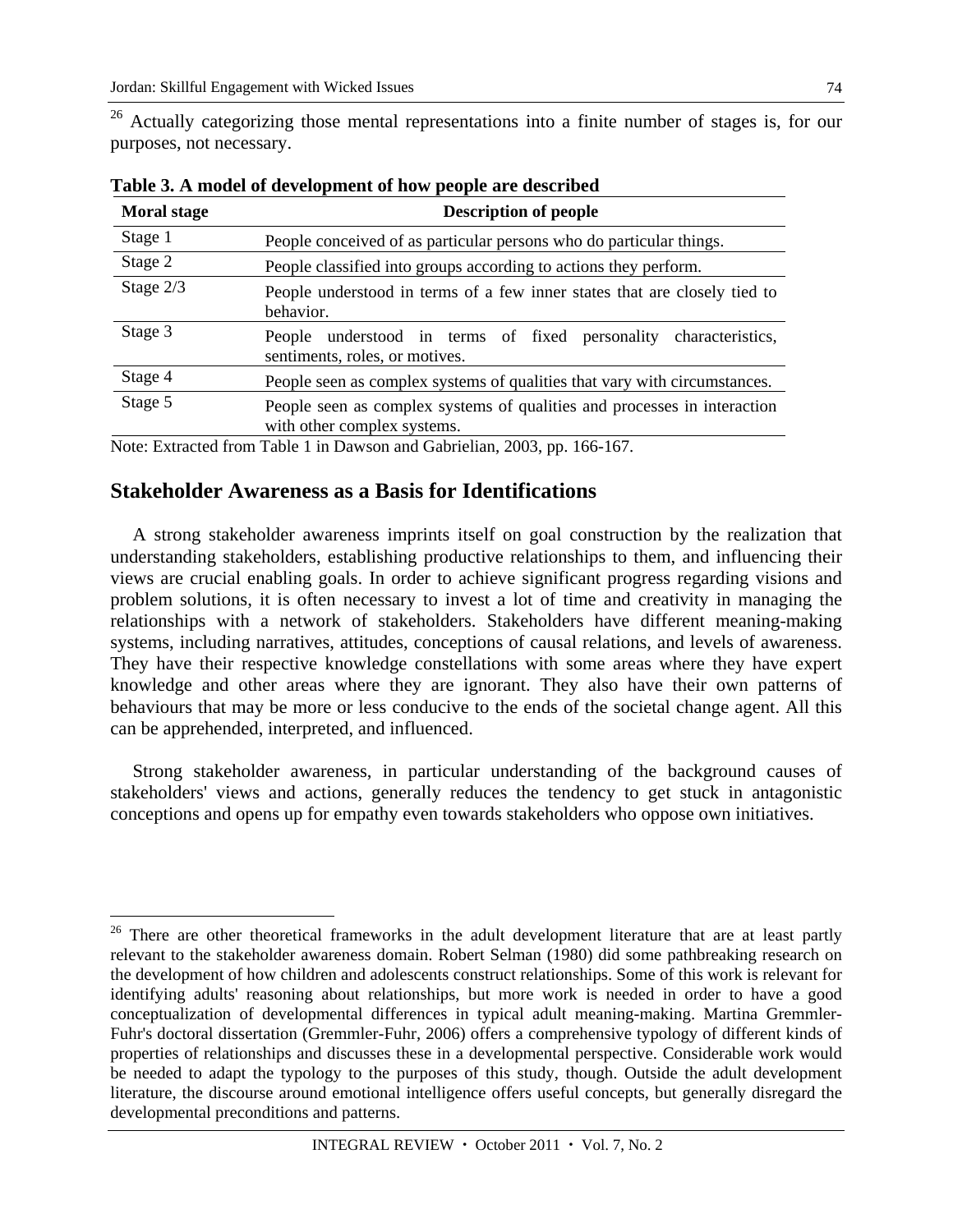### **Action Competences Related to Stakeholder Awareness**

Often, the most apparent consequence of a weak stakeholder awareness is simply the ignoring of possibilities for contacting and establishing productive relationships with potentially significant stakeholders. There are individuals, officials, and organizations that might play an important role in a process to realize a societal change agent initiative, but they remain invisible to the person, at least until they actively block the way forward.

People with a weak stakeholder awareness have little to work with when deciding how to behave in relation to significant stakeholders. They have no clear conception of what the mental world of the other looks like and therefore do not reflect on how their own ways of talking and behaving might be adapted to fit with how the other person thinks and feels. Influencing others' attitudes and decisions becomes a matter of persuading, cajoling, or even threathening, i.e., unidirectional modes of influence. $27$ 

A strong stakeholder awareness generates a lot of information that can be used for adapting behaviour in interactions with stakeholders. Persons with a strong stakeholder awareness often develop skills in creating mutual trust, in formulating ideas and visions that make sense to other stakeholders because they are aligned with their own interests and ideas, and in inviting stakeholders to genuine dialogues (Joiner & Josephs, 2007).

### **Self-Awareness**

 $\overline{a}$ 

The concept of self-awareness refers here to awareness of the processes going on inside a person. Focus is on the extent to which a person is in conscious contact with cognitive, affective, volitional processes, and sensomotorical reflexes. The concept stresses the process- character of being aware of what is going on in the mind and body, rather than on having constructed a selfimage that tells a story about what character traits one has. Self-awareness in this sense is something that an individual can have at his or her disposal to very different degrees. Every human being thinks, feels, wants, and has behavioural reflexes all the time while awake. Indeed, it is usually really hard work when starting a meditation practice to learn to calm down these more or less self-propelling processes in order to reach at least a modest measure of stillness. However, self-awareness means actually *noticing* the nature of the internal processes, i.e., taking them as objects of attention. It is not always the case that someone who is annoyed consciously notices his or her own annoyance. It is even less common that someone who starts to dislike a new colleague at work really notices that a process has started in his own mind in such a distinct way that he can ask the question: what do I do with my own feeling of dislike for my new colleague? Many (perhaps most) people are, with Robert Kegan's words, *subject* to their likes and dislikes and act them out without having made the active choice of going along with the feeling.

Self-awareness is an important category of awareness because a strongly developed selfawareness opens the possibility for actively taking care of one's own reactions and for developing strategies to work on transforming one's own habitual patterns of thinking, feeling, wanting, and

<sup>&</sup>lt;sup>27</sup> Joiner & Josephs (2007) explore the developmental aspects of "power styles" from unidirectional to more dialectical strategies for influencing others and aligning intentions.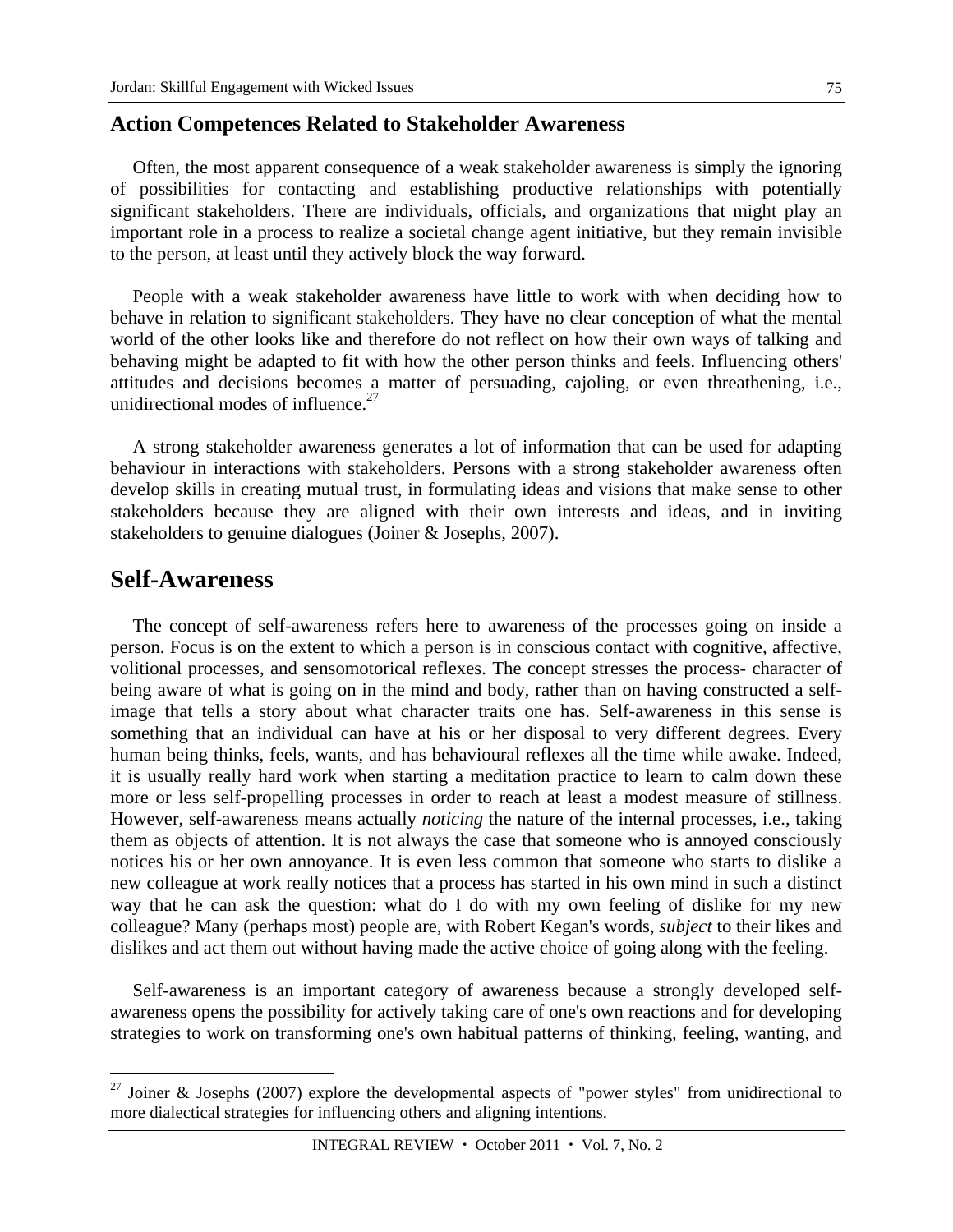behaving. A person with a weak self-awareness will not reflect on the nature of the thoughts, emotions, desires, and impulses generated by the organism (i.e., the self) and will therefore not be in a position to handle these processes intentionally. Strong self-awareness means that the notion of self-awareness becomes a part of the ontological assumptions, which in simpler words mean that the individual knows that there are spontaneous cognitive, emotional, and volitional processes going on all the time and that these processes can influence one's actions in desirable and undesirable ways. When something important is at stake, one knows that it can be useful to keep an eye on these processes and to sometimes intervene to change their course.

Of course, the noticing and interpretation of self processes can be more or less elaborated, more or less complex in the senses discussed in the section on complexity awareness. Internal feeling states can be noticed and quickly labelled without further reflection on why the feeling arose or what consequences it could possibly have in the future course of events. At the other end of the complexity spectrum, an individual can see thoughts, feelings, and desires in the wider context of his or her own complex system of meaning-making with a past, a present, and a future. Such a well-developed self-awareness opens possibilities for developing comprehensive and sustained strategies for self-transformation.

# **Models and Concepts in the Adult Development Literature that Might be Useful**

Self-awareness has been an important subject in several of the world's wisdom traditions, in particular, perhaps, in Buddhism and the Vedic tradition. However, the theoretical conceptualization of the development of self-awareness seems to be poorly developed in the adult development literature.<sup>28</sup> The founder of psychosynthesis, Roberto Assagioli, is an exception. He was an early Western pioneer in exploring self-awareness as a capacity to witness internal processes without being absorbed by them (Assagioli, 1965).

I conceptualize self-awareness by the combination of two types of distinctions (Jordan, 2001a): six ego processes and four phases. Self-awareness is framed in terms of awareness of six ego processes.

- 1. Perceiving: Organizing impressions and images of lifeworld experiences.
- 2. Emotions, feelings and moods.
- 3. Thought patterns and interpretations.
- 4. Opinions, likes and dislikes.

 $\overline{a}$ 

- 5. Motivation, desires, wishes and intentions.
- 6. Behavioural patterns and habitual reactions.

Each of these six ego processes can be taken as objects of awareness. I describe the development of self-awareness in relation to the six ego processes in four phases (Jordan, 2001a). In the first phase, the individual is subject to the ego processes, which means that they are not conscious gestalts in awareness. People think and feel, but do not consciously notice and attend to

 $^{28}$  A lot of relevant perspectives have been developed in relation to notions like emotional intelligence and mindfulness, but the conceptualization of the *developmental* aspects is generally weak in these discourses.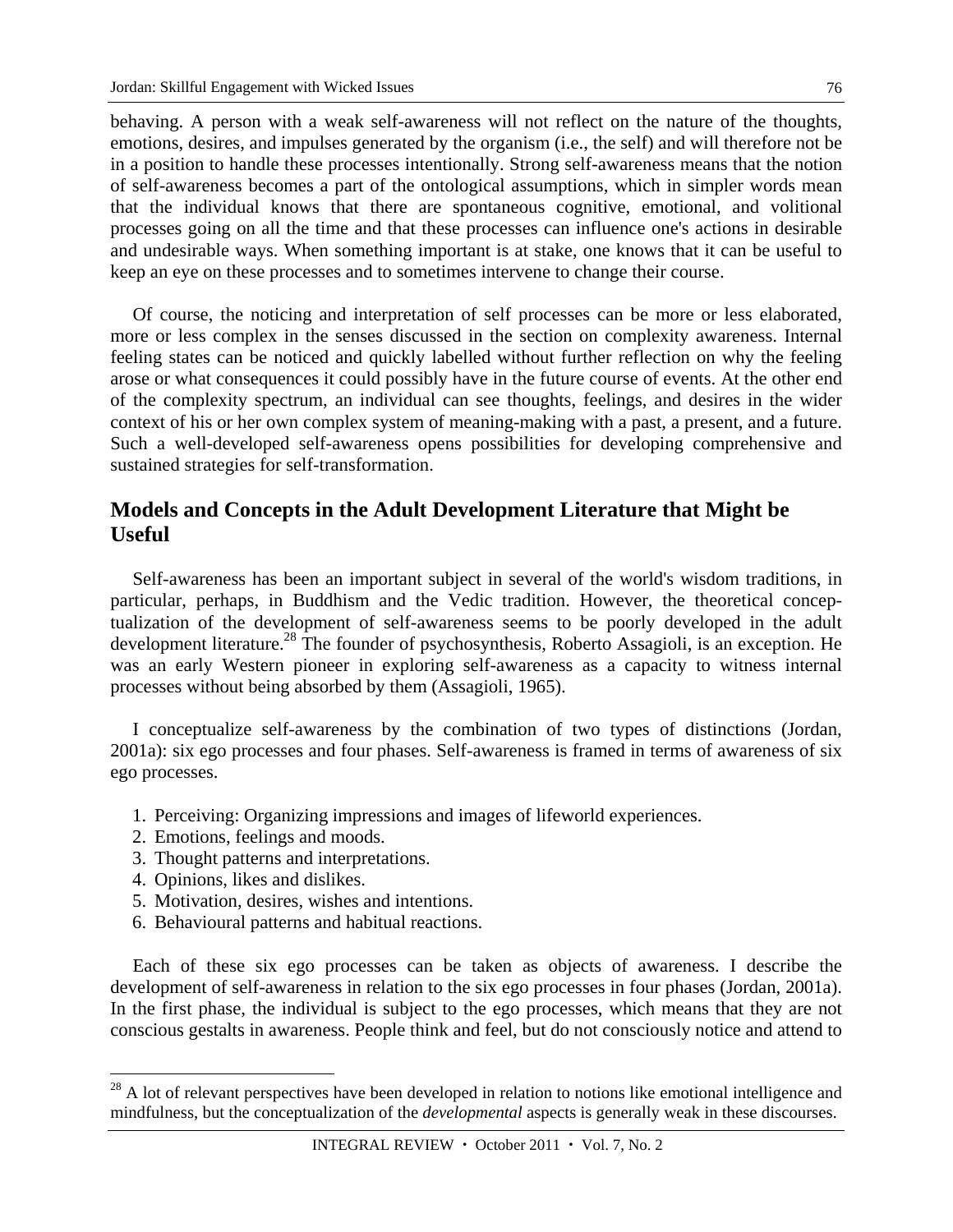the processes of thinking and feeling. The second phase is when the individual notices what is going on in his or her own interior. The third phase constitutes a deepening of self-awareness by not only noticing that processes are going on, but also evaluating the contents of the processes: What do I think about my having these kinds of thinking patterns? In the fourth phase, the individual starts to develop strategies for actively influencing the ego processes, e.g., having a technique for transforming one's own recurring moods or dysfunctional interpretations.

Joiner and Josephs (2007, pp. 213-214) describe the development of self-awareness in terms of an increasing capacity to *sustain* the attending to internal processes. According to their stage framework, self-awareness proper starts to develop at the first postconventional ego development stage, the *Catalyst* in their terminology. Before this stage, a person's reactions, thinking and feeling are not consciously noticed as they happen. At best, the individual starts to reflect on past occurrences in terms of what was going on in one's own mind and how those processes influenced the course of events. At the Catalyst stage, however, the individual develops "[t]he ability to step back 'in the moment' and attend directly but very briefly to a current assumption, feeling, or behavior that would otherwise escape your attention... In the next stage, *Co-Creator,* there is "[a] slightly more sustained attention to the flow of your ongoing experience, giving you a more robust capacity for processing painful feelings and for understanding whole frames of reference that may differ from your own." The *Synergist* stage is described as having a "[s]ustained, expanded present-centered attention to your physical presence, including your five senses, thought processes, intuitions, and emotional responses." According to Joiner and Josephs, self-awareness only very gradually becomes an integral, ever-present aspect of how one's consciousness operates.

## **Self-Awareness as a Basis for Identifications**

 $\overline{a}$ 

For the societal change agent, the degree of self-awareness is not the immediate source for the formulation of goals, but may have important consequences for the *relationship* a person has to his or her goals and visions and for the more personal unconscious motivations that may play a role in formulating goals and strategies. A person with a strong self-awareness can be expected to be less likely than someone with a weak self-awareness to be driven by needs for personal status and recognition. The familiarity with the comings and goings of thoughts and feelings also generally lead to a more flexible relationship to seemingly compelling idea systems. Strong selfawareness contributes to a process orientation, less likely to construct fixed goals and vision, more likely to engage in a continuous process of finding situationally adapted ways to serve meaningful purposes. Strong self-awareness can, however, lead to the inclusion of auxiliary goals about developing better self-management skills in the overall strategy.<sup>29</sup>

<sup>&</sup>lt;sup>29</sup> Barrett C. Brown (2011) found that late ego stage change agents often report experiencing themselves as serving or being part of some type of transpersonal entity. This interesting finding is probably highly compatible with the framework presented here, but it would take too much space to elaborate on the connections here.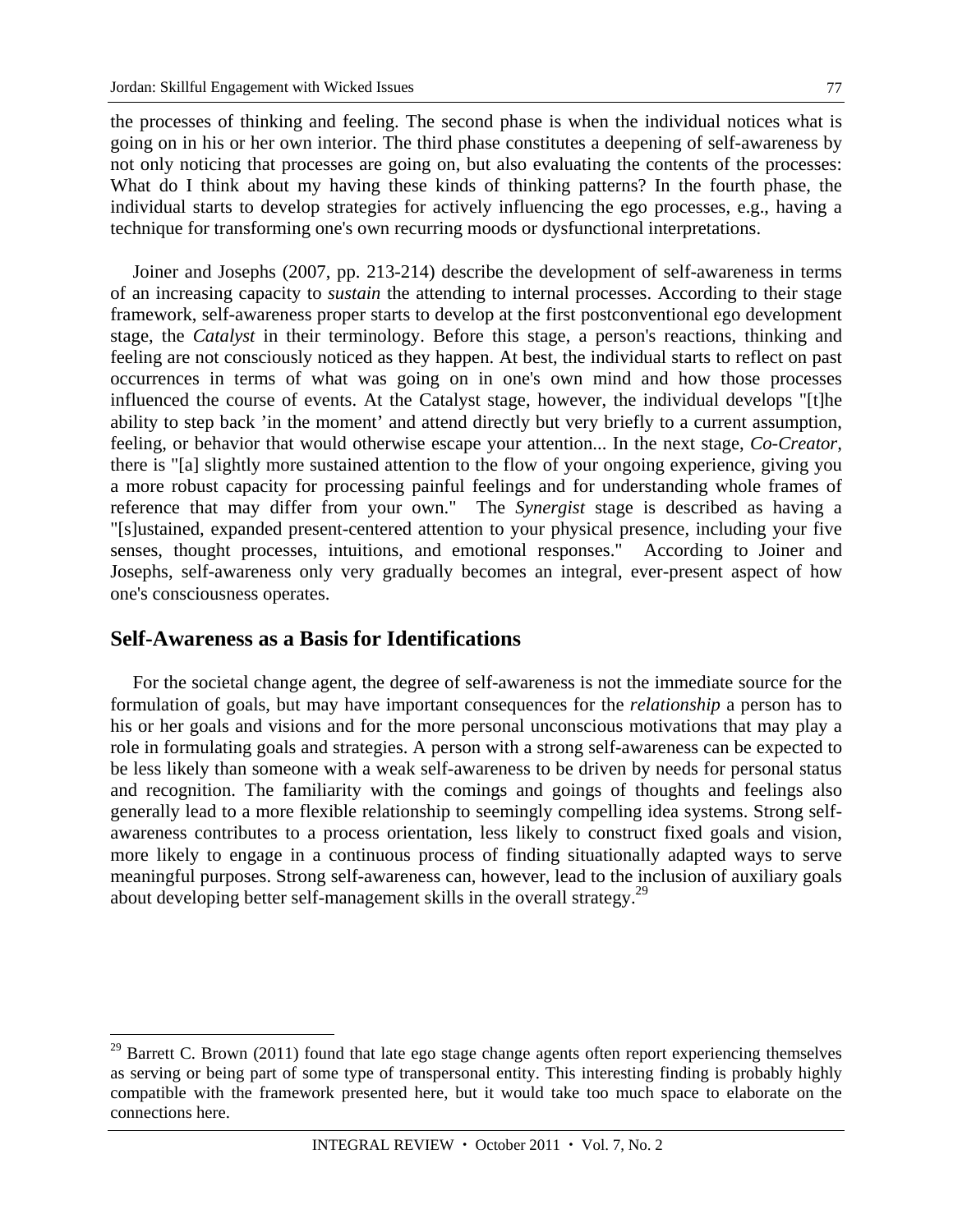#### **Action Competences Related to Self-Awareness**

In the case studies we have made on value-oriented change agents (Emanuelsson, 2011; Jordan, 2006a; Sander & Jordan, 2009, 2011), it was obvious that skills in handling one's own feelings of dejection, frustration, and anger when encountering resistance or indifference are of central importance for success in change initiatives. Among the most common techniques for skillfully taking care of own reactions in a professional role are conscious venting with carefully selected persons, internal dialogues with oneself about the reasons for the resistance (i.e., using stakeholder awareness as an instrument for self-management) and taking care to have sources of mental and spiritual nourishment that are independent of the course of events in the change project.

## **Perspective Awareness**

 $\overline{a}$ 

The category of perspective awareness covers the propensity to notice the properties of one's own and others' perspectives *as* perspectives.30 Actively and consciously noticing that people (including oneself) have durable patterns in the way they make sense of things has profound consequences for a person's meaning-making system. A strong perspective awareness means that the individual reflects on the properties of perspectives, realizes that these properties can be different and that they can develop over time, and, most importantly, that the properties of perspectives *cause* people to make sense of events in particular ways. No single way of seeing the world is absolute, but there are many different ways of making sense of one's experiences. I myself would have had a different set of values and opinions if I had grown up embedded in another culture, or if I had made other decisions in my life regarding where to live, what to study, which partner to spend my life with, what workplace to stay with, etc.. Perspective awareness means, in other words, that perspectives are regarded as *variables.*

A strong perspective awareness leads to a more flexible relationship to perspectives overall, both to one's own adopted perspective and the different perspectives of other people.

Perspective awareness is, of course, inextricably related to self-awareness. The aspect of perspective awareness that concerns awareness of the properties of one's own system of meaningmaking is certainly a continuation of the forms of awareness described in the section on selfawareness. The propensity to notice the processes going on in one's own mind and body becomes perspective awareness when the individual starts to perceive one's own patterns of reasoning in a systemic way. Of course, perspective awareness is not limited to awareness of one's own perspective. Nor is it limited to awareness of both one's own perspective and the perspectives of significant stakeholders. A strongly developed perspective awareness becomes part of the individual's ontological assumptions. A person with a strong perspective awareness notices the existence of perspectives, how the meaning attributed to issues is dependent on the properties of the perspectives used for making sense of the issues. One can describe and reflect on the properties of perspectives and consider what happens when an issue is interpreted through the

My use of the concept "perspective awareness" has evolved from my efforts to concretize and operationalize Ken Wilber's concept "vision-logic" (see e.g., Wilber, 1995, 1997 and in particular 1999). The two concepts are not synonymous, but I want to acknowledge the original source.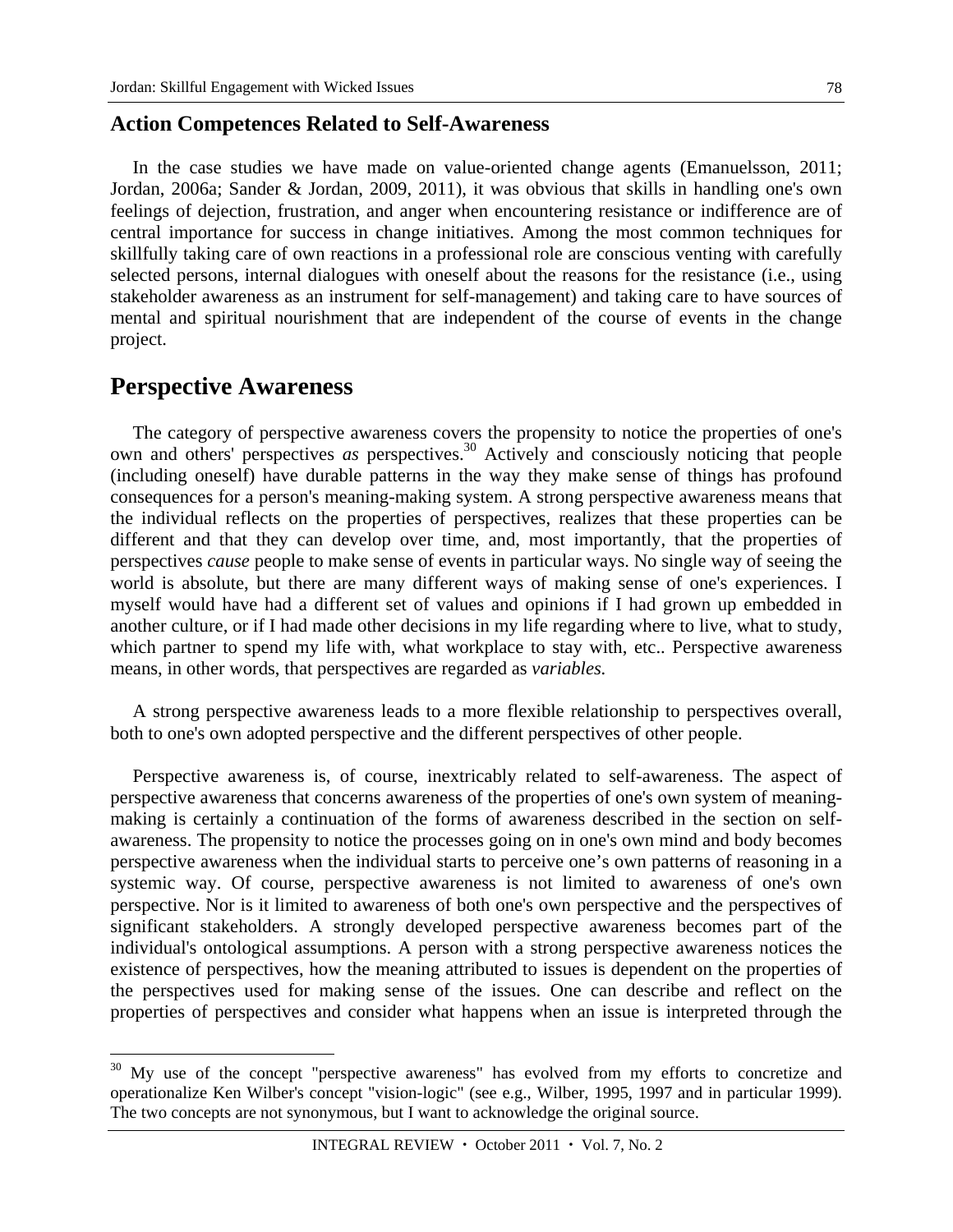filters of different perspectives. Perspectives can be compared and one can reflect on the relationships between different perspectives, e.g., how the respective properties of perspectives lead to conflict or to development of deeper insight through contrasting points of view.

A fully developed perspective awareness presupposes systemic thinking. It can actually be seen as a natural product of the deepening of systems thinking, as formulated by Jake Chapman in the following quote from a listserv post:

There seem to be at least three stages of 'systems thinking.' The first is when people start to conceptualise the world holistically, they see and are interested in the connections between things and they 'discover' feedback loops (and system dynamics, etc.). The second stage is when they realise that different people conceptualise the system differently; they wake up to pluralism and constructivism and realise that to be an effective leader they have to do more than just understand the system. The third stage is when they realise that the way that they think is conditioned by their level of self awareness and that this is true of others too. They now realise that there is a continuous interplay between understanding the inner and the outer and that they are not separate from 'the system.' (Jake Chapman, in a post to the listserv adultdevel, 29 June, 2009, quoted with permission)

Basseches, referring to the work of William Perry (1968, as cited in Basseches, 1984), offers formulations that well capture the nature of perspective awareness (even though he doesn't use that particular naming). Several of his dialectical thinking schemata are relevant, in particular schemata 11, 13, 23 and 24. The quote below is part of Basseches's explanation of Schema 11, *Assumption of contextual relativism*:

I consider each of the following ideas to be a component of Perry's notion of relativism.

- 1. Ideas and values are to be understood in the context of larger wholes described as "points of view, interpretations, frames of reference, value systems, and contingencies."
- 2. There exists a plurality of these contexts of knowledge (points of view).
- 3. These larger wholes are to be understood in terms of their "structural properties."
- 4. Such an understanding makes "analysis, comparison, and evaluation" possible.
- (Basseches, 1984, pp. 110-111)

Basseches also describes, in particular when discussing Schema 23 (*Criticism of formalism based on the interdependence of form and content*) and 24 (*Multiplication of perspectives as a concreteness-preserving approach to inclusiveness*), more advanced forms of perspective awareness. I find his distinctions very useful, but the formulations require some explanation. Basseches uses a juxtaposition between "formalism" and certain forms of dialectical reasoning for clarifying the essence of the latter. The first step in the explanation is:

In order to describe Schema 23, I will define "formalism" as the effort to describe relationships and movements of particulars as governed by rules or laws which can be stated at a general or universal level, with no reference to the content of the particulars.... The assumption behind formalism is that general laws and rules (form) govern relationships and movements of particulars (content) which exist separately from the general statements themselves. (Basseches, 1984, pp. 142-143)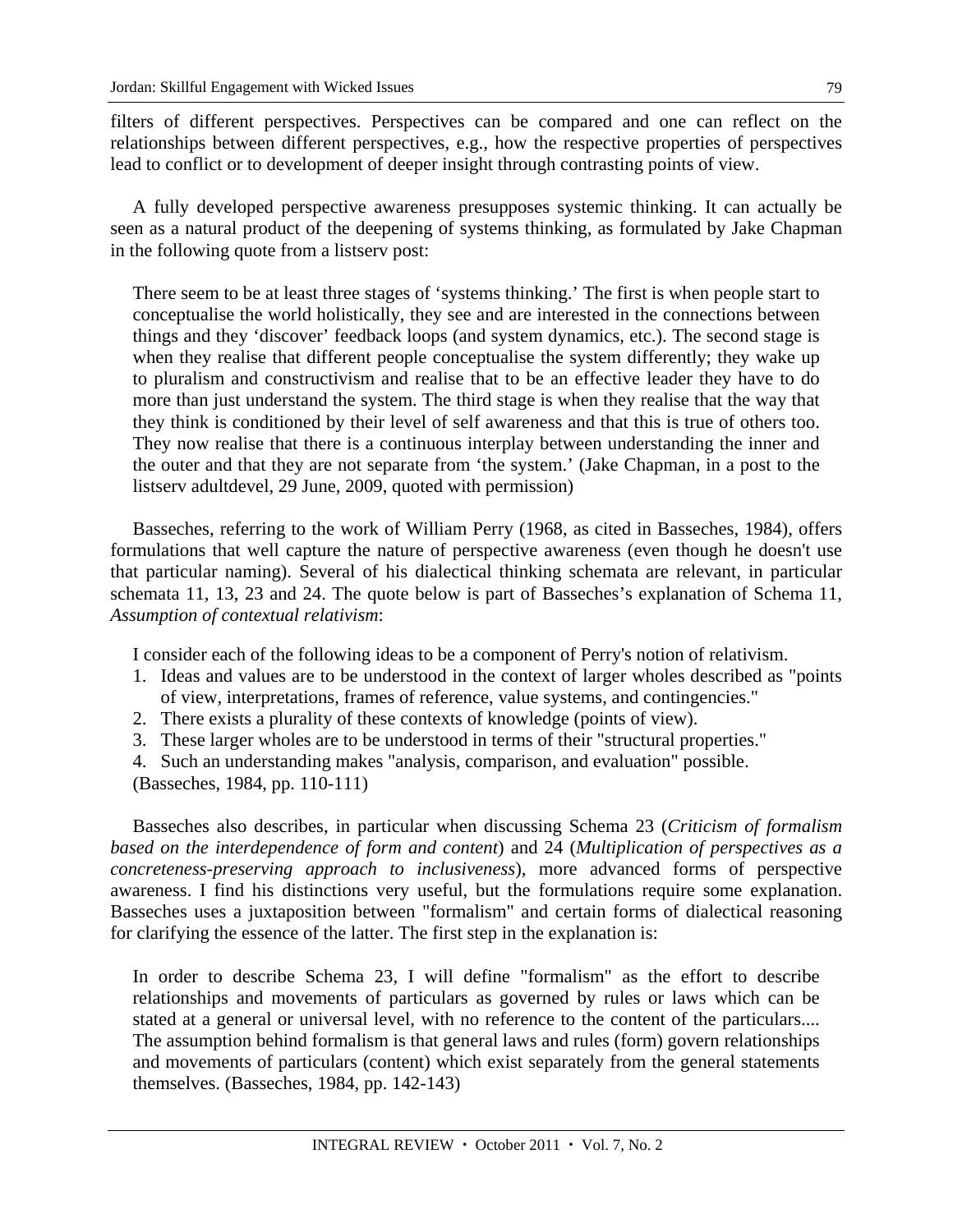Basseches says (I interpret) that one way of making sense of things is to try to find universal patterns, valid over a large number of specific instances, patterns that can be described without reference to particular circumstances. These abstract explanations are seen as the real causes behind the immense variety of empirical reality. Then comes the second step in Basseches's explanation: "The schema for criticism of formalism attacks this framework by viewing form and content (universal and particular) as interdependent" (1984, p. 143).

The dialectical worldview is critical of the contraction of meaning-making that is often (at least when considering social and psychological issues) the result of relying on a single abstract discourse about causality.<sup>31</sup> One alternative to this approach is to refuse to abstract and instead consider all the concrete, unique circumstances that are relevant for a specific event. Basseches points out, however, that with a dialectical worldview, there is an alternative:

… the multiplication-of-perspectives approach relies on the process of abstraction no less than does the abstract universal approach. In generating and articulating perspectives, it begins by abstracting aspects of an interrelated whole out of that whole... However, the difference between the approaches is that, in the multiplication-of-perspectives approach, the abstractions are used consciously with an acknowledgement of their onesidedness, and their limits are pointed out by the juxtaposition of alternative perspectives... To multiply perspectives on the same whole, therefore, is to expose abstractions as one-sided handles on concrete reality, as opposed to universal self-subsistent realities. (Basseches, 1984, pp. 148-149)

When asked to clarify the meaning of the last sentence quoted above, Basseches writes:

My intent was to say that abstract formulations of "laws" and other generalities are often presented as descriptions of universal realities, with the expectation that they will simply be accepted as established. By generating multiple ways of describing or representing the same or overlapping set of phenomena, one reveals that each of these formulations is not a description of a reality, but is one way that one or more people have used to "grasp" some aspect of their environment in order to relate to it. How any one group grasps their environment is necessarily related to the group's place in the universe and the needs that they are trying to meet, which may not be identical, and in fact may be in conflict, with the needs of other groups. In that sense these formulations are "one-sided." (Basseches, personal email communication, July 28, .2010, quoted with permission)

# **Models and Concepts in the Adult Development Literature that Might be Useful**

King & Kitchener (1994, 2004) developed a framework that describes development of reflective judgement in terms of seven stages. Their model can be useful for tracing the development of perspective awareness back to its very beginnings. Thinking according to the first three "pre-reflective" stages assumes (without awareness of this assumption *as* an assumption) that there is absolute truth. Certain knowledge exists, even though some people may not have

 $\overline{a}$ <sup>31</sup> Wilber (1995), following Jürgen Habermas, names this "monological rationality."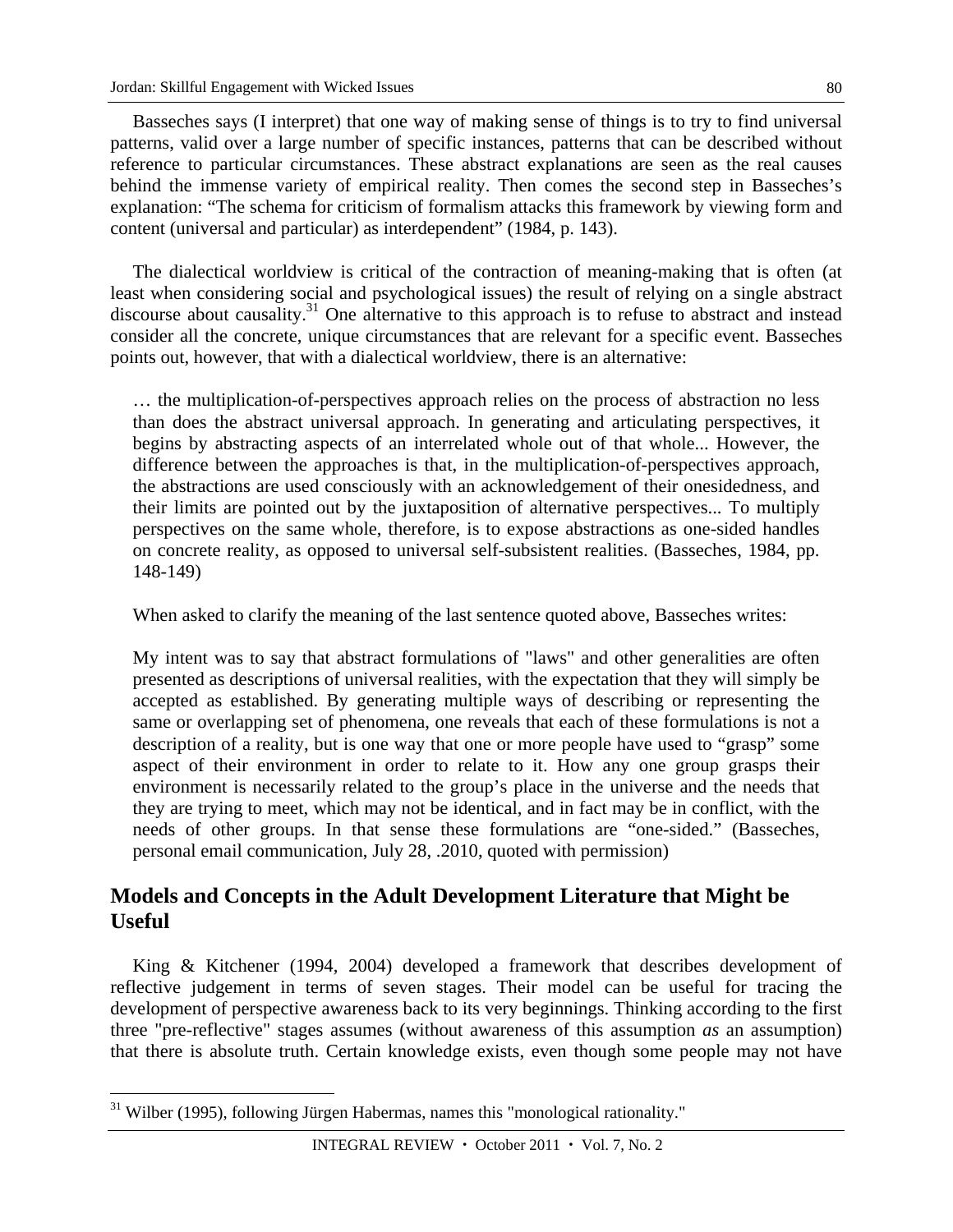access to it. These are stages with no perspective awareness at all. The following "quasireflective" and "reflective" stages increasingly recognize that knowledge is constructed, and is therefore dependent on the specific characteristics of the interpretive process. This realization leads to the conclusion that there can be no absolutely certain knowledge. In the later stages of development of reflective judgement, it becomes natural to reflect on how properties of the methods used for gaining knowledge co-determine the outcome of the efforts. Knowledge is then not a matter of more or less correctly representing reality, but is fundamentally of a constructed nature, inherently dependent on the properties of the discourse it is formulated within. Otto Laske (2009) incorporates King's and Kitchener's model in his own framework, calling it "epistemic position." Attending to the level of awareness a person has to the process aspect of knowing can be elucidating.

### **Perspective Awareness as a Basis for Identifications**

Perspective awareness means that one's own and others' perspectives are distinct gestalts in awareness. This might have concrete consequences for how the individual constructs goals and visions. People with a strong perspective awareness often regard the properties of particular stakeholders' perspectives as a key factor in causing problems or blocking possible solutions to problems. Influencing the properties of those perspectives are then seen as a key enabling goal to work for. By succeeding in initiating a transformation of certain stakeholders' perspectives, it might become possible to accomplish other goals, such as realizing a vision.

The increased awareness that one's own perspective (a) has many structural properties; (b) that these properties have far-reaching consequences for the way one interprets and forms opinions and commitments; and (c) that one's perspective is an outcome of a formative process involving biographic events, cultural environment, educational history, etc., usually leads to a weakening of the exclusive identification with the perspective. One's own perspective is taken as an object of attention and is therefore no longer subject to the self (Kegan, 1994). The weakening of the embeddedness in a particular perspective also weakens the tendency to fall into a dualistic conception of *us-them* relationships. It is no longer a question of *us,* with the good perspective, prevailing over *them*, with bad perspectives. Rather, it seems more fruitful to regard all perspectives as valuable working material. People with a strong perspective awareness don't perceive people with other perspectives as opponents. They differentiate between the individual and the perspective this individual currently is identified with. Perspectives can potentially be transformed, if handled skillfully.

Two further observations can be made about strong perspective awareness as a basis for identifications:

– It is characteristic that people with a strong perspective awareness also have a strong process orientation. This can lead to the construction of goals that aim at creating propitious conditions for creative processes, for example establishing forums for explorative dialogue, developing methods that support inquiry and creativity, working with climate, values, and norms regarding openness to transformation, etc.

– Strong perspective awareness can also lead to a concern for not getting stuck in a limiting perspective. Goals may also include strategies to challenge unexamined assumptions, expose established "truths," and seek out critical voices.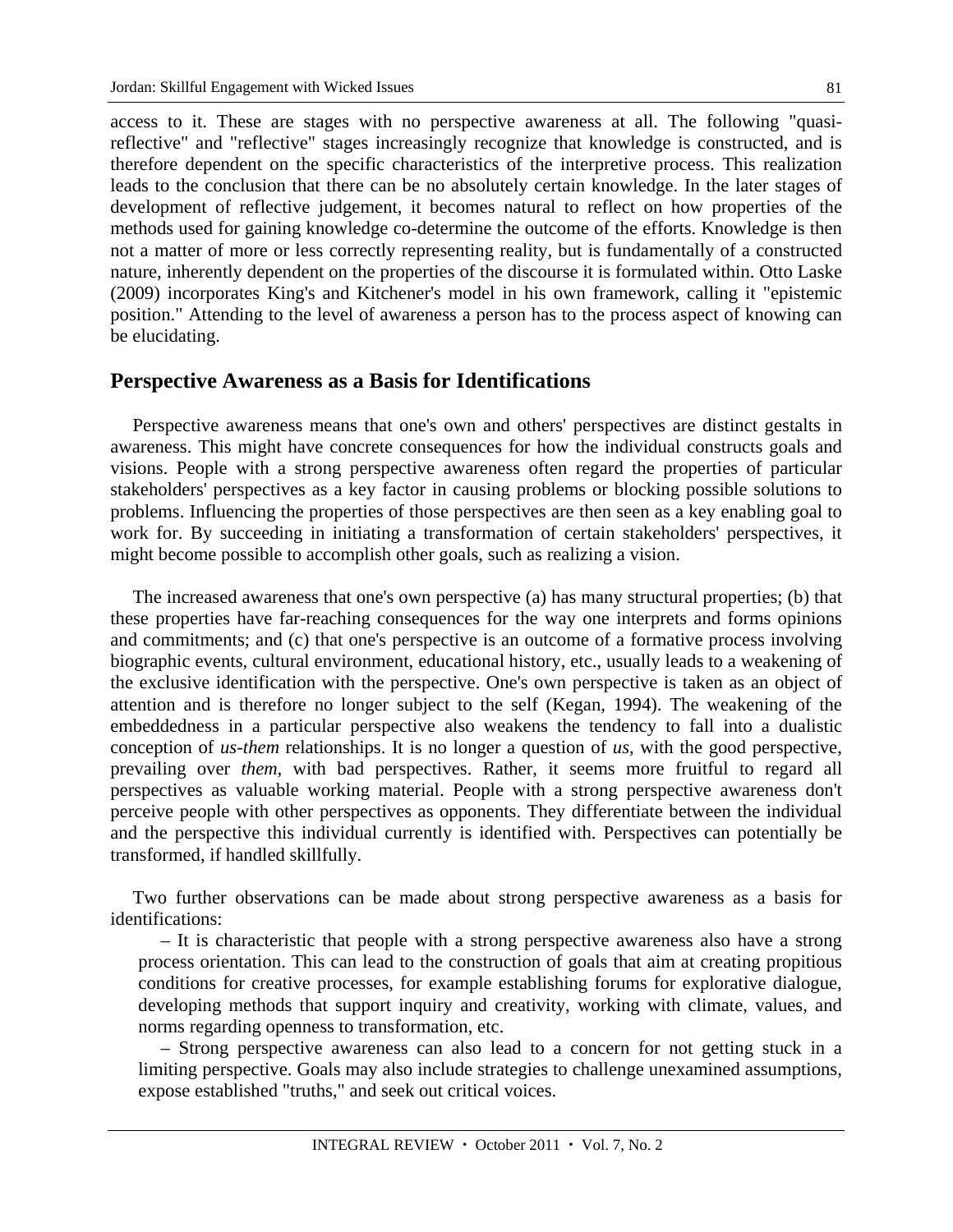### **Action Competences Related to Perspective Awareness**

Recognizing the existence of perspectives *as* perspectives can have profound effects on a person's attitudes towards people who think very differently. However, actually putting perspective awareness to work is far more advanced task. I would like to cite a formulation Herb Koplowitz made in two posts to the listserv "adultdevel."

I think of a transcript Glenn Mehltretter showed me early in my learning Jaques's system of a professor describing modernism, postmodernism and existentialism quite eloquently – how they related to each other, their differences and so on. This looked clearly Stratum VI to me. Glenn then pointed out that the professor was not doing any work with those descriptions. He wasn't exercising judgment about them or solving problems with them. He would not have been able to design a modern or postmodern or existential school system let alone a system that integrated two of these approaches. In fact, his work was never above Str III.

 $[...]$ 

So for us, a performance that is a learned response is very different from one crafted on the spot by the interviewee. We want our interviews to capture someone's working, and we understand work to be the exercise of judgment and discretion while engaged in a task. So the issue is not what you can say about modernism but what you can do with it. The issue is how you use (unconscious and ineffable) judgment to choose and use skills (methods you can use without bringing them to consciousness) and knowledge (facts you can use without bringing them to consciousness) to solve the problem at hand. (Herb Koplowitz, in posts to the listserv adultdevel, 3 July, 2009, quoted with permission)

Brown's research (2011, p. 179) points to a number of "perspective-related practices." One is using the contrast and tension between dissimilar perspectives in order to generate a richer understanding of issues and, in particular, to develop integrative action strategies. A second practice is to facilitate more awareness about the mechanisms that generate particular properties of perspectives, so as to deconstruct the unreflected embeddedness in one perspective by taking the creation process of perspectives as objects of attention. A third practice is to facilitate a more pure witness awareness by letting go of all perspectives.

People with a weak perspective awareness often feel that dialogue is a waste of time. They think it is more efficient to let the best expert make the decisions (not seldom themselves) and focus on action. Exploring different angles towards an issue and asking people with very different perspectives for their views on things is something that makes a lot of sense to those who are strongly aware of the pitfalls of monological rationality.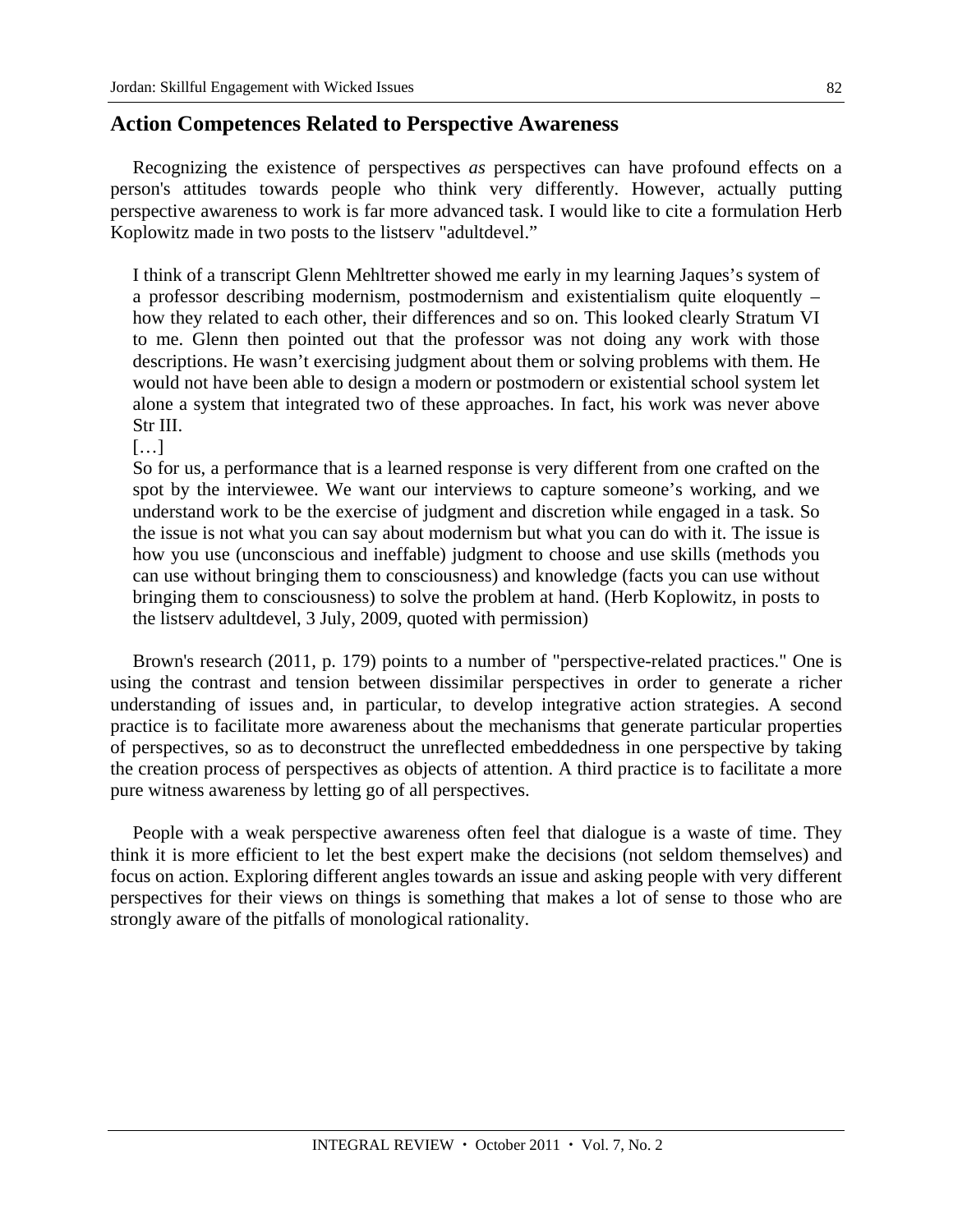# **PART III: USING THE AWARENESS FRAMEWORK**

# **Mental Demands of Societal Change Initiatives**

The framework outlined above is designed to be useful for analysing meaning-making and patterns of action in *complex* societal change initiatives. Preliminary evidence from interviews we have made with societal entrepreneurs indicate that initiatives can be very successful even if the leading individuals do not show signs of particularly strongly developed awareness in the five domains described above. In less complex endeavours, traditional entrepreneurial personality traits may carry a long way: strong achievement motivation, perseverance, inventiveness, action orientation, a tendency to quickly rebound from dejection states in the face of failed efforts and try new ideas. However, when the societal change initiatives involve influencing how *other* actors and societal institutions handle wicked issues, the difficulty of the task may require something more than the conventional entrepreneurial spirit.

I hypothesize that the following conditions are relevant as descriptors of societal change initiatives that *do* require strongly developed awareness in one or more of the five awareness types.

- The initiative aims at achieving significant changes in how established institutions operate (or such changes are necessary for realizing visions). Success is possible only if significant changes are made in policies, regulations, decision-making procedures.
- Goals of the initiative include attaining comprehensive transformations of significant stakeholders' perspectives on a complex issue.
- Accomplishment of goals is possible only through continuous active cooperation (rather than single decisions) between stakeholders with conflicting interests, roles and identities and/or profound differences in perspectives and value systems. Other specific impediments to such cooperation can be lack of interest or lack of knowledge on the part of important stakeholders.
- Success is dependent on long-term access to different types of resources controlled by other stakeholders.
- There are deep-rooted value conflicts around the issue, so that any action taken provokes strong reactions among stakeholders with power to disrupt the process.
- The initiative is perceived as a threat by powerful institutions and decision-makers.

This list is, of course, very similar to the list of properties of wicked issues in the beginning of the article. Wicked societal issues are wicked precisely because they are complex in ways that make the task of managing them very difficult. It is when facing critical wicked issues that the role of levels of awareness becomes a key factor to consider.

# **Uses of the Framework**

I expect the framework developed here to be useful for two broad purposes. The first one is to gain a more differentiated *understanding* of how levels of awareness influence patterns of engagement with complex societal issues. I believe that an analysis of the patterns of meaning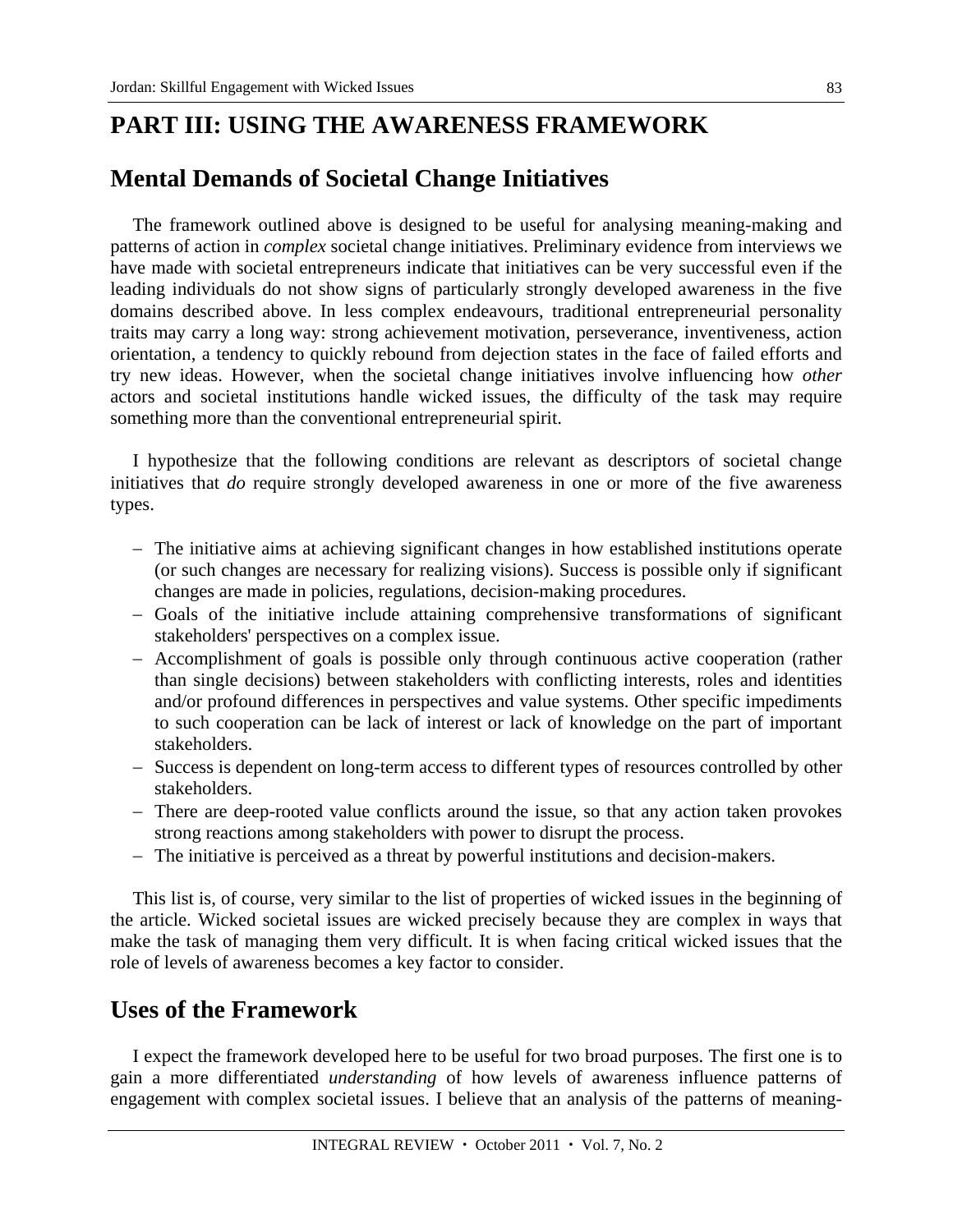making can contribute to a more detailed description of the properties of the ways people construct their narratives about societal issues, of how they identify with values, goals and visions, of the patterns of action they engage in in order to reach meaningful results, and not least how patterns of meaning-making may *explain* identification with goals and patterns of action. This more differentiated understanding of patterns might contribute to more penetrating explanations of successes and failures in societal change agency, not least through analysing the relationship between the complexity of the task people take on and the awareness capacities they put to work. Such analyses can also lead to more differentiated and grounded conceptions of the competences needed for societal change agency.

By developing deeper knowledge in the fields outlined above, the framework may also serve a second purpose, namely to assist in designing more effective types of *scaffolding* for societal change agency. Scaffolding can be methods and techniques that support people to mobilize and direct their attention to various aspects of the initiatives they are engaging, so as to develop more effective strategies. Scaffolding can also take the form of coaching formats and strategies, as well as more structured training in the form of courses and educational programmes focussed on societal change agency/societal entrepreneurship. On a more personal level, the framework might be developed into a tool for self-reflection and self-transformation, not least by more clearly articulating potentials for development of more awareness.

# **Describing and Explaining Different Patterns of Societal Change Agency**

### **Analysing Meaning-Making: What to Look for and How to Score**

When using the framework as a tool for empirical research, analysing interviews with societal change agents is a major application. From a pragmatic point of view, I find it reasonable to use a very simple and openended scale for assessing the awareness pattern demonstrated in an interview transcript. I operate with the three levels of *weak, moderate,* and *strong*. Table 4 offers a summary overview of the characteristics of *weak* and *strong* forms of awareness for the five different awareness categories of our framework. Classification as "moderate" is a matter of judgment in relation to the descriptions of the "weak" and "strong" level.

*Elaboration* is a key quality to look for, in particular *lack* of elaboration. The latter is a conspicuous characteristic of many interviews. We can look in the interviews for occasions when the interviewee is invited to talk about something, but simply fails to elaborate on the circumstances, causes, consequences, and systemic conditions that might be relevant. If this is a consistent pattern, we might suspect a low degree of complexity awareness.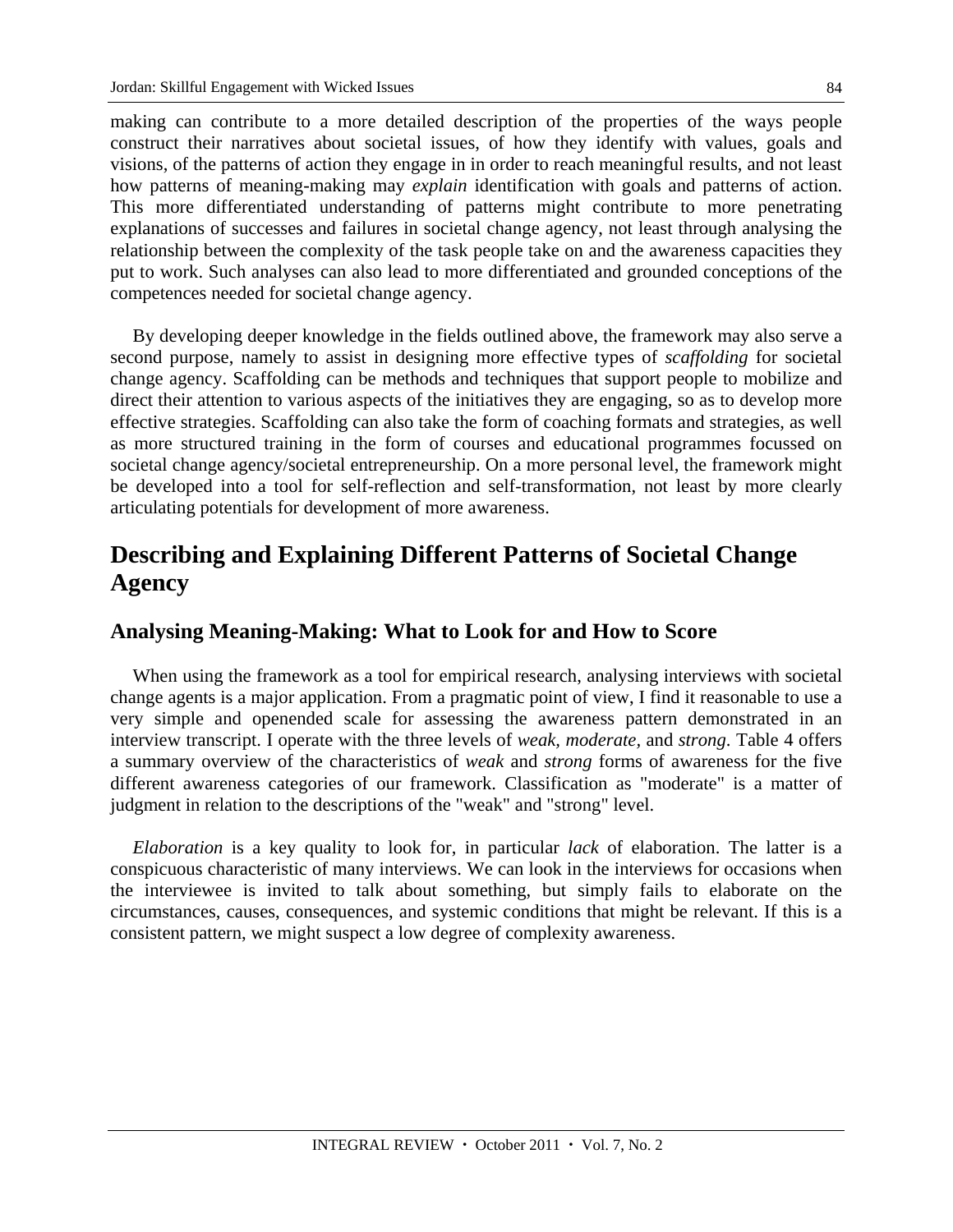| <b>Type</b>              | Weak                                                                                                                                                                                                                                                                                                                                                                                                                                                                                   | <b>Strong</b>                                                                                                                                                                                                                                                                                                                                                                                                                                                                                                           |
|--------------------------|----------------------------------------------------------------------------------------------------------------------------------------------------------------------------------------------------------------------------------------------------------------------------------------------------------------------------------------------------------------------------------------------------------------------------------------------------------------------------------------|-------------------------------------------------------------------------------------------------------------------------------------------------------------------------------------------------------------------------------------------------------------------------------------------------------------------------------------------------------------------------------------------------------------------------------------------------------------------------------------------------------------------------|
| Complexity<br>awareness  | • No or unelaborated reasoning about causes.<br>• Explanations limited to fixed properties of<br>persons, collectives or other entities.<br>• Absence of discussion of context-specific<br>circumstances that ought to be considered.<br>· Possibly: voicing of undifferentiated opinions<br>(e.g., condemnations, disparaging comments)<br>about persons, collectives and/or phenomena.                                                                                               | • Elaborated reasoning about complex causes and<br>properties.<br>· Issues are explored in a differentiated way,<br>nuances and variability is noticed.<br>• The conceptual repertoire includes words for<br>systemic properties.<br>• Strong presence of dialectical thought forms,<br>emphasizing context-dependence, change<br>processes and properties of relationships.<br>• Tasks are constructed at different levels of<br>complexity/abstraction, including goals regarding<br>influencing systemic properties. |
| awareness<br>Context     | • Focus on concrete tasks.<br>• No or very unelaborated mention of the wider<br>context in which tasks are embedded.<br>• Goals are not formulated in terms of influencing<br>the workings of the wider context, e.g.,<br>institutions, rules, culture.                                                                                                                                                                                                                                | · Elaborate comments about historical background<br>of present situation and issues.<br>· Elaborate comments about organizational<br>structures, cultural norm and value systems as<br>relevant factors for understanding present issues.<br>• Explanations of the properties of the context(-s).<br>• Mention of trends in the environment, change<br>processes that condition own initiative.                                                                                                                         |
| Stakeholder<br>awareness | • Absence of elaborated descriptions and<br>reflections about stakeholders that might play a<br>significant role for the initiative.<br>• Few stakeholders are mentioned.<br>• When stakeholders are mentioned, there is no or<br>very unelaborated reasoning about their patterns<br>of behaviour, concerns, motives, reactions, views,<br>interpretations, etc.<br>• If explanations of actions of a stakeholder is<br>offered, it is limited to attribution of fixed<br>properties. | • Frequent mention of different stakeholders with<br>elaborated comments about their concerns,<br>thinking, interpretations, feelings, patterns of<br>behaviour, etc.<br>• Descriptions of properties of relationships<br>between self and stakeholders and/or between<br>different stakeholders.<br>• Formulates goals regarding establishing good<br>working relationships with stakeholders, with<br>mention of strategies adapted to realistic images of<br>properties of stakeholders.                             |
| Self-awareness           | . No or few comments about the nature of own<br>processes. When such comments are present, they<br>are declarative (assertions without rationale) and<br>unelaborated.<br>• No or unspecified reference to own learning<br>from experiences.<br>• No reports of active strategies for dealing with<br>own reactions, states of mind, etc.                                                                                                                                              | • Elaborated awareness of and reflections on the<br>character of own processes.<br>• Mention of active strategies for dealing with own<br>reactions, feelings, etc.<br>· Formulation of aspirations regarding<br>development of self-management skills.                                                                                                                                                                                                                                                                 |
| Perspective<br>awareness | • Assertions are made without supporting<br>arguments/evidence and without comments about<br>the possibility of erroneous conclusions.<br>• No signs of awareness of the dependence of<br>judgments on the properties of perspectives.<br>• No mention of ambitions to influence the<br>properties of own or others' perspectives.                                                                                                                                                     | • Elaborate descriptions of own and/or others'<br>perspectives as perspectives.<br>• Comparing of perspectives.<br>• Explanations of the properties of perspectives by<br>referring to biography, position, structures,<br>enculturation, etc.<br>• Using differences or even tensions between<br>perspectives to generate insights.<br>• Formulation of goals in terms of facilitating<br>transformation of own or others' perspectives.                                                                               |

## **Table 4. Coding criteria for five types of awareness in interview transcripts**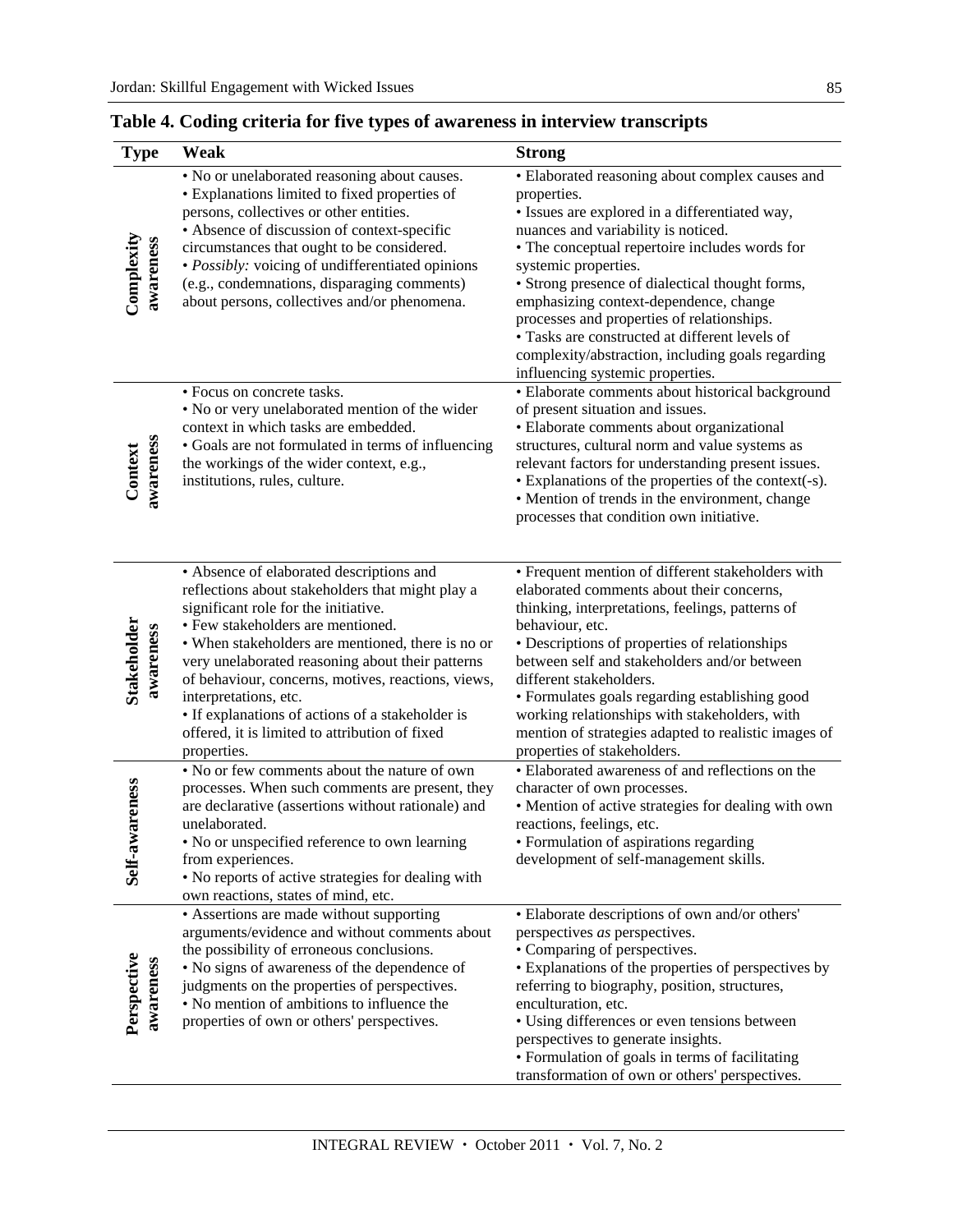The hard part of analysis work is to spot what is *absent* in the respondent's meaning-making, but could have made positive difference if present. The areas of the "map" that are invisible to or only vaguely apprehended by the individual are unavailable for conscious cognitive processing. These absences, if noticed by the researcher, can be as important explanations for the actions, strategies, and attitudes of a person as those patterns of reasoning that are readily recognizable in the interview transcripts. For example:

– If a societal change agent doesn't turn his or her attention towards the motivation, mindset, interpretations, and reactions of an important stakeholder, he or she will not reflect on alternative approaches to engaging the meaning-making of the stakeholder in order to influence how he or she interprets the societal change agent's ambitions.

– If a societal change agent does not turn his or her attention towards the characteristics of how the societal institutions are structured and operate (systemic awareness), it is unlikely that goals relating to influencing structures and culture in institutions will be central to the initiatives of the social change agent.

### **13.2 Typology of Fields of Action for a Societal Change Agent**

Variations in degrees of awareness can obviously be assumed to result in variations in the way societal change agents construct goals. I use "goals" in a broad sense here, not only referring to ultimate outcomes desired by persons involved in an societal change initiative, but also to "enabling goals." When taking on a more complex problem or vision, it is often necessary to set up goals that are not in themselves what one wants to achieve, but conditions that need to be created in order to make a process leading in the desired direction possible. A typical such goal is to establish a personal relationship with a particular important stakeholder, for example a decision-maker in an organization. The establishment of a certain level of contact, mutual positive regard, and trust in a relationship to this stakeholder may not be an end in itself, but a necessary step that has to be completed before starting to work towards the ultimate goal.

In the preceding sections, I have discussed five different categories of awareness, including implications for the construction of concerns. In Table 5, I summarize types of goals that might be part of a societal change agent's personal strategy.

| People with<br>strong | are likely to formulate goals about                                                                                                                                                                                                                                                             |
|-----------------------|-------------------------------------------------------------------------------------------------------------------------------------------------------------------------------------------------------------------------------------------------------------------------------------------------|
| complexity            | - preventing undesired outcomes by early interventions in causative processes.                                                                                                                                                                                                                  |
| awareness             | - influencing conditions that nurture early stages of causative processes leading<br>to desired outcomes.<br>- influencing outcomes by attending to causality grounded in system properties.<br>- creating favourable conditions for the start and strength of openended creative<br>processes. |
| context<br>awareness  | - influencing certain properties of the context, such as policies, regulations,<br>organizational structures.<br>- exerting influence on ongoing complex processes in the context.<br>- creating forums/processes for learning, problem-solving, creativity, thereby                            |

#### **Table 5. Inventory of different types of goals**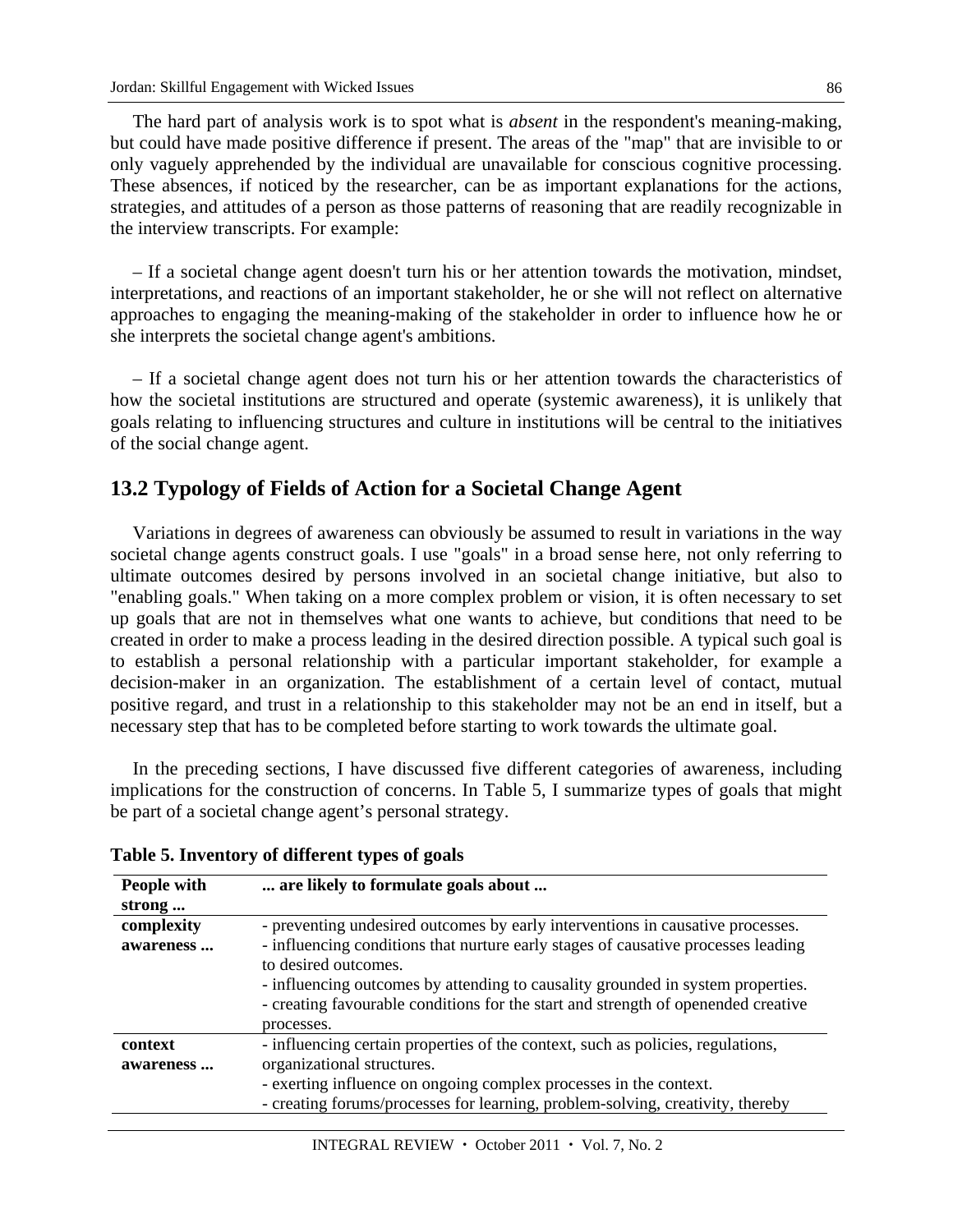| People with    | are likely to formulate goals about                                                  |  |
|----------------|--------------------------------------------------------------------------------------|--|
| strong         |                                                                                      |  |
|                | creating propitious conditions for development.                                      |  |
|                | - building capacity of organization to notice, interpret and adapt to ongoing        |  |
|                | developments in the context.                                                         |  |
|                | - building capacity to use new opportunities created by changes in the context.      |  |
| stakeholder    | - influencing stakeholders' focus of attention and priorities.                       |  |
| awareness      | - influencing stakeholders' narratives, interpretations of issues.                   |  |
|                | - influencing the image stakeholders' have of oneself.                               |  |
|                | - contributing to increased knowledge, understanding and skills regarding            |  |
|                | significant subjects.                                                                |  |
|                | - establishing and developing qualities of relationships between self and            |  |
|                | stakeholders.                                                                        |  |
|                | - influencing the qualities of relationships among stakeholders, e.g., by setting up |  |
|                | opportunities for stakeholders to get to know each other and build trust             |  |
|                | - engaging in processes that aim at adapting strategies and outcomes to take         |  |
|                | account of how stakeholders experience the situation.                                |  |
| self-awareness | - developing own social and problem-solving skills                                   |  |
|                | - nurturing own developmental processes                                              |  |
|                | - increasing capacity for real-time awareness                                        |  |
| perspective    | - transformation of perspectives                                                     |  |
| awareness      | - developing effective strategies/methods for transforming norm and value            |  |
|                | systems.                                                                             |  |
|                | - using the contrast between perspectives to increase the creativity in strategy     |  |
|                | development.                                                                         |  |
|                | - faciliting more awareness of the processes generating different perspectives       |  |

# **Conclusion: Some Hypotheses to Explore**

In this article, I have outlined a discourse for supporting a differentiated interpretation of the meaning-making structures of societal change agents (and people in similar roles). Reviewing the elements of the discourse (in particular the five types of awareness and the postulated relationships between degree of awareness and identifications and action competences) and reflecting on possible implications of the distinctions made here, we can formulate a number of plausible hypotheses for research on societal change agency that might warrant empirical research, for example the following.

- Different meaning-making structures, in particular in terms of the weakness and strength of different types of awareness, lead to different types of societal change agency, both in terms of goals and in terms of strategies employed.
- Individuals with a weakly developed complexity awareness will formulate and engage in projects that are less complex than individuals with a strong complexity awareness.
- Individuals with weakly developed awareness (in the five types described by the framework) will formulate goals that are few in number, narrow in scope and lack elaboration, whereas individuals with strongly developed awareness will construct a broad range of goals and will mention strategies and tactics for dealing with aspects of task complexity, context, stakeholders, self and perspectives.
- Differences in degrees of awareness along the five types lead to systematical differences in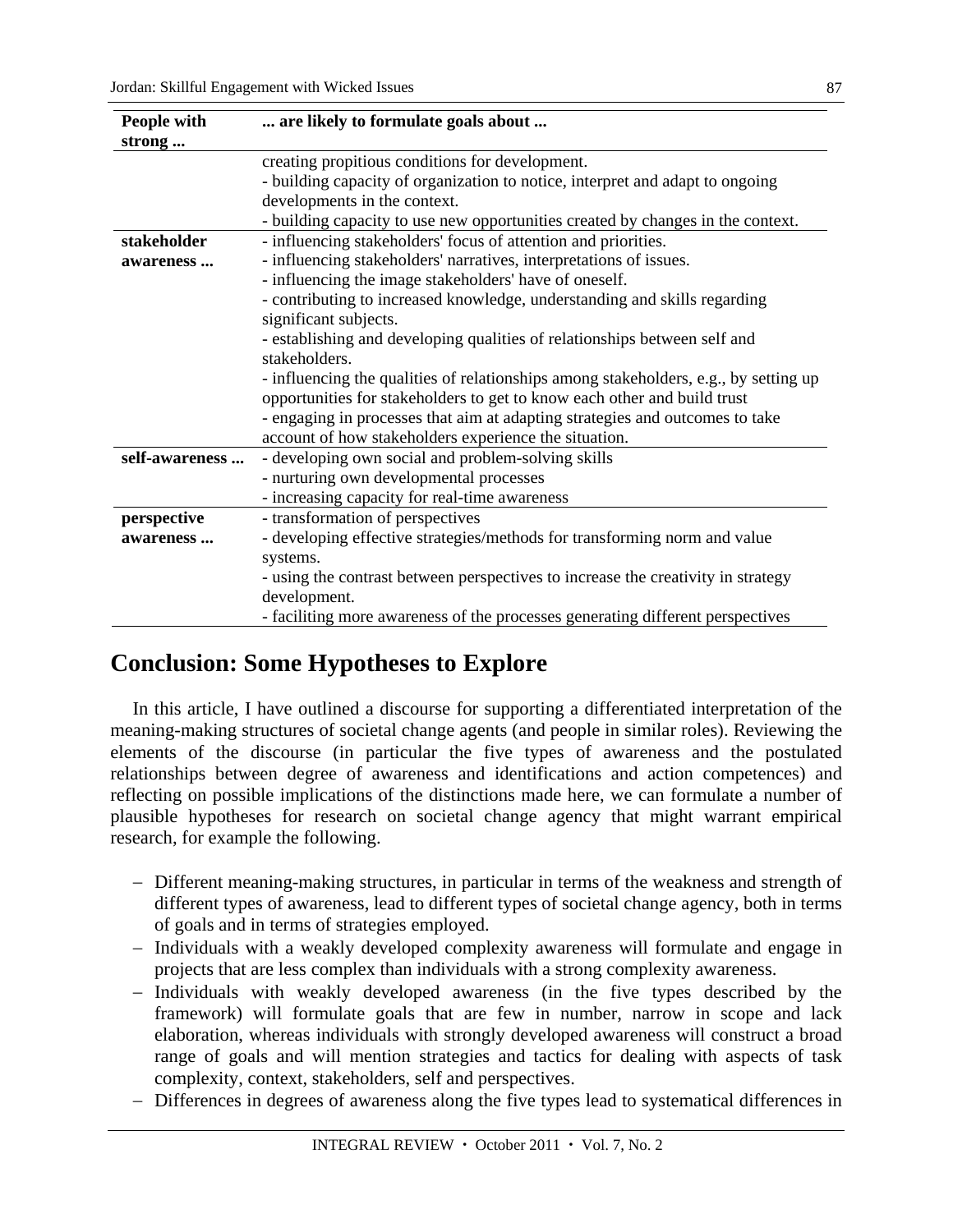patterns of societal change action.

 The explanatory value of the societal change agent's degree of awareness for accomplishing successful outcomes is high when the tasks involved are complex and low when the tasks involved are less complex.

Some of these hypotheses will be explored in the context of our ongoing research project.

# **References**

- Andersson, P. (2008). *Perspektivvandringar Att arbeta med trygghetsfrågor i lokalsamhället,* Tryggare och Mänskligare Göteborg.
- Andersson, P. & Jordan, T. (2007). *Fritidsgården En plats för samhällsbyggande. Reflektioner kring Mixgården i Hammarkullen.* Medförfattare, huvudförfattare: Pia Andersson. Tryggare och Mänskligare Göteborg.
- Assagioli, R. (1965). *Psychosynthesis.* New York: The Viking Press.
- Basseches, M. A. (1984). *Dialectical thinking and adult development.* Norwood, N.J.: Ablex Press.
- Basseches, M. A. (1989). Toward a constructive-developmental understanding of the dialectics of individuality and irrationality. In Kramer, D.A. and M.J. Bopp (Eds.), *Transformation in clinical and developmental psychology.* New York: Springer-Verlag.
- Bopp, M. J. & Basseches, M. (1984). *A coding manual for the dialectical schemata framework,* in Bopp, M. J., *A study of dialectical metatheory in psychotherapy* (Volumes I and II). Unpublished dissertation. Temple University.
- Brown, B. C. (2011). *Conscious leadership for sustainability: How leaders with a late-stage action logic design and engage in sustainability initiatives.* Doctoral dissertation, Fielding Graduate University.
- Chapman, J., Edwards, C., & Hampson, S. (2009). *Connecting the dots.* London: Demos,
- Cohn, L. D. (1998). Age trends in personality development: A quantitative review. In P. M. Westenberg, A. Blasi, & L. D. Cohn (Eds.) *Personality development: Theoretical, empirical and clinical investigations of Loevinger's conception of ego development,* pp. 133-143. Mahwah, NJ: Lawrence Erlbaum Associates.
- Commons, M. L. (2008). Introduction to the model of hierarchical complexity and its relationship to postformal action. *World Futures, 64*(5-7), 305-320.
- Commons, M. L., Trudeau, E. J., Stein, S. A., Richards, F. A., Krause, S. R. (1998). The existence of developmental stages as shown by the hierarchical complexity of tasks. *Developmental Review, 8*(3), 237-278.
- Commons, M. L., & Richards, F. A. (1984). A general model of stage theory. In M. L. Commons, Richards, F. A. & Armon, C. (Eds.), *Beyond formal operations: Vol. 1. Late adolescent and adult cognitive development,* pp. 120-140, New York: Praeger.
- Commons, M. L., & Richards, F. A. (2002). Organizing components into combinations: How stage transition works. *Journal of Adult Development, 9*(3), 159-177.
- Cook-Greuter, S. R. (2004). Making the case for a developmental perspective. *Industrial and Commercial Training, 36*(7), 275-281.
- Dawson, T. L. & Gabrielian, S. (2003). Developing conceptions of authority and contract across the life-span: Two perspectives. *Developmental Review, 23,* 162–218.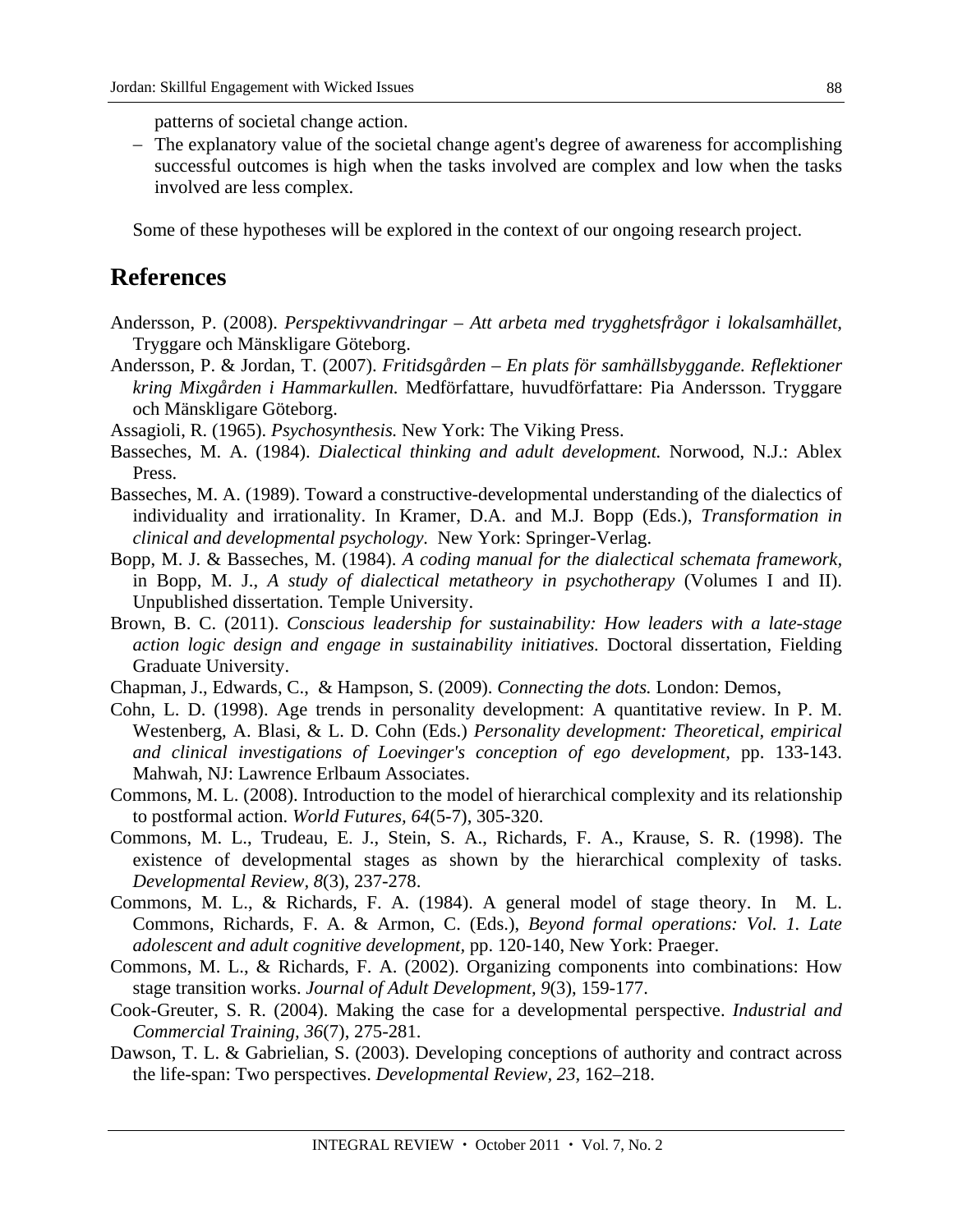- Dawson, T. L. & Wilson, M. (2004). The LAAS: A computerized scoring system for small- and large-scale developmental assessments. *Educational Assessment, 9*(3-4), 153–191.
- Dawson -Tunik, T. L., Commons, M. L., Wilson, M., & Fischer, K. W. (2005). The shape of development. *The European Journal of Developmental Psychology, 2*(2), 163-196.
- Emanuelsson, S. (2011). *I huvudet på en samhällsentreprenör. En fallstudie av medvetandestrukturers inverkan på val av handlingsstrategier inom samhällsentreprenörskap kring komplexa sociala frågor,* magisteruppsats, Institutionen för arbetsvetenskap, Göteborgs universitet.
- Esbjörn-Hargens, V. (2010). Psychograph as Map, matrix, and mirror. An integral psychograph assessment. *Journal of Integral Theory and Practice, 5*(4), 21-58.
- Fischer, K. W. (1980). A theory of cognitive development: The control and construction of hierarchies of skills. *Psychological Review*, *87*(6), 477-531.
- Fischer, K. W. & Bidell, T. R. (2006). Dynamic development of action, thought and emotion, in Damon, W. & Lerner, R.M. (Eds.), *Theoretical models of human development. Handbook of child psychology,* (6th ed, Vol. 1, pp. 313-399). New York: John Wiley & Sons.
- Forman, M. (2010). *A guide to integral psychotherapy: Complexity, integration, and spirituality in practice.* Albany, NY: SUNY Press.
- Fowler, J. W., Streib, H. & Keller, B. (2004). *Manual for faith development research* (3rd ed.)*.* Atlanta; Bielefeld: Center for Research in Faith and Moral Development; Research Center for Biographical Studies in Contemporary Religion [online at: http://www.unibielefeld.de/theologie/CIRRuS-downloads/FDR-Manual(2004-11-11).pdf].
- Gawell, M., Johannisson, B. & Lundqvist, M. (2009). *Entrepreneurship in the name of society: Reader's digest of a Swedish research anthology.* The Knowledge Foundation.
- Gremmler-Fuhr, M. (2006). *Transformative Lernprozesse im Erwachsenenalter. Entwicklung eines Orientierungskonzepts für die Anleitung und Unterstützung relationaler Lernprozesse.*  Doctoral dissertation, Kassel University Press.
- Helson, R. & Roberts, B. (1994). Ego development and personality change in adulthood. *Journal of Personality and Social Psychology, 66*(5), 911-920.
- Hy, L. X. and Loevinger, J. (1996). *Measuring ego development* (2nd ed.). Mahwah, NJ: Lawrence Erlbaum.
- Ingersoll, E. & Zeitler, D. (2010). *Integral psychotherapy: Inside out/outside in*. Albany, NY: SUNY Press.
- Inglis, J. (2007). Matching public interaction skills with desired outcomes. *International Journal of Public Participation, 1*(2), 2-17.
- Inglis, J. & Steele, M. (2005). Complexity intelligence and cultural coaching: Navigating the gap between our societal challenges and our capacities, *Integral Review: A Transdisciplinary and Transcultural Journal for New Thought, Research, and Praxis*, *1,* 35-46. http://integralreview.org
- Jaques, E. & Cason, K. (1994). *Human capability: A study of individual potential and its application.* Cason Hall & Co Publishers.
- Joiner, B. & Josephs, S. (2007). *Leadership agility. Five levels of mastery for anticipating and initiating change.* San Francisco: Jossey-Bass.
- Jordan, T. (1998). Structures of geopolitical reasoning. Outline of a constructive-developmental approach. *Occasional Papers* 1998:9, Kulturgeografiska Institutionen, Handelshögskolan, Göteborgs Universitet, also available at www.perspectus.se/tjordan.
- Jordan, T. (2000). *Dimensions of consciousness development. A preliminary framework.*  Unpublished paper available at www.perspectus.se/tjordan.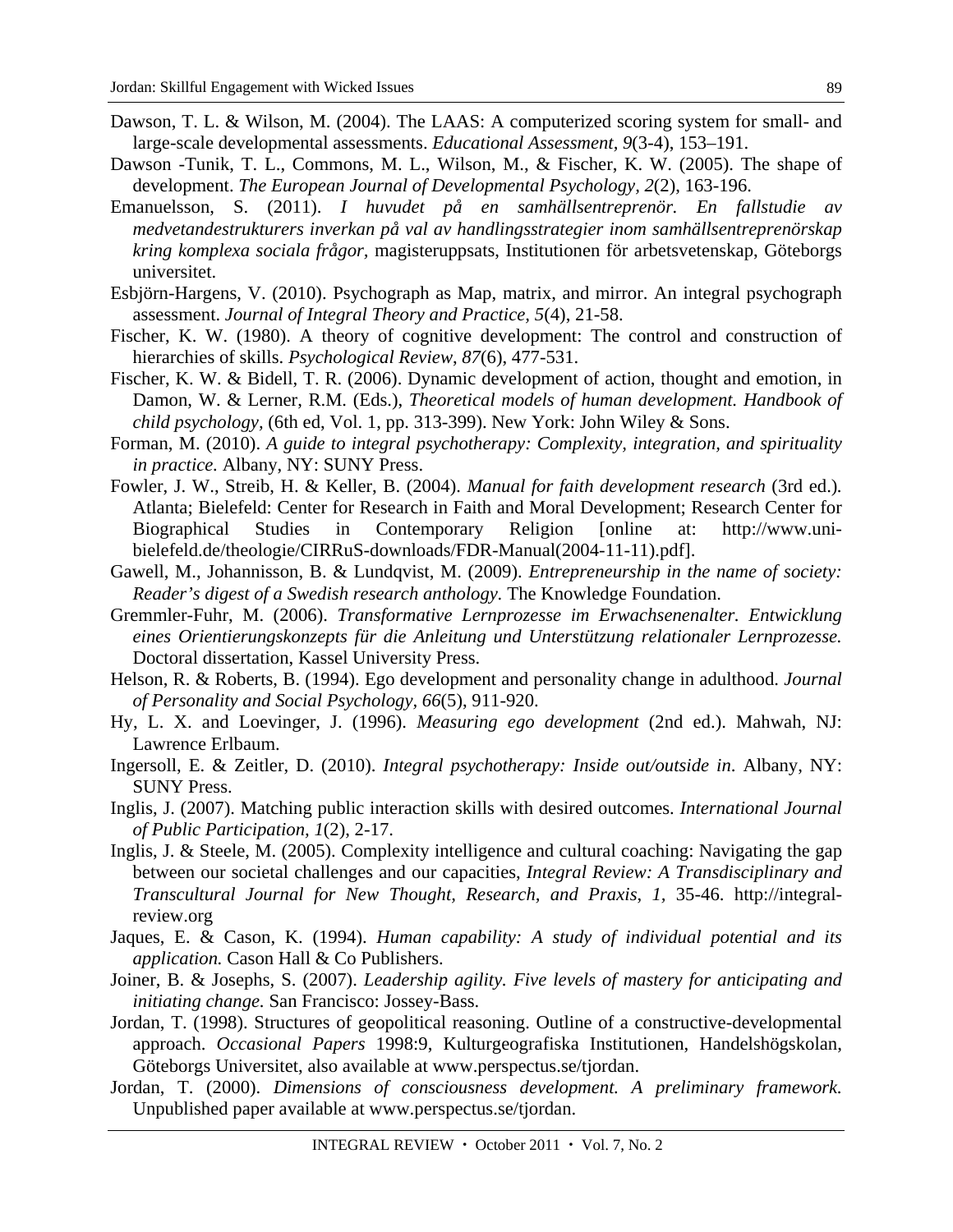- Jordan, T. (2001a). *Self-awareness, meta-awareness and the witness self.* Unpublished paper available at www.perspectus.se/tjordan.
- Jordan, T. (2001b). *Föreställningsvärldar i svensk försvarspolitik.* Överstyrelsen för civil beredskap.
- Jordan, T. (2003). *Är den inre säkerheten hållbar?* Krisberedskapsmyndigheten.
- Jordan, T. (2006a). *Samhällsbyggets hustomtar. Förändringsagenter i den svenska säkerhetssektorn.* Krisberedskapsmyndigheten.
- Jordan, T. (2006b). *Tryggare och mänskligare Göteborg.* Tryggare och Mänskligare Göteborg.
- Jordan, T. & Andersson, P. (2010). *Att hantera de svårlösta samhällsfrågorna. En tankeskrift från Tryggare och Mänskligare Göteborg,* Tryggare och Mänskligare Göteborg.

Jordan, T. & Lundin, T. (2002). *Perceiving, interpreting and handling workplace conflicts. Identifying the potential for development.* Research Report 2002:1, Department of Work Science, Göteborg university. Available at: http://www.perspectus.se/tjordan/perceivingconflict.pdf

- Kegan, R. (1982). *The evolving self. Problem and process in human development.* Cambridge, MA and London: Harvard University Press.
- Kegan, R. (1994). *In over our heads. The mental demands of modern life.* Cambridge, MA: Harvard University Press.
- King, P. M. & Kitchener, K. S. (1994). *Developing reflective judgment: Understanding and promoting intellectual growth and critical thinking in adolescents and adults.* Jossey Bass.
- King, P. M. & Kitchener, K. S. (2004). Reflective judgment: Theory and research on the development of epistemic assumptions through adulthood. *Educational Psychologist, 39*(1), 5- 18.
- Krebs, D. L. and van Hesteren, F. (1994). The development of altruism: Toward an integrative model. *Developmental Review, 14*, 103-158.
- Laske, O. E. (2006). *Measuring hidden dimensions: The art and science of fully engaging adults.*  Medford, MA: Interdevelopmental Institute Press.
- Laske, O. E. (2009). *Measuring hidden dimensions of human systems. Foundations of requisite organization.* Medford, MA: Interdevelopmental Institute Press.
- Loevinger, J. (1976). *Ego development.* San Francisco: Jossey-Bass Publishers.
- Marquis, A. (2008). *Integral intake: A guide to comprehensive idiographic assessment in integral psychotherapy*. NY: Routledge.
- Morros, M. (2001). A longitudinal study of personality development in older adults: The impact of a volunteer program. Doctoral dissertation, Concordia Universoty, Montreal, Quebec, Canada.
- Perry, W. G. (1968). *Forms of intellectual and ethical development in the college years*. New York: Holt, Rinehart and Winston.
- Rittel, H. & Webber, M. (1973). Dilemmas in a general theory of planning. *Policy Sciences, 4,* 155-169.
- Ross, S. N. (2006a). More perspectives, new politics, new life: How a small group used The Integral Process for Working on Complex Issues. *Integral Review: A Transdisciplinary and Transcultural Journal for New Thought, Research, and Praxis*, *2*, 90-112. http://integralreview.org.
- Ross, S. N. (2006b). Perspectives on troubled interactions: What happened when a small group began to address its community's adversarial political culture. *Integral Review: A Transdisciplinary and Transcultural Journal for New Thought, Research, and Praxis*, *2*, 139- 209, http://integral-review.org.